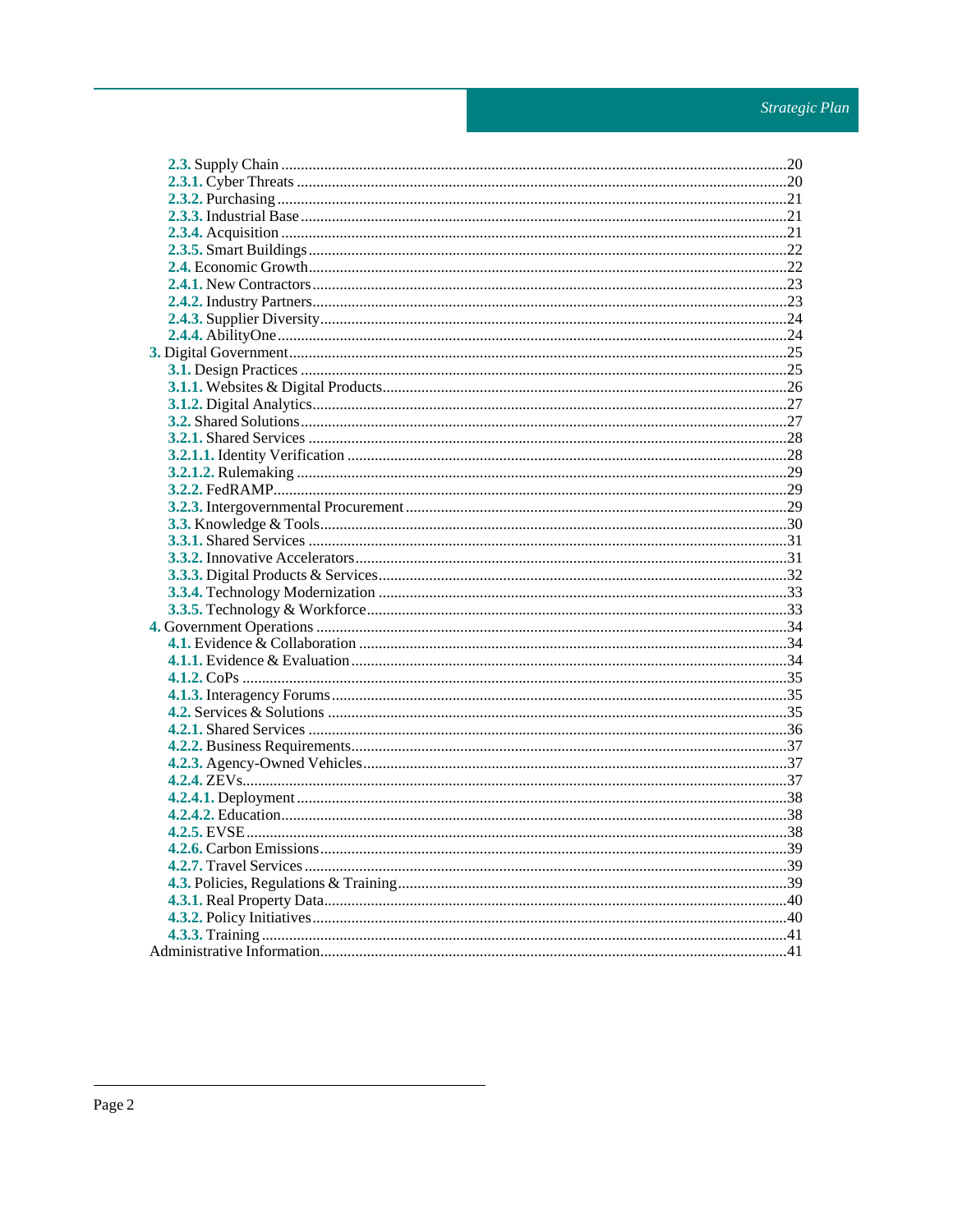# **General Services Administration (GSA)**

### **Description:**

The U.S. General Services Administration (GSA) was established to promote management best practices and efficient operations across the Government. For over seven decades, GSA has been honored to serve the American people by supporting other Federal agencies as they carry out their own critical missions. GSA accomplishes its mission by developing innovative, sustainable, cost-effective, and collaborative solutions in real estate, acquisition, and technology. GSA also improves Government operations by fostering interagency collaboration, shared services, and smart policies that allow agencies to focus on mission delivery.

**Stakeholder(s):**

**Robin Carnahan**: *Administrator*

## <span id="page-2-0"></span>Vision

Management best practices and efficient operations across the Government

### <span id="page-2-1"></span>Mission

To deliver the best customer experience and value in real estate, acquisition, and technology services to the Government and the American people.

### <span id="page-2-2"></span>Values

**Efficiency Sustainability Accessibility Responsiveness**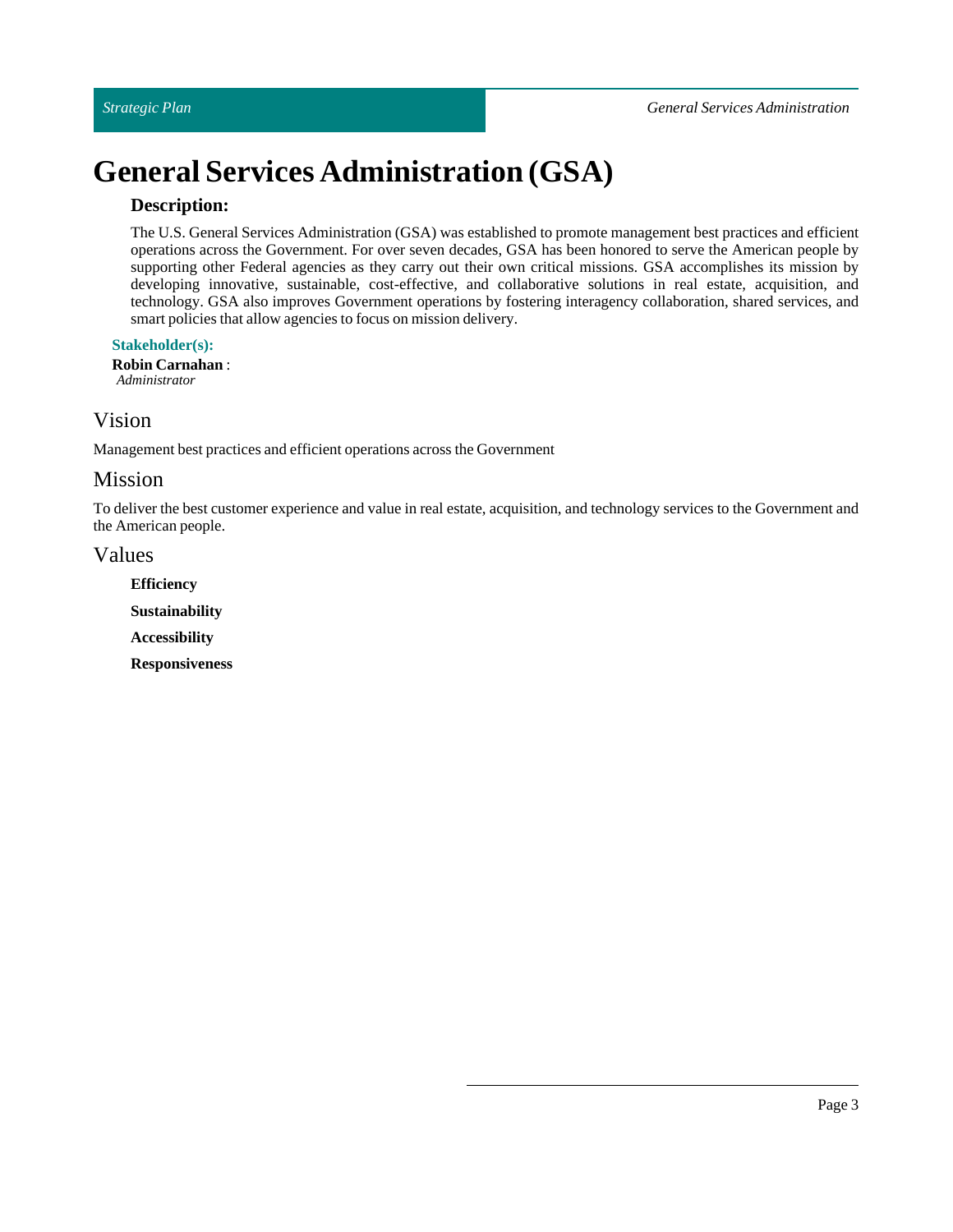### <span id="page-3-0"></span>**1. Real Estate**

*Financially and environmentally sustainable, accessible, and responsive workspace solutions that enable a productive Federal workforce.*

Real Estate Solutions ~ GSA leverages real estate trends and customer mission needs to inform decision making. Two critical trends have created the opportunity to optimize the leased and federally owned real estate portfolio under GSA's jurisdiction, custody, and control (collectively, GSA-controlled facilities) to better serve the future needs of the Government and save money for the American taxpayers: 1. Workspace allocated per person is likely decreasing, a long-term trend accelerated by the COVID-19 pandemic. The pandemic demonstrated that telework is a viable option for most Federal agencies and that the future will include a mix of office-based work and telework. This presents a unique opportunity to restructure GSA's real estate portfolio and meet customers' workplace needs through a combination of space and technology services. 2. While office trends might change the composition and size of the GSA real estate portfolio in the future, GSA will continue to manage a significant asset base and must maintain its facilities in a state of good repair. For the past decade, funding shortfalls have hindered GSA's ability to address the growing backlog of deferred maintenance. GSA must address these deferred maintenance needs to provide safe, functional, and healthy workspaces for Federal employees at a good value for the American taxpayer, and to manage capital costs responsibly. This strategic goal positions GSA to lead the Federal Government's real estate optimization efforts as part of the "future of work". GSA seeks to offer agencies integrated and virtual workspace solutions, shift occupant agencies from leased to federally owned GSA-controlled facilities, reverse the growing backlog of repairs and alterations, and dispose of underutilized facilities that are surplus. GSA also seeks to invest in climate adaptation tools and strategies to minimize negative climate impacts on GSA-controlled facilities. To accomplish this strategic goal, GSA will need to secure the funding required to maintain Federal facilities to house nearly 1 million Federal employees safely.

#### <span id="page-3-1"></span>**1.1.** Workspaces & Services

#### *Develop and offer integrated and virtual workspace options and services that maximize flexibility, particularly in anticipation ofincreased telework.*

GSA is committed to partnering with all customer agencies to assess and deliver their future real estate needs. GSA will proactively and regularly engage with its customers to understand changing mission needs and guide their workspace strategies based on those evolving requirements. GSA is developing and deploying customer-driven solutions through the Workplace 2030 initiative that will enable agencies to align people, processes, and tools around their workspace strategies. Workplace 2030 solutions will focus on the future of Federal work, exploring how expanded telework, hybrid work environments, and distributed organizational models can enhance the mission effectiveness. GSA will also continually monitor and quantify variables such as space utilization, changing demand, and market trends to improve data-driven decisions. This objective focuses on these activities as a key component to right-sizing GSA's real estate footprint.

#### **Stakeholder(s):**

**Public Buildings Service** : *Lead Office*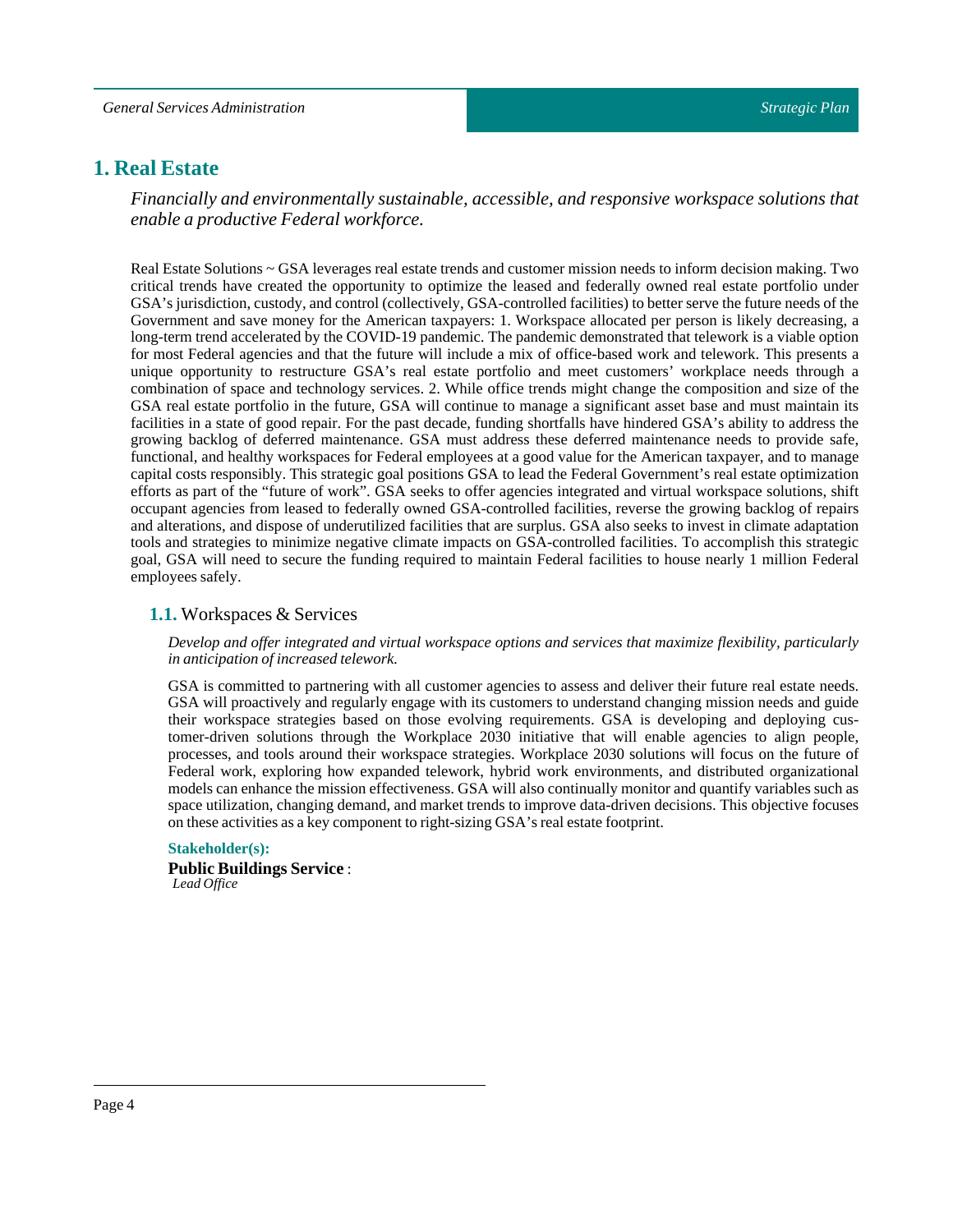| <b>Key Performance Goal 1.1.1 Right-Sizing</b> |  |  |
|------------------------------------------------|--|--|
|                                                |  |  |

| <b>Description</b>                         | <b>Type</b> | <b>Status</b> | <b>Start Date</b> | <b>End Date</b> |
|--------------------------------------------|-------------|---------------|-------------------|-----------------|
| Right-size GSA's real estate<br>portfolio. | Target      | Right-Sized   |                   |                 |
|                                            | Actual      |               |                   |                 |

#### <span id="page-4-0"></span>**1.1.1.** Real Estate Model

*Right-size the GSA portfolio and sustain a financially viable real estate model.*

GSA aims to right-size the GSA portfolio and sustain a financially viable real estate model that supports the President's Management Agenda by partnering with customer agencies to optimize future space requirements. GSA is proactively collaborating with agencies to determine what the future of the workplace will look like, and the potential for cost savings derived from thoughtful practices and space design. GSA will continue to use a data-driven approach to gain insight into agencies' future operating postures and real estate needs, recognizing that each customer will have different requirements. These efforts will help GSA provide systematic, evidence-based leadership in this arena, resulting in an optimized and more efficiently used real estate portfolio.

#### **Performance Indicators**

| <b>Description</b> | $v_{\rm p}$ | <b>Start Date</b> | <b>End Date</b> |
|--------------------|-------------|-------------------|-----------------|
|                    | Target      |                   |                 |
| [To be determined] | Actual      |                   |                 |

#### <span id="page-4-1"></span>**1.1.2.** Workspaces

*Evolve and expand workspace solutions for agencies.*

Workplace 2030 is a GSA-led initiative involving multiple customer agencies that are collectively identifying the set of real estate, technology, and people solutions required and desired in the Federal workplace of the future. Based on efforts to date, GSA is simplifying the purchase of home office furnishings and technology for customers, creating a Workplace Innovation Lab that will allow customers to experiment with emerging workspace technologies, and actively offering flexible co-working space through a contract with multiple vendors. GSA will continue to work with agencies to validate and expand solutions that meet customer needs.

#### **Performance Indicators**

| <b>Description</b> | <b>Type</b> | <b>Start Date</b> | End Date |
|--------------------|-------------|-------------------|----------|
|                    | Target      |                   |          |
| [To be determined] | Actual      |                   |          |

#### <span id="page-4-2"></span>**1.2.** Investments

*Secure investments needed to achieve a right-sized and modernized portfolio that is safe, efficient, and affordable for customers.*

GSA manages one of the Nation's largest and most diverse real estate portfolios, housing nearly 1 million Federal employees who perform, among other things, vital national security, law enforcement, commerce, and research and development missions. The COVID-19 pandemic created a unique opportunity for GSA and its 50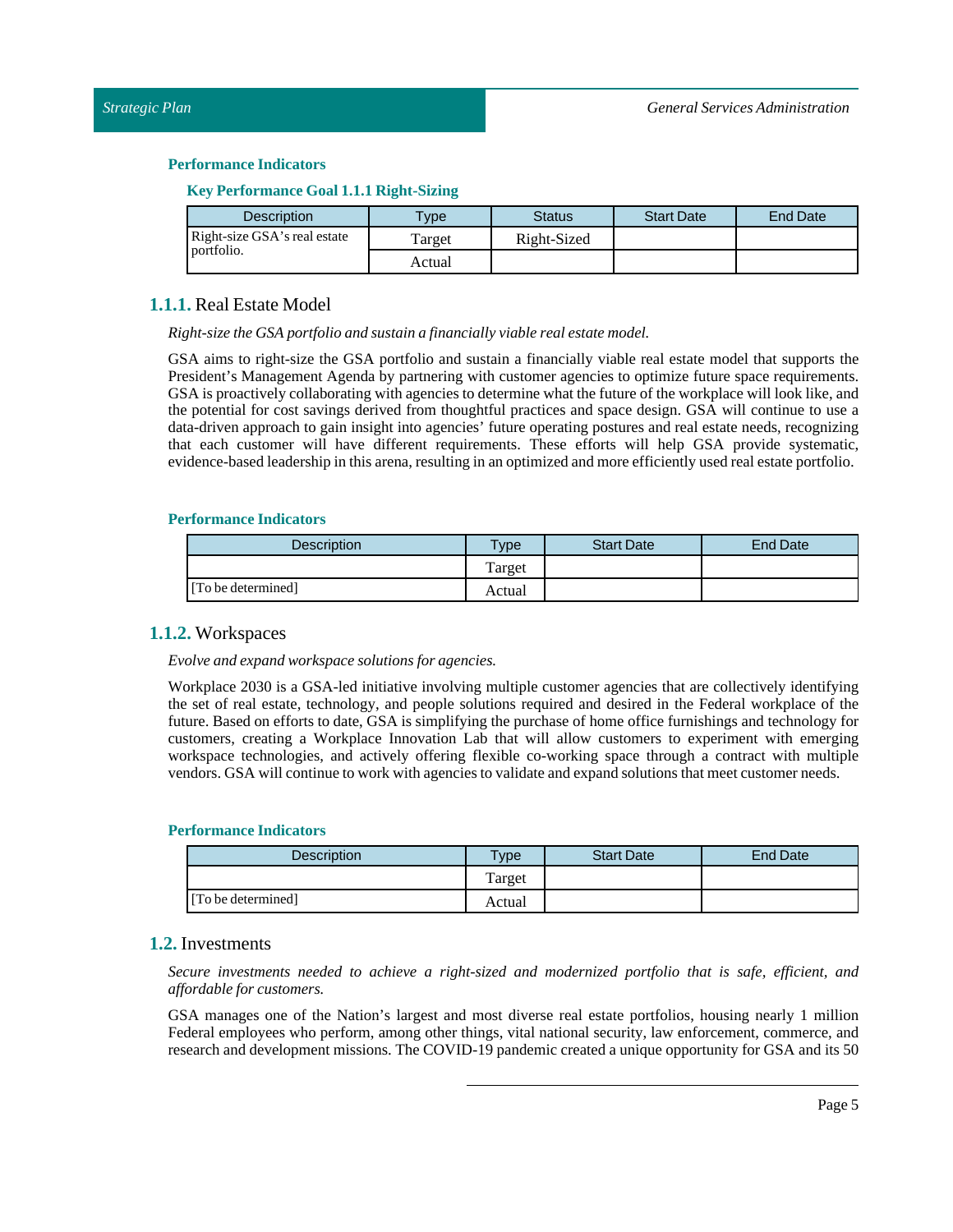occupant agencies to rethink how they use space and reposition the portfolio to potentially reduce the overall Federal footprint and to save money. Investment in federally owned GSA-controlled facilities will not only modernize existing space and achieve higher performing buildings, but would also address the growing backlog of repairs and alterations to help properly maintain buildings in the future.For the past decade, funding shortfalls have hindered GSA's ability to make these critically needed investments. GSA will work with its customer agencies and Congress to secure the funding and approvals necessary to deliver a right-sized portfolio that is financially sustainable. GSA will strategically prioritize investments in owned assets to reduce the reliance on leased assets and maintain federally owned GSA-controlled facilities in good condition. Sufficiently investing in Federal buildings supports the President's Management Agenda and takes advantage of the unique opportunity created by the COVID-19 pandemic to reimagine the future of Federal workspaces and to optimize GSA's real estate portfolio.

#### **Stakeholder(s):**

#### **Public Buildings Service** : *Lead Office*

#### **Performance Indicators**

#### **Key Performance Goal 1.2.1 Real Estate Portfolio**

| <b>Description</b>                | <b>Type</b> | Status    | <b>Start Date</b> | <b>End Date</b> |
|-----------------------------------|-------------|-----------|-------------------|-----------------|
| <b>Optimize GSA's real estate</b> | l'arget     | Ontimized |                   |                 |
| portfolio.                        | Actual      |           |                   |                 |

### <span id="page-5-0"></span>**1.2.1.** Leasing

#### *Continued prioritization ofLease Cost Avoidance.*

With approximately 60 percent of GSA leases expiring in the next five years, together with anticipated decreases in general office space demand due to increased telework across the Federal Government, GSA's Lease Cost Avoidance program continues to be an important tool for optimizing GSA's real estate portfolio and encouraging maximum use of federally owned GSA-controlled facilities in lieu of leasing.

#### **Performance Indicators**

| <b>Description</b> | Type   | <b>Start Date</b> | End Date |
|--------------------|--------|-------------------|----------|
|                    | Target |                   |          |
| [To be determined] | Actual |                   |          |

### <span id="page-5-1"></span>**1.2.2.** Real Estate Strategy

#### *Develop and implement a real estate strategy with a financially-solvent asset mix.*

While, in most cases, taxpayer benefits are best realized when the Federal Government owns an asset, GSA has not consistently had access to the entirety of the annual revenues it collects to reinvest in federally owned GSA-controlled facilities. The resulting backlog of reinvestment liabilities and the anticipated post-pandemic shift in real estate demand requires GSA to reevaluate its portfolio and, potentially, to redefine the asset mix between federally owned and leased facilities. The goal of this re-evaluation is to yield sufficient returns to support responsible operations and management of the portfolio and appropriate reinvestment levels to address repair and maintenance needs.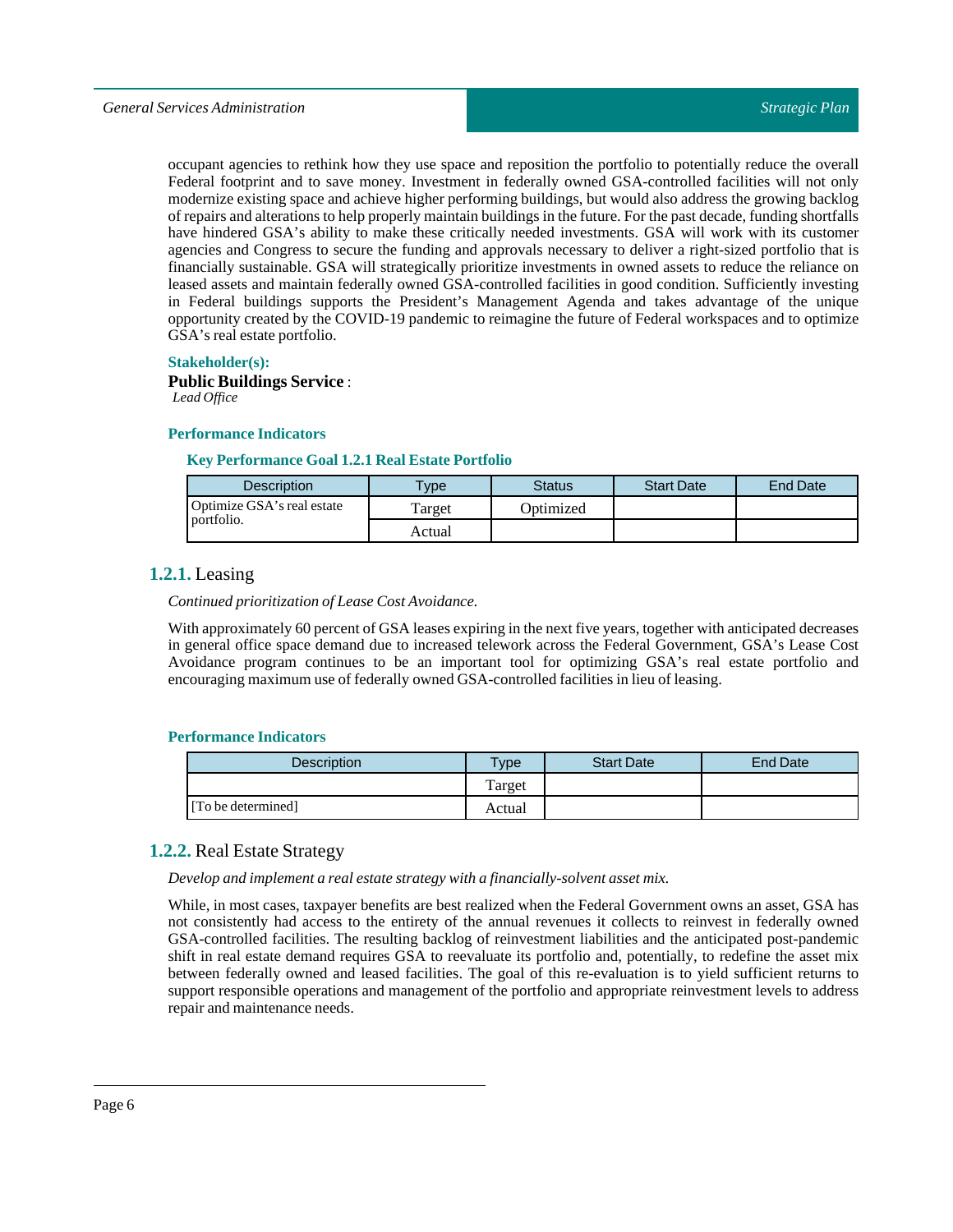| Description        | $T$ ype | <b>Start Date</b> | <b>End Date</b> |
|--------------------|---------|-------------------|-----------------|
|                    | Target  |                   |                 |
| [To be determined] | Actual  |                   |                 |

### <span id="page-6-0"></span>**1.2.3.** Maintenance Funding

*Seek to secure the funds needed to maintain GSA-controlled facilities in a state of good repair.*

GSA strives to maintain GSA-controlled facilities in a state of good repair to (i) provide Federal Government employees and contractors with safe, healthy, and productive workspace, and (ii) manage taxpayer dollars responsibly. Achieving a state of good repair requires a three-pronged approach:

### **Performance Indicators**

| <b>Description</b> | $T$ <sub>ype</sub> | <b>Start Date</b> | End Date |
|--------------------|--------------------|-------------------|----------|
|                    | Target             |                   |          |
| [To be determined] | Actual             |                   |          |

### <span id="page-6-1"></span>**1.2.3.1.** Database

*Develop a highly accurate database offacility liabilities*

#### **Performance Indicators**

| <b>Description</b> | <b>Type</b> | <b>Start Date</b> | <b>End Date</b> |
|--------------------|-------------|-------------------|-----------------|
|                    | Target      |                   |                 |
| [To be determined] | Actual      |                   |                 |

### <span id="page-6-2"></span>**1.2.3.2.** Funding

Secure consistent and full annual access to the Federal Buildings Fund to address a backlog of unfunded repair *and alterations projects and to maintain buildings properly going forward*

#### **Performance Indicators**

| <b>Description</b> | <b>Type</b> | <b>Start Date</b> | End Date |
|--------------------|-------------|-------------------|----------|
|                    | Target      |                   |          |
| [To be determined] | Actual      |                   |          |

### <span id="page-6-3"></span>**1.2.3.3.** Climate & Sustainability

*Achieve the Administration's climate and sustainability goals, which directly result in cost savings, smart buildings, and climate resilient buildings*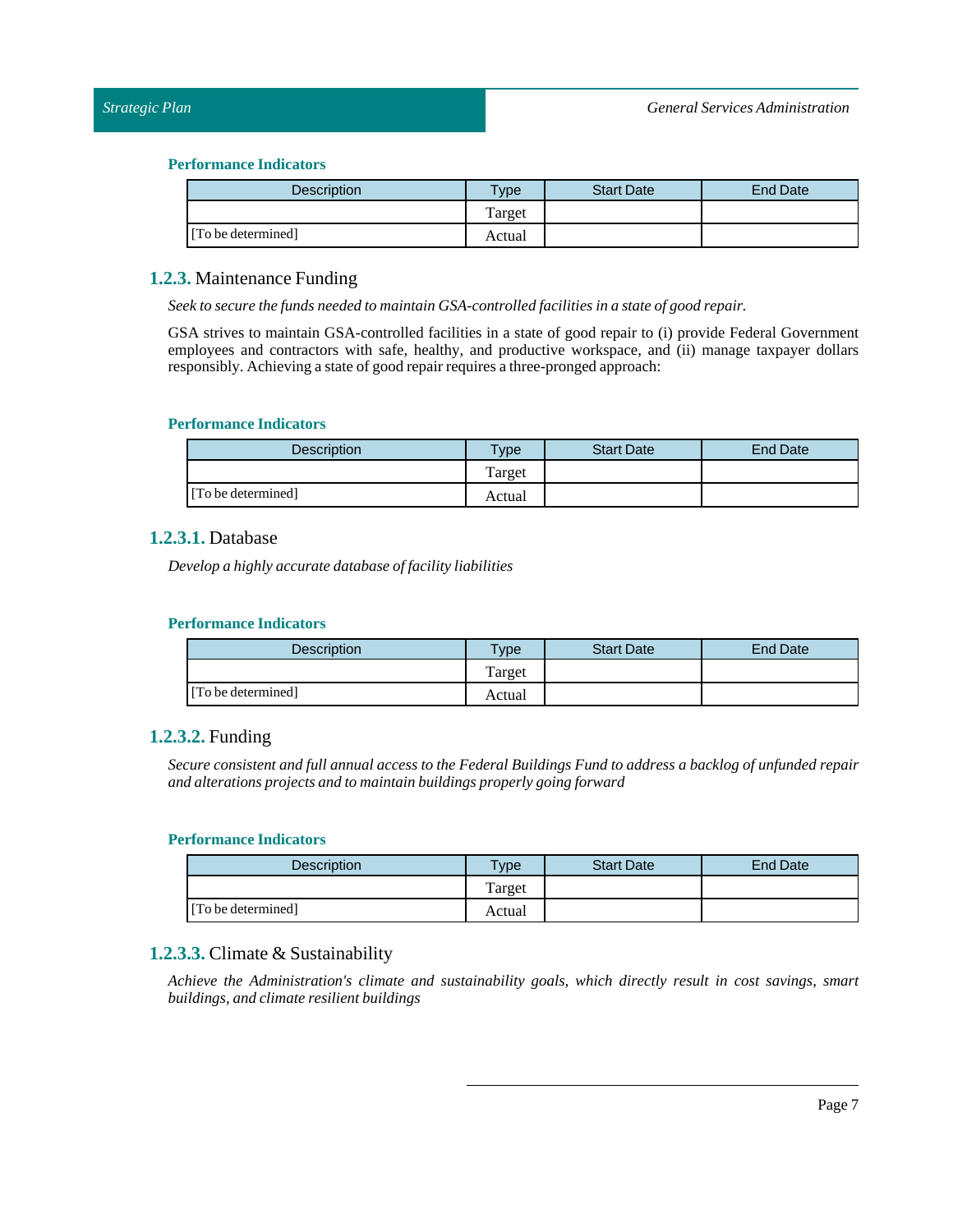#### *General Services Administration*

#### **Performance Indicators**

| <b>Description</b> | vpe    | <b>Start Date</b> | End Date |
|--------------------|--------|-------------------|----------|
|                    | Target |                   |          |
| [To be determined] | Actual |                   |          |

### <span id="page-7-0"></span>**1.3.** Climate Risks

*Establish and implement cross-cutting solutions that mitigate climate risks by increasing building resilience, reducing overall greenhouse gas emissions, improving energy, water, and waste efficiency, and supporting the transition to carbon pollution-free electricity.*

The Federal Government faces broad exposure to the mounting risks and costs already posed by the climate crisis. GSA has a unique standing to address the climate crisis by using its mission, authorities, buying power, and expertise to advance the Administration's climate resilience efforts. To do so, GSA will develop and deploy a climate and sustainability strategy for the facilities in its real estate portfolio. GSA will prioritize investments in climate resilience capacities, acquiring and deploying climate monitoring technologies, and strengthening critical climate sustainability policies. GSA will also prioritize investments in greenhouse gas (GHG) emission reduction and sustainable performance. Progress will be based on clean energy, energy and water efficiency, performance contracting, waste diversion, and sustainable strategies.

#### **Stakeholder(s):**

**Public Buildings Service** : *Lead Office*

**Office of Government-wide Policy** : *Lead Office*

#### **Performance Indicators**

#### **Key Performance Goal 1.3.1 GHG Emissions**

| <b>Description</b>                           | <b>Type</b> | <b>Status</b> | <b>Start Date</b> | End Date |
|----------------------------------------------|-------------|---------------|-------------------|----------|
| Reduce GHG emissions from                    | l'arget     | Reduced       |                   |          |
| the GSA-controlled real estate<br>portfolio. | Actual      |               |                   |          |

#### **Key Performance Goal 1.3.2 Energy Intensity**

| Description                                | <b>VDe</b> | Status  | <b>Start Date</b> | <b>End Date</b> |
|--------------------------------------------|------------|---------|-------------------|-----------------|
| Continue reducing energy                   | Target     | Reduced |                   |                 |
| intensity of GSA-controlled<br>facilities. | Actual     |         |                   |                 |

### <span id="page-7-1"></span>**1.3.1.** Electricity Sources

*Achieve 100% renewable electricity sources by 2025 and 100% carbon pollution-free electricity by 2030, including 50 percent 24/7 carbon pollution-free electricity.*

GSA will develop and implement a Renewable Energy Strategic Plan that will outline steps to achieve its 2025 goal for 100% renewable electricity in federally owned GSA-controlled facilities on the way to the Administration's 2030 100% carbon pollution-free electricity goal, including 50 percent 24/7 carbon pollution-free electricity. The plan will be based on findings from a comprehensive analysis of the GSA portfolio, life-cycle analysis, industry best practices, market conditions, available options, and contract mechanisms.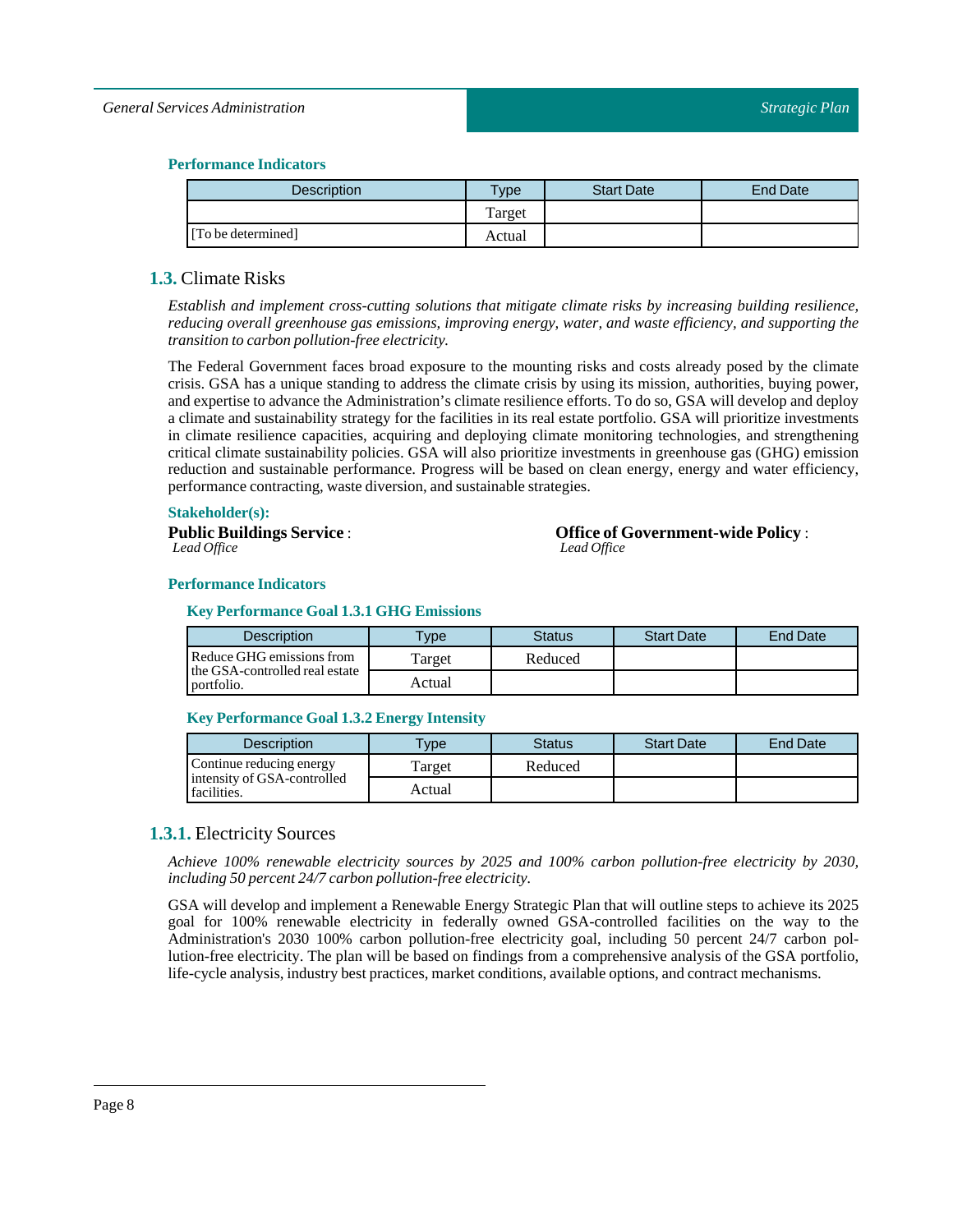| <b>Description</b> | Type   | <b>Start Date</b> | <b>End Date</b> |
|--------------------|--------|-------------------|-----------------|
|                    | Target |                   |                 |
| [To be determined] | Actual |                   |                 |

### <span id="page-8-0"></span>**1.3.2.** Buildings

*Target 50% of eligible buildings to comply with the Guiding Principles for Sustainable Federal Buildings by 2025.*

GSA will undertake efforts to identify opportunities to improve or streamline performance evaluation required by the Guiding Principle (GP) for Sustainable Federal Buildings. This evaluation capability would help target sustainability performance challenges and building improvements over time, and better support the business case for operational improvements and renovations. GSA will develop a portfolio-wide plan to expand its review and qualification of sustainable buildings to at least 50% (of gross square feet (GSF)) of all 968 eligible federally owned GSA-controlled facilities (>10,000 GSF) by 2025. GSA will continue to support the interagency effort to develop a Federal Buildings Performance Standard and evaluate opportunities to integrate with other agencies' GP programs, maximizing value for the taxpayer.

#### **Performance Indicators**

| <b>Description</b> | $T$ <sub>V</sub> $pe$ | <b>Start Date</b> | <b>End Date</b> |
|--------------------|-----------------------|-------------------|-----------------|
|                    | Target                |                   |                 |
| [To be determined] | Actual                |                   |                 |

### <span id="page-8-1"></span>**1.3.3.** Construction & Modernization

#### *Target net-zero designs for new construction and major modernization by 2030.*

GSA will build on existing standards and requirements to advance the Administration's climate sustainability priority. GSA, in partnership with relevant Federal agencies, will enhance its project sustainability requirements by: ● Updating the Facilities Standards for the Public Buildings Service (PBS-P100) to require new construction designs to be, at least, net zero energy-ready . ● Eliminating usage of fossil fuel-generated energy in new and modernized buildings. ● Exploring ways to reduce the embodied carbon of materials used in construction and modernization projects.

By FY 2025, GSA plans for 40% of its new construction building designs to include on-site renewable energy-generation systems sufficient to achieve net zero energy performance.

| <b>Description</b> | $T$ <sub>ype</sub> | <b>Start Date</b> | <b>End Date</b> |
|--------------------|--------------------|-------------------|-----------------|
|                    | Target             |                   |                 |
| [To be determined] | Actual             |                   |                 |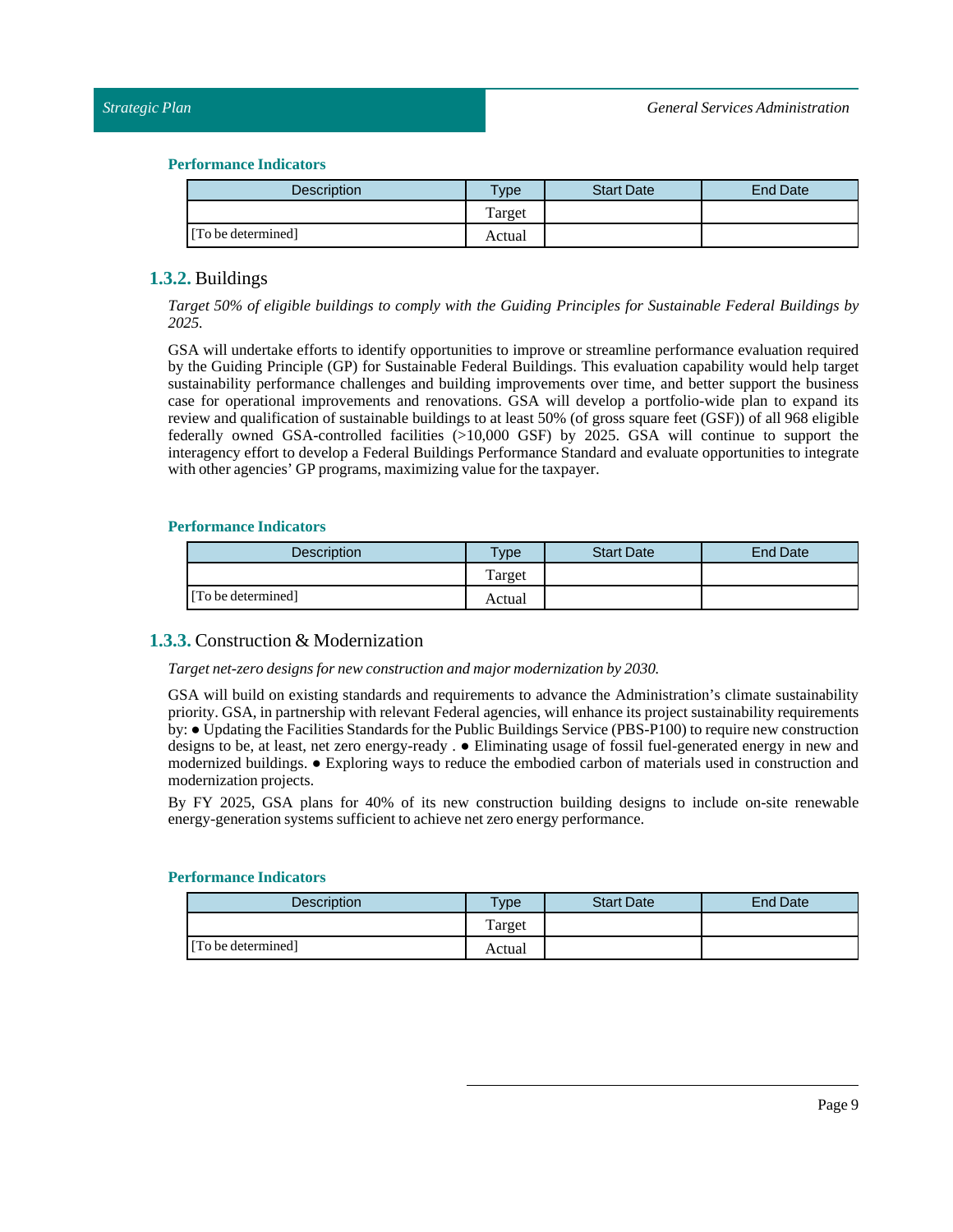### <span id="page-9-0"></span>**1.3.4.** Climate Change

*Develop a robust and resilient capacity to manage climate change risks and secure Federal real property investments by 2025.*

GSA will establish a climate risk management process and resilience program that will formulate criteria and metrics to inform real property decisions and to monitor risk reduction investments (e.g., building flood protection, resilient power, wildfire damage prevention). GSA will analyze portfolio data and use climate science to identify and manage the portfolio's climate risks, engage with customers on requirements, and integrate climate risk considerations into formal agency decision-making processes. GSA will develop and institutionalize these processes and programs in a way that reduces GSA real estate portfolio risks.

#### **Performance Indicators**

| Description        | <b>Type</b> | <b>Start Date</b> | <b>End Date</b> |
|--------------------|-------------|-------------------|-----------------|
|                    | Target      |                   |                 |
| [To be determined] | Actual      |                   |                 |

### <span id="page-9-1"></span>**1.4.** Programs

*Identify and implement programs that positively impact local communities through enhanced economic activity and opportunities for underserved populations.*

GSA is the Nation's largest landlord, managing more than 8,800 federally owned and leased assets located in approximately 2,000 communities throughout the 50 States, five territories, and the District of Columbia. GSA's vast reach presents a unique opportunity to support State, local, and Tribal governments' economic goals, along with the well-being of communities that host GSA-controlled facilities. GSA has the responsibility to leverage its real estate actions in ways that support community development and local planning goals, while meeting customer agency needs. This derives from legal mandate as well as sound business practice. GSA's Good Neighbor Program (GNP) provides the technical expertise and planning tools to help leverage its projects in support of community planning goals – to create multiple returns for communities and customer agencies. GSA, while balancing customer agency mission requirements, security criteria, and the interests of the American taxpayer, will use the GNP to identify and align projects that may support local community priorities. GSA will design and locate Federal facilities with local economic development and planning goals in mind; design facilities to maximize sustainability and to reflect the local community; coordinate with Federal agencies and State, local and Tribal governments to advance environmental justice where GSA-controlled facilities are having disproportionate negative impact on local communities; and coordinate with State, local, and Tribal governments on uses for and disposition of Federal surplus real property.

#### **Stakeholder(s):**

**Public Buildings Service** : *Lead Office*

**Local Communities Underserved Populations**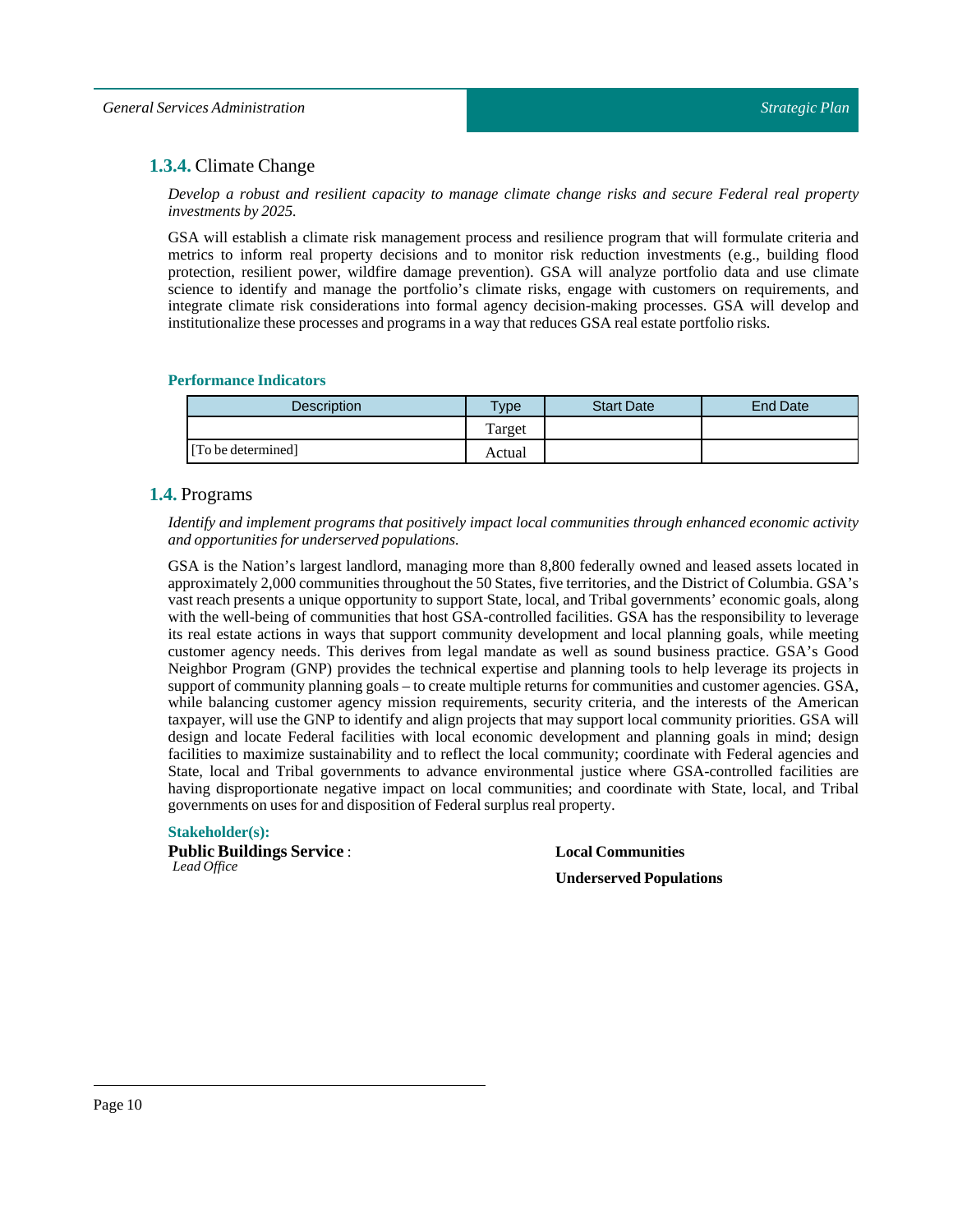| Key Performance Goal 1.4.1 Good Neighbor Program |  |  |
|--------------------------------------------------|--|--|
|                                                  |  |  |

| <b>Description</b>               | <b>Type</b> | <b>Status</b> | <b>Start Date</b> | End Date |
|----------------------------------|-------------|---------------|-------------------|----------|
| Expand and deploy the "Good"     | Target      | Expanded      |                   |          |
| Neighbor Program"<br>nationwide. | Actual      |               |                   |          |

### <span id="page-10-0"></span>**1.4.1.** Development Projects

*Coordinate major GSA development projects with State, local, and Tribal stakeholders to generate positive and long-lasting community impacts for those communities that host GSA-controlled facilities.*

GSA will execute its major capital projects in ways that support local economic development and community planning goals through early and in-depth engagement with local officials and other stakeholders. GSA will expand and enhance the use of pre-design collaborative techniques on new construction and other projects that impact the public realm to maximize community benefits. GSA will build upon previously successful outreach techniques, such as its Planning Outreach and Partnership meetings, public meetings, and other engagement strategies, including with partner Federal agencies. Where best practices are developed — such as in economic impact analysis, urban design, and public use concepts — we will incorporate them into GSA's facility design standards and business processes.

#### **Stakeholder(s):**

**StateStakeholders**

### **TribalStakeholders**

**LocalStakeholders**

#### **Performance Indicators**

| Description        | $T$ vpe | <b>Start Date</b> | End Date |
|--------------------|---------|-------------------|----------|
|                    | Target  |                   |          |
| [To be determined] | Actual  |                   |          |

### <span id="page-10-1"></span>**1.4.2.** Economy, Sustainability & Environment

#### *Collaborate with Federal agencies to accelerate economic recovery, sustainability, and environmentaljustice.*

GSA will work with other Federal agencies to explore and implement policies and procedures for funding community-focused projects that target economic recovery and environmental improvement, especially in neighborhoods that have historically suffered from disinvestment and environmental harm. GSA will coordinate with agencies to review and revise existing policies to reflect current legislation and executive orders. GSA also will partner with grantmaking agencies to identify opportunities to enable local governments to build on the impact of GSA projects in their communities.

| <b>Description</b> | $TV$ pe | <b>Start Date</b> | <b>End Date</b> |
|--------------------|---------|-------------------|-----------------|
|                    | Target  |                   |                 |
| [To be determined] | Actual  |                   |                 |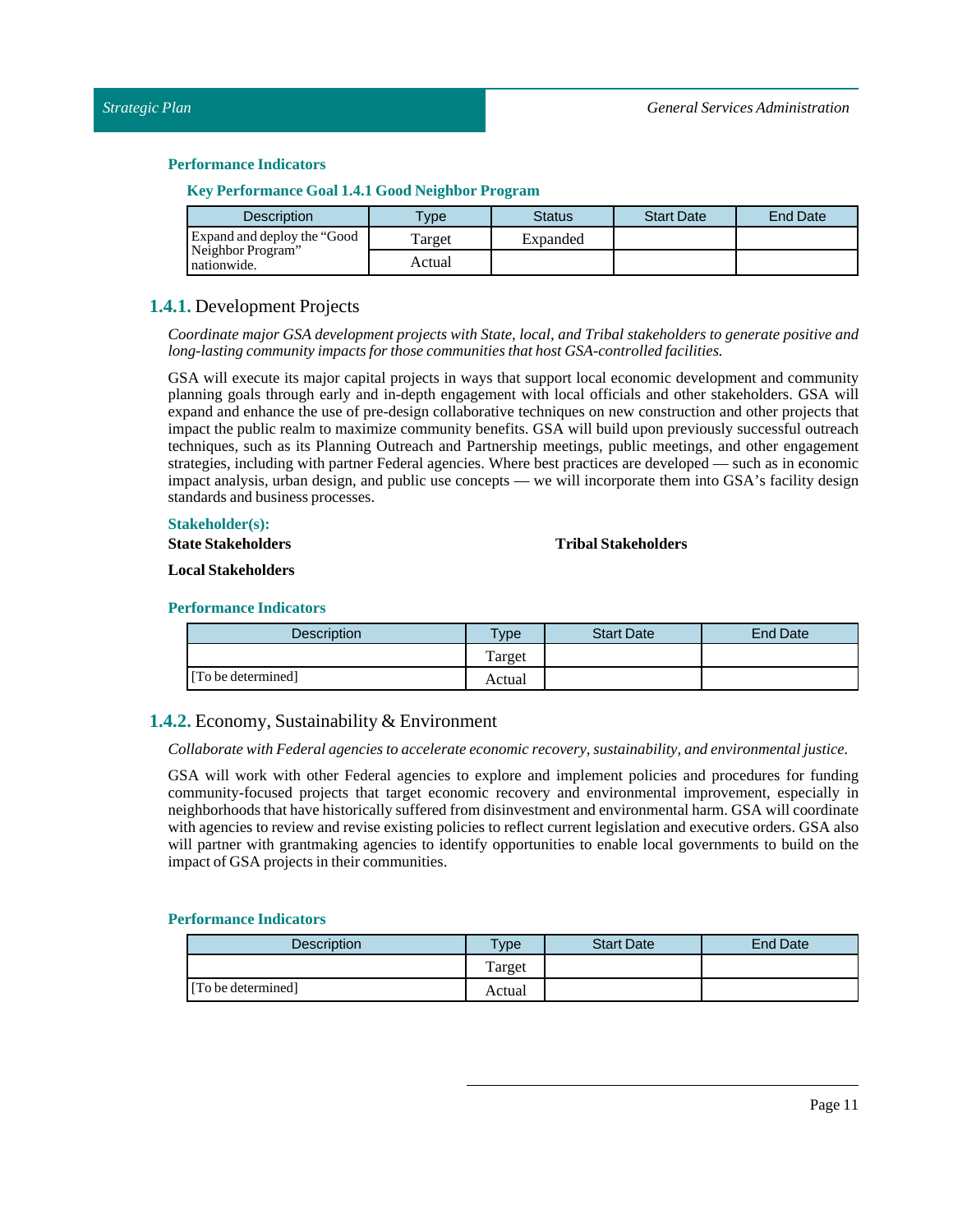### <span id="page-11-0"></span>**1.4.3.** Mapping & Spatial Data

*Expand use of environmental justice and sustainability mapping with other spatial data tools to help GSA decision making.*

GSA will expand its use of available environmental justice and sustainability mapping tools to better understand how its real estate investments impact local communities, including communities with environmental justice concerns and other vulnerable populations. Relevant data will enable GSA to evaluate projects holistically and prioritize projects that would also benefit local communities.

| <b>Description</b> | Type    | <b>Start Date</b> | End Date |
|--------------------|---------|-------------------|----------|
|                    | l'arget |                   |          |
| [To be determined] | Actual  |                   |          |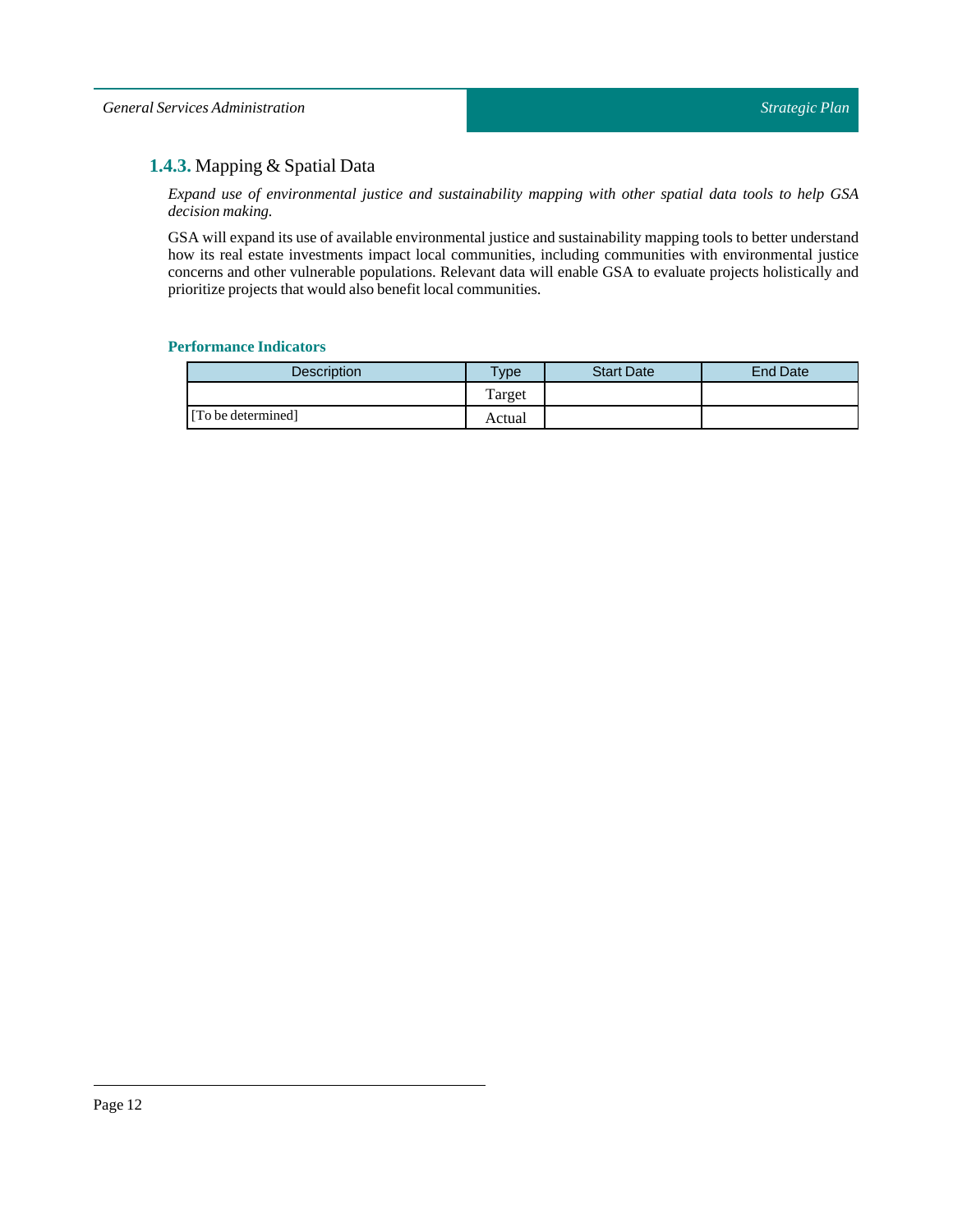#### *Strategic Plan*

### <span id="page-12-0"></span>**2. Acquisition**

*A modern, accessible, and streamlined acquisition ecosystem and a robust marketplace connecting buyers to the suppliers and businesses that meet their mission needs.*

As the Federal Government's primary provider of acquisition services, GSA is committed to delivering value, innovation, and an exceptional customer experience. Every day, we help our customers make smart purchasing decisions to get the goods and services they need. GSA uses the collective buying power of the Government to negotiate better prices, while using efficient operations, market expertise, and proactive partnerships with customer agencies and private sector vendors. GSA plays an important role in advancing the Administration's priorities through leadership in Government-wide acquisition, including economic growth, climate resiliency, and strengthening diversity, equity, inclusion, and accessibility. The acquisition policies GSA establishes and implements have a significant and lasting impact on communities and stakeholders. Over the five-year horizon of this strategic plan, GSA intends to: ● Deliver best-value products and services to enable our customers' missions. ● Modernize acquisition through technology to improve the overall experience for our buyers and suppliers. ● Use our strategic position in the market, our expertise, and our relationships with customers and suppliers to drive equitable markets, sustainable practices, and continued economic recovery.

#### <span id="page-12-1"></span>**2.1.** Products, Services & Solutions

*Ensure GSA's portfolio of offerings meets market demand for products, services, and solutions and the desired acquisition approaches.*

The Federal Government relies on GSA to meet its evolving acquisition needs. GSA products, services, and solutions offerings help agencies accomplish their core missions and serve the public. GSA needs the right acquisition approaches to drive targeted outcomes, cost savings, faster responses, and broader socioeconomic access. In addition, GSA offerings need the right market intelligence, including the data and resulting insights, to navigate complex and changing market dynamics. Over the next five years, GSA will help reshape the Federal marketplace by refining and adapting its offerings, acquisition approaches, and market intelligence. GSA envisions a highly efficient market that brings customers and suppliers together with solutions that are purposefully designed to support each acquisition's unique needs. Using the strategies listed in this section, GSA will align its solutions with customers' changing needs while adding value throughout the acquisition process.

#### **Stakeholder(s):**

**Federal Acquisition Service** : *Lead Offices*

**Public Buildings Service** : *Lead Office*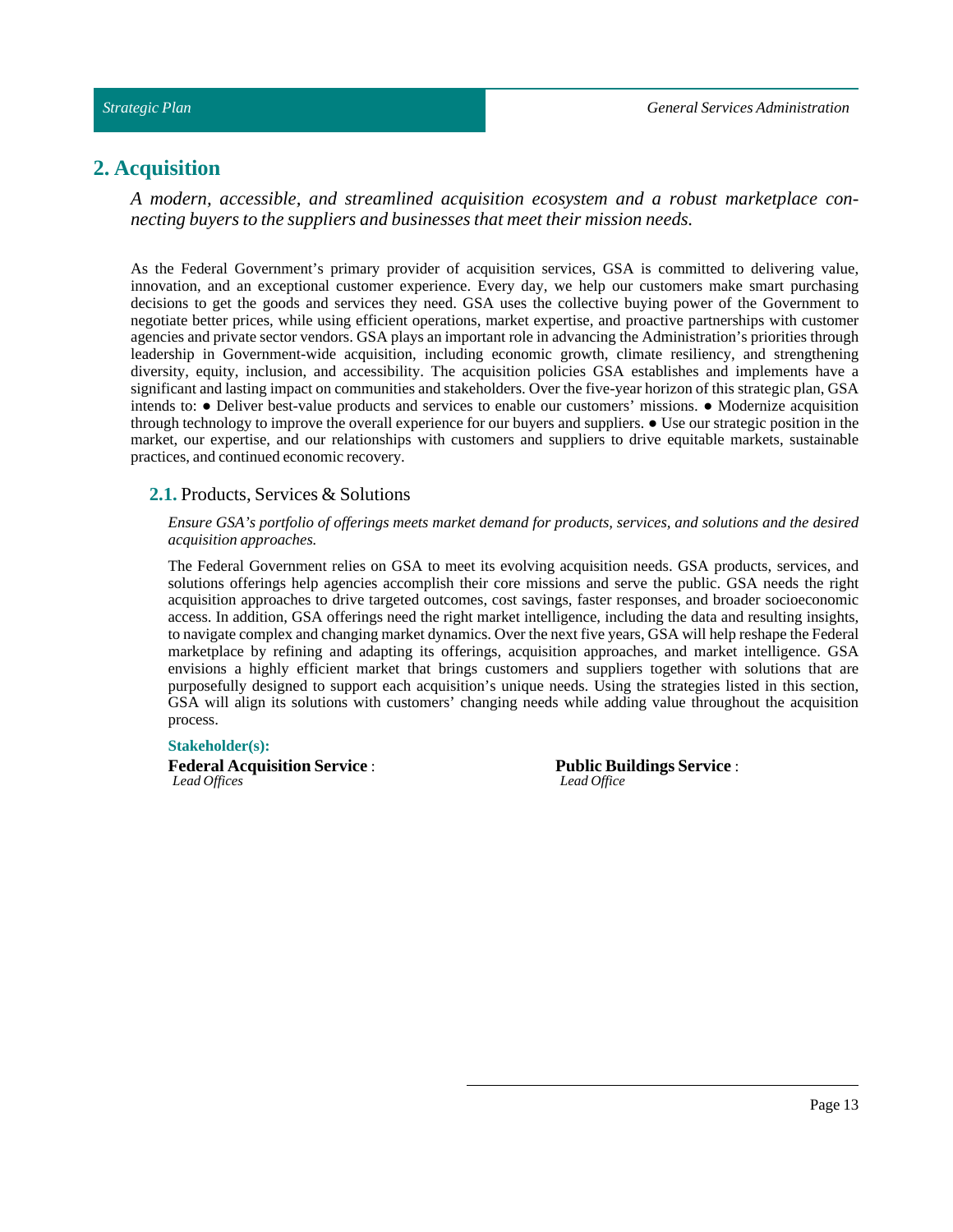#### **Key Performance Goal 2.2.1Solutions & Savings**

| <b>Description</b>                                                                    | Type   | <b>Status</b> | <b>Start Date</b> | <b>End Date</b> | U.S. Dollars |
|---------------------------------------------------------------------------------------|--------|---------------|-------------------|-----------------|--------------|
| Expand the use of                                                                     | Target | Expanded      |                   |                 |              |
| GSA acquisition<br>solutions, and<br>associated savings,<br>across the<br>Government. | Actual |               |                   |                 |              |

#### **Key Performance Goal 2.2.2 MASSales**

| <b>Description</b>             | <b>Type</b> | Status    | <b>Start Date</b> | End Date | U.S. Dollars |
|--------------------------------|-------------|-----------|-------------------|----------|--------------|
| Increase Multiple              | Target      | Increased |                   |          |              |
| Award Schedule<br>(MAS) sales. | Actual      |           |                   |          |              |

### <span id="page-13-0"></span>**2.1.1.** Capabilities & Offerings

#### *Evolve GSA's capabilities by tailoring offerings to the markets they serve.*

GSA is rethinking and reshaping both the Services Marketplace and the Products Marketplace. Each market connects buyers with suppliers through tailored solutions to improve the value to those stakeholders. Within the Services Marketplace, GSA aims to improve the services contracting experience for customers, suppliers, and the acquisition workforce. A new Services Multiple Award Contract, built for the unique needs of services contracts, will: ● Make all contract types available, including hybrid and cost-type contracts. ● Provide flexible pricing models aligned to commercial practices. ● Deliver access to exceptionally qualified and highly capable industry partners.

On the products side, GSA will refine and clarify its online Products Marketplace offerings to improve customer experience and the selection process. It will: ● Consolidate and simplify multiple self-service buying platforms. ● Improve catalog management capabilities. ● Upgrade the post-award experience for suppliers via enhancements to catalog data and self-service interfaces.

#### **Performance Indicators**

| Description        | Type <sub>o</sub> | <b>Start Date</b> | <b>End Date</b> |
|--------------------|-------------------|-------------------|-----------------|
|                    | Target            |                   |                 |
| [To be determined] | Actual            |                   |                 |

### <span id="page-13-1"></span>**2.1.2.** Acquisition

*Help the Federal Government approach acquisition as a single, connected enterprise.*

Category Management is a Government-wide effort to better understand and manage Federal spending as a single enterprise. Leading six of the ten categories and managing the majority of the Best-in-Class contract solutions, GSA is uniquely positioned to deliver benefits to customers and suppliers through Category Management. GSA willimprove data access and analytics to gain insights about spend patterns, build policies to reinforce category management principles, increase transparency, foster public policy objectives, and reduce duplication of solutions.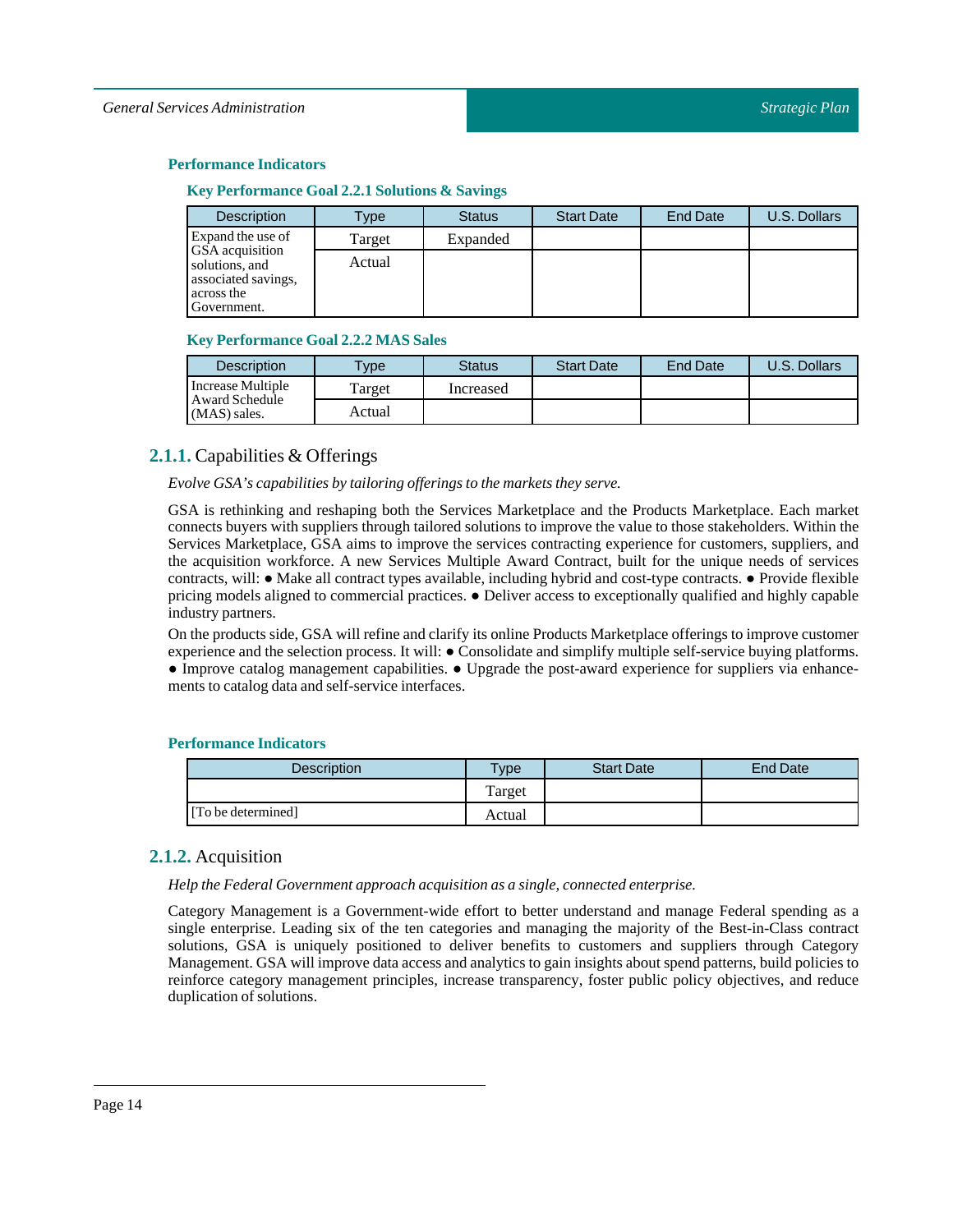| Description        | vpe    | <b>Start Date</b> | <b>End Date</b> |
|--------------------|--------|-------------------|-----------------|
|                    | Target |                   |                 |
| [To be determined] | Actual |                   |                 |

### <span id="page-14-0"></span>**2.1.3.** Innovation & Quality

*Ensure GSA is atthe forefront of acquisition innovation while maintaining exceptional contract quality.*

GSA will continue to deliver best-value solutions to customers, particularly on reducing customer risk, enhancing end-user capabilities, and leveraging GSA's Government-wide acquisition expertise. These best-value determinations include considerations of price and speed for individual transactions, while encompassing a broader analysis of how GSA's solutions support agencies' strategic positions.

#### **Performance Indicators**

| Description        | $T$ <sub>ype</sub> | <b>Start Date</b> | <b>End Date</b> |
|--------------------|--------------------|-------------------|-----------------|
|                    | Target             |                   |                 |
| [To be determined] | Actual             |                   |                 |

### <span id="page-14-1"></span>**2.1.4.** Telecommunications

*Fully transition the Federal Governmentto the next generation oftelecommunications contracts.*

Enterprise Infrastructure Solutions (EIS) is the Government-wide joint voice, video, data, and security service acquisition vehicle targeted for full adoption by FY 2024. These contracts efficiently leverage the scale of Government buying power while standardizing and optimizing major portions of the Federal technological infrastructure.

#### **Performance Indicators**

| <b>Description</b> | <b>Type</b> | <b>Start Date</b> | End Date |
|--------------------|-------------|-------------------|----------|
|                    | Target      |                   |          |
| [To be determined] | Actual      |                   |          |

### <span id="page-14-2"></span>**2.1.5.** Workspaces & Telework

*Provide purchasing solutions to support evolving workspaces and telework trends.*

GSA will use market insights from the Workplace 2030 project to provide new service offerings to Federal customers. One area of focus will include offerings that could enable agencies to acquire home office equipment (i.e., furniture and IT equipment). The "Home Office in a Box" would support agencies by providing a suite of options to provision an increasingly hybrid workforce.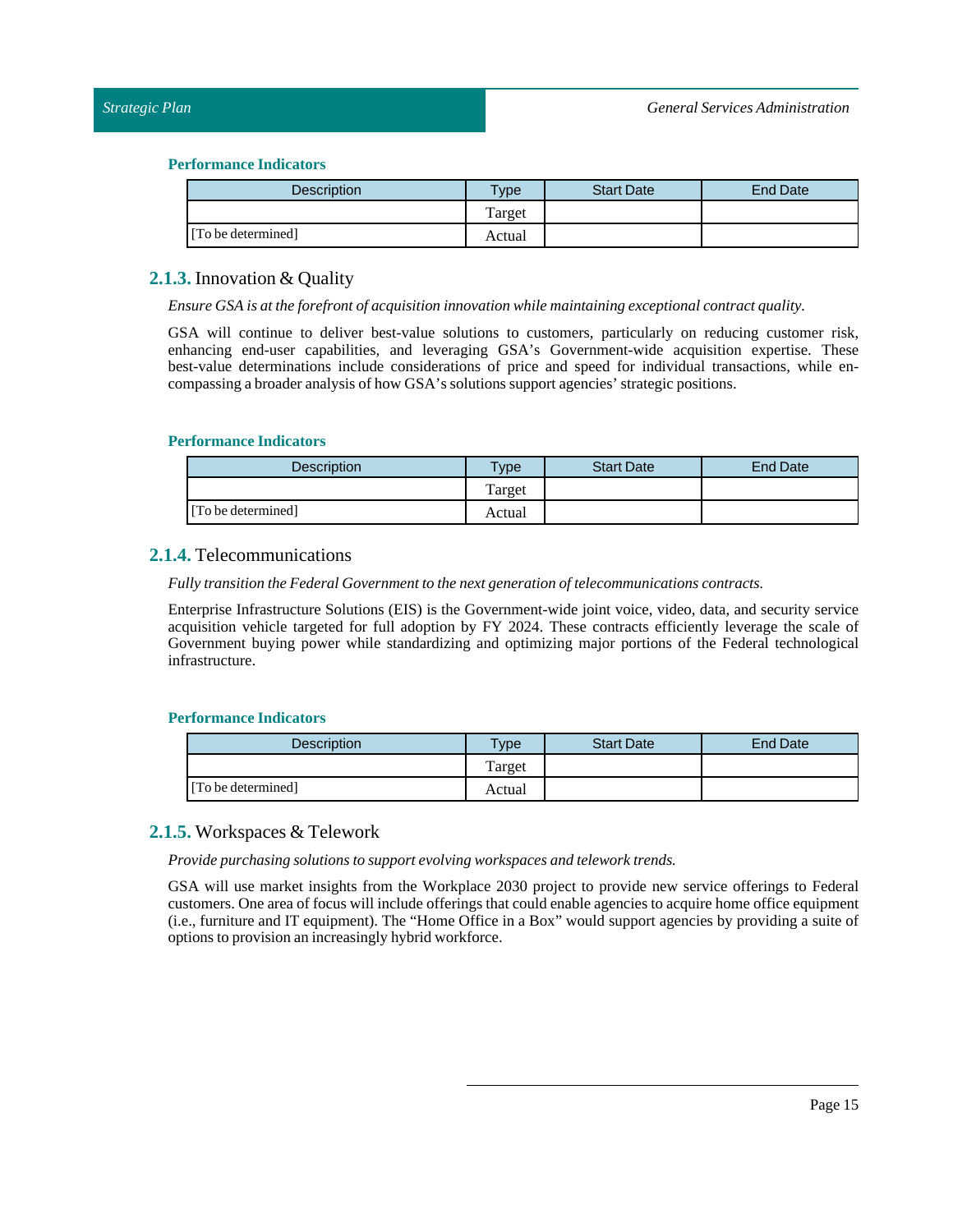#### *General Services Administration*

#### **Performance Indicators**

| <b>Description</b> | $T$ ype | <b>Start Date</b> | End Date |
|--------------------|---------|-------------------|----------|
|                    | Target  |                   |          |
| [To be determined] | Actual  |                   |          |

### <span id="page-15-0"></span>**2.2.** Stakeholder Satisfaction

*Improve stakeholder satisfaction by delivering simplified customer and supplier experiences.*

Strong partnerships with other agencies and suppliers are critical to the success of GSA and to support decisions that create value and savings for customers and the American people. Doing business with GSA should be an easy and transparent experience; GSA must continuously simplify and streamline its processes and systems. To accomplish this, GSA will focus on: ● Improving the supplier onboarding process for the MAS program. ● Streamlining the buyer experience. ● Modernizing acquisition through technology. ● Striving for excellence in contract administration.

#### **Stakeholder(s):**

**Federal Acquisition Service** : *Lead Office*

**Public Buildings Service** : *Lead Office*

**Office of Government-wide Policy** : *Lead Office*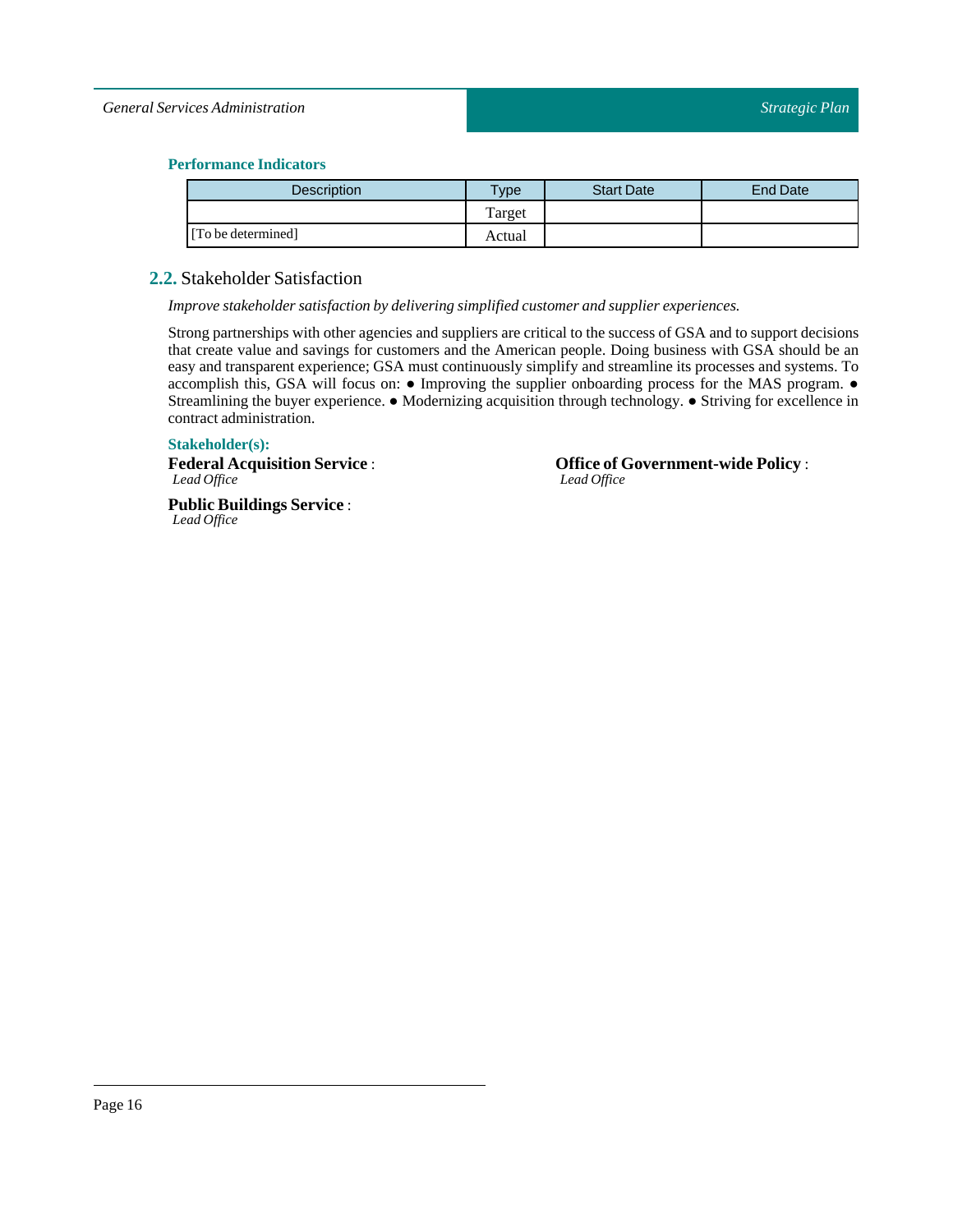#### **Key Performance Goal 2.2.1 Customer Satisfaction**

| <b>Description</b>              | $T$ <sub>V</sub> $pe$ | Status    | <b>Start Date</b> | End Date |
|---------------------------------|-----------------------|-----------|-------------------|----------|
| Increase customer satisfaction. | Target                | Increased |                   |          |
|                                 | Actual                |           |                   |          |

#### **Key Performance Goal 2.2.2 Supplier Satisfaction**

| Description              | $T$ <sub>V</sub> $pe$ | Status    | <b>Start Date</b> | <b>End Date</b> |
|--------------------------|-----------------------|-----------|-------------------|-----------------|
| Increase satisfaction of | l'arget               | Increased |                   |                 |
| supplier base.           | Actual                |           |                   |                 |

#### **Key Performance Goal 2.2.3 Tenant Satisfaction**

| Description                            | $T$ vpe | Status | <b>Start Date</b> | End Date |
|----------------------------------------|---------|--------|-------------------|----------|
| Improve tenant satisfaction in         | Target  |        |                   |          |
| Government-owned and<br>-leased space. | Actual  |        |                   |          |

#### **Key Performance Goal 2.2.4 Contract Administration**

| <b>Description</b>                               | <b>Vpe</b> | Qualitv  | <b>Start Date</b> | End Date |
|--------------------------------------------------|------------|----------|-------------------|----------|
| Improve the quality of contract                  | l'arget    | Improved |                   |          |
| administration in GSA<br>contracting activities. | Actual     |          |                   |          |

### <span id="page-16-0"></span>**2.2.1.** Suppliers

*Improve the supplier onboarding process for GSA's MAS program.*

Under GSA's MAS program, GSA plans to build and deploy journey maps to identify inconsistencies throughout the program. GSA will review all entry points to the program and determine what can be consolidated or removed to streamline the supplier experience. GSA will use the journey maps to help suppliers understand how they can improve the information they provide and to identify systems requirements. GSA will also create training for new suppliers to strengthen their business marketing, leading to more connections with customer agencies and increased supplier retention under the MAS program.

#### **Stakeholder(s):**

#### **Suppliers**

#### **Performance Indicators**

| Description        | $T$ ype | <b>Start Date</b> | End Date |
|--------------------|---------|-------------------|----------|
|                    | Target  |                   |          |
| [To be determined] | Actual  |                   |          |

### <span id="page-16-1"></span>**2.2.2.** Buyers

*Streamline the buyer experience.*

Improving the buyer experience is a new area of focus under GSA's Federal Marketplace Strategy, centered on establishing a user-centered digital presence for buyers. This initiative aims to streamline access to acquisition tools; simplify market research; and provide commonly used documents, templates, and pricing resources for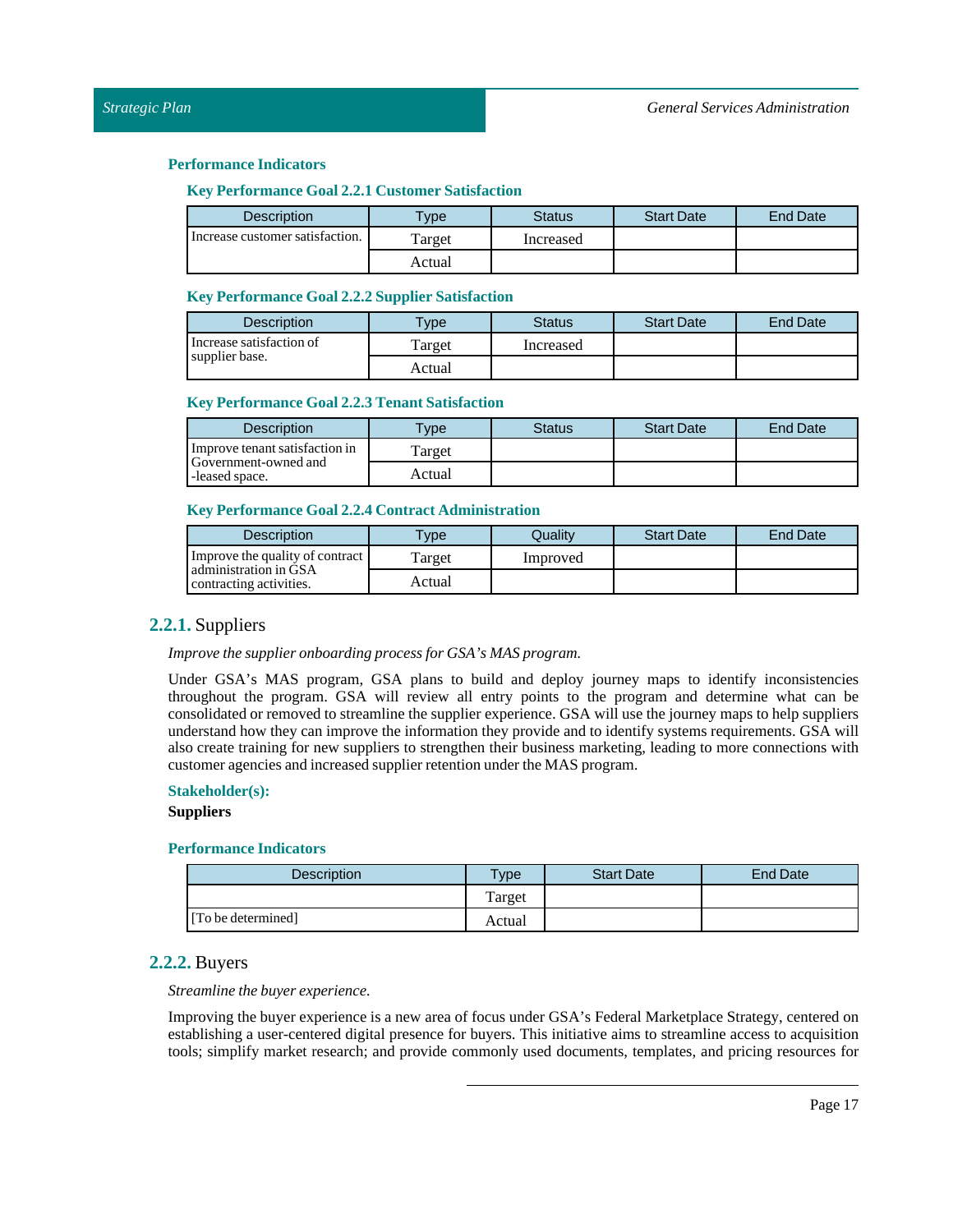services that help with acquisition planning. Over the next five years, the new experience will evolve to incorporate both product and service offerings. GSA envisions it as the premier self-service buying site for customer agencies. GSA will also identify opportunities to improve the buyer experience and usability of the Products Marketplace and GSA Advantage!®, focusing on search functionality, shipping notifications, product photos, and inventory status.

#### **Stakeholder(s):**

#### **Buyers**

#### **Performance Indicators**

| Description        | vpe    | <b>Start Date</b> | End Date |
|--------------------|--------|-------------------|----------|
|                    | Target |                   |          |
| [To be determined] | Actual |                   |          |

#### <span id="page-17-0"></span>**2.2.3.** Modernization

*Modernize acquisition through technology.*

GSA must ensure that the systems used to facilitate acquisitions are up-to-date, effective, and efficient. GSA is working to modernize and automate a variety of these systems, including:

#### **Performance Indicators**

| Description        | $T$ <sub>V</sub> pe | <b>Start Date</b> | End Date |
|--------------------|---------------------|-------------------|----------|
|                    | Target              |                   |          |
| [To be determined] | Actual              |                   |          |

#### <span id="page-17-1"></span>**2.2.3.1.** Contracts

*Delivering a modern, enterprise-wide Contract AcquisitionLife-cycle Management*

#### **Performance Indicators**

| <b>Description</b> | $v$ pe | <b>Start Date</b> | End Date |
|--------------------|--------|-------------------|----------|
|                    | Target |                   |          |
| [To be determined] | Actual |                   |          |

### <span id="page-17-2"></span>**2.2.3.2.** Legacy Applications

*Merge legacy applications under the Assisted Services Shared Information System (ASSIST) to provide users with a single experience for all GSA Assisted Acquisitions*

| <b>Description</b> | $T$ <sub>V</sub> pe | <b>Start Date</b> | End Date |
|--------------------|---------------------|-------------------|----------|
|                    | Target              |                   |          |
| [To be determined] | Actual              |                   |          |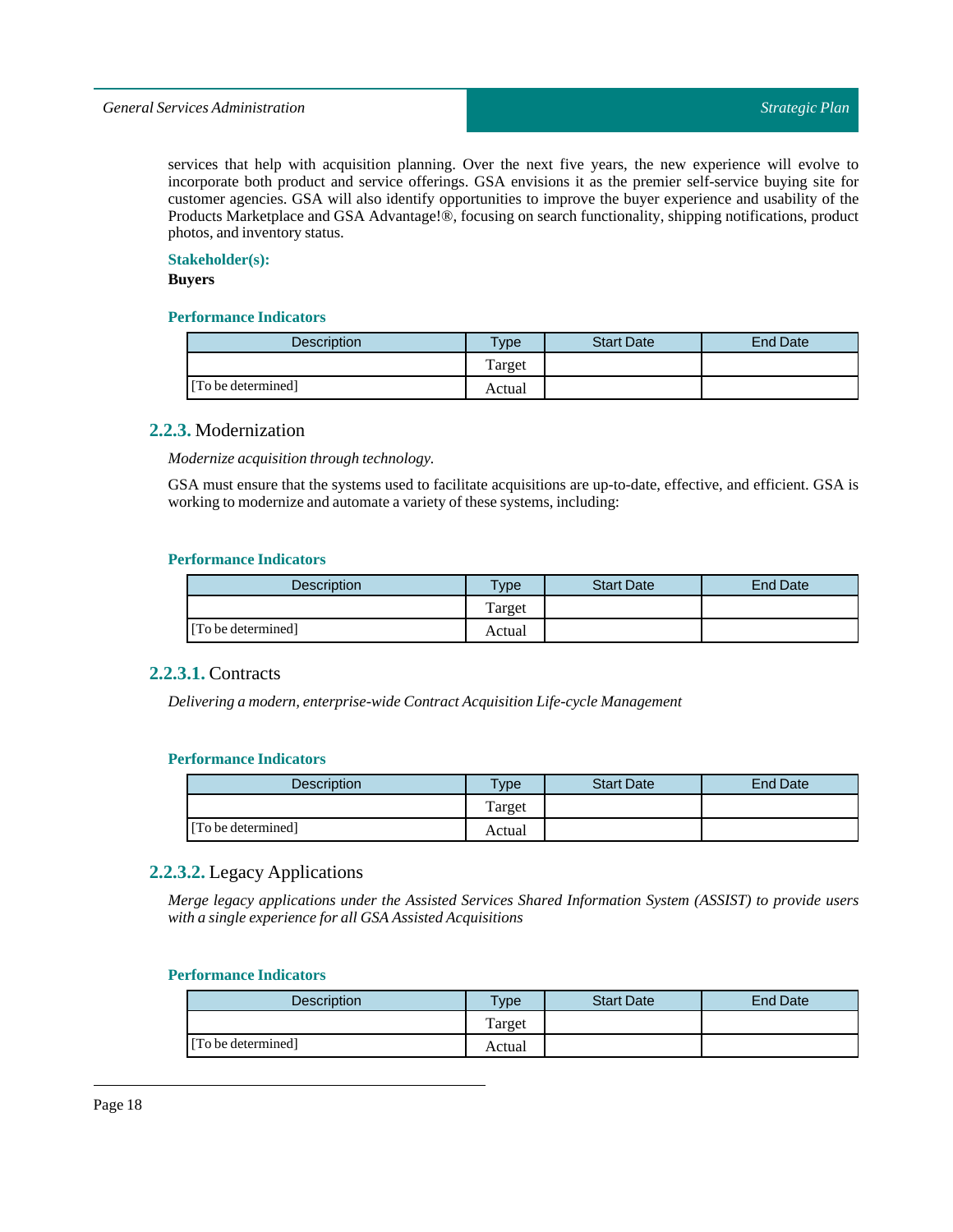### <span id="page-18-0"></span>**2.2.3.3.** Bots

*Automate bots to produce time savings and/or increase quality through error detection*

#### **Performance Indicators**

| Description        | $v_{\rm p}$ | <b>Start Date</b> | End Date |
|--------------------|-------------|-------------------|----------|
|                    | Target      |                   |          |
| [To be determined] | Actual      |                   |          |

### <span id="page-18-1"></span>**2.2.3.4.** Data Management

*Streamline and improve data management for the more than 50 million products and services offered to the Federal marketplace through Catalog Management*

#### **Performance Indicators**

| <b>Description</b> | <b>Type</b> | <b>Start Date</b> | <b>End Date</b> |
|--------------------|-------------|-------------------|-----------------|
|                    | Target      |                   |                 |
| [To be determined] | Actual      |                   |                 |

### <span id="page-18-2"></span>**2.2.4.** Contract Administration

#### *Improve GSA contract administration to ensure effective mission execution.*

Sound contract administration is essential so that customers receive the goods and services for which GSA contracts on schedule and on budget. Contract administration is a shared responsibility among all stakeholders on the acquisition team. By increasing the focus on strategic improvements in this area, GSA can monitor the effectiveness of its internal contracting functions, verify that appropriate internal controls are in place, and deliver first-class acquisition services to its customers.

#### **Stakeholder(s):**

#### **GSA Senior Procurement Executive** :

*GSA's Senior Procurement Executive will continue to assess contracting activity and program offices' performance of contract administration to achieve acquisition excellence. GSA will conduct both cyclical and targeted reviews of contracting activities' acqui-* *sition performance. Based on results, GSA will assign agency-wide corrective action plans as necessary. The results will be shared with GSA senior leadership and key acquisition professionals to monitor continual performance improvements.*

| <b>Description</b> | <b>Vpe</b> | <b>Start Date</b> | End Date |
|--------------------|------------|-------------------|----------|
|                    | Target     |                   |          |
| [To be determined] | Actual     |                   |          |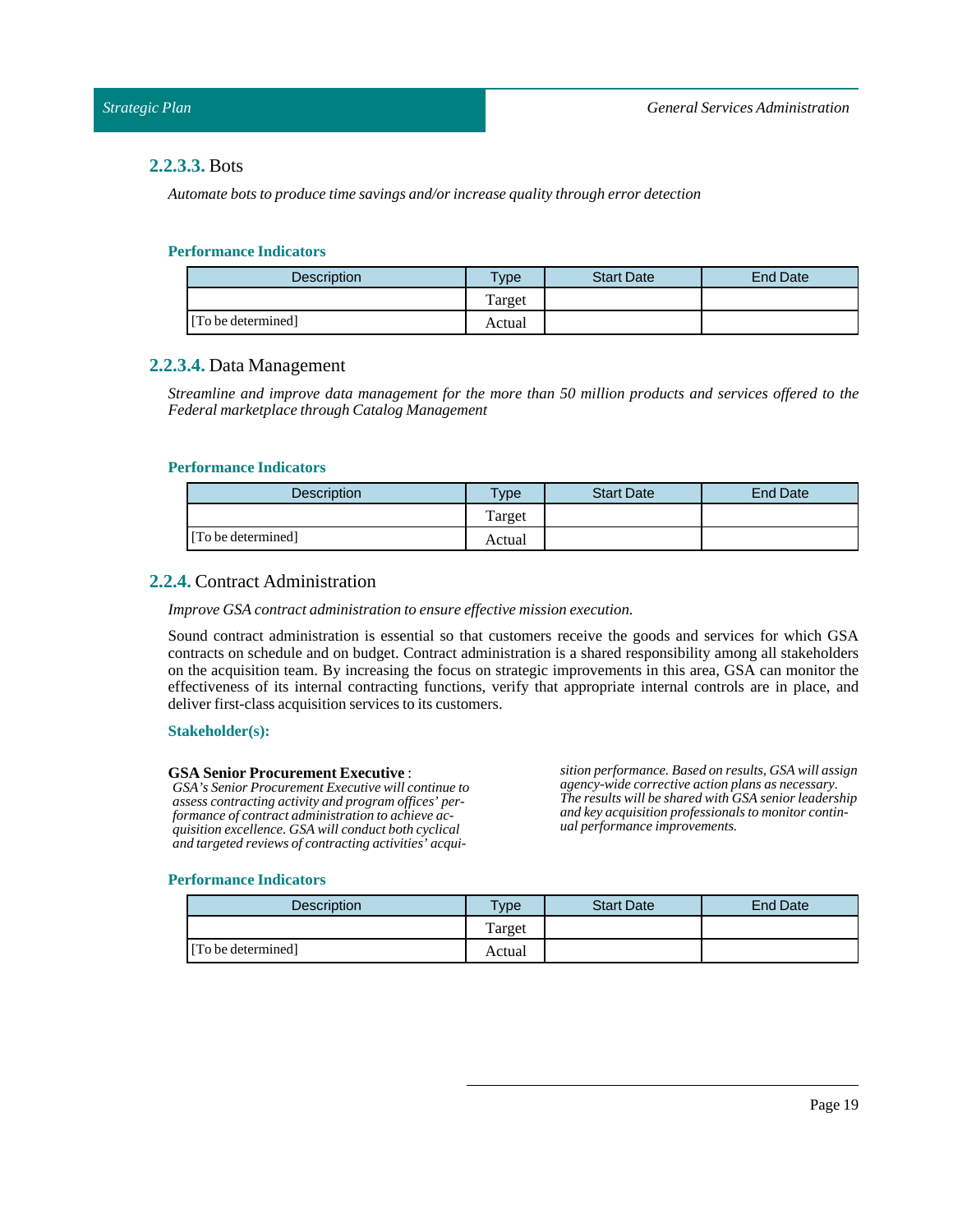### <span id="page-19-0"></span>**2.3.** Supply Chain

As a trusted partner, foster the supply chain to support GSA and Federal acquisition needs for 2025 and beyond.

GSA has supported economic recovery of the domestic supply base, worked to strengthen the industrial base, created policy to increase consideration of climate impact in key acquisitions, recognized and begun the development of processes and procedures to address the impact of cyber risk in Smart Buildings, and established three GSA-wide Cyber-Supply Chain Risk Management (C-SCRM) priorities. To ensure a strong and resilient supply chain, GSA will continue to advance cyber-supply chain risk management and cultivate a healthy supply base.

#### **Stakeholder(s):**

**Federal Acquisition Service** : *Lead Office*

**Public Buildings Service** : *Lead Office*

**Office of Small and Disadvantaged Business Utilization** : *Lead Office*

**Office of Government-wide Policy** : *Lead Office*

**Office of GSA IT** : *Lead Office*

#### **Performance Indicators**

**Key Performance Goal 2.3.1 Awareness & Capabilities**

| Description                                                                                | <b>VDe</b> | <b>Status</b> | <b>Start Date</b> | <b>End Date</b> |
|--------------------------------------------------------------------------------------------|------------|---------------|-------------------|-----------------|
| Increase awareness and                                                                     | Target     | Increased     |                   |                 |
| capabilities within GSA's<br>acquisition workforce to better<br>manage supply chain risks. | Actual     |               |                   |                 |

### <span id="page-19-1"></span>**2.3.1.** Cyber Threats

*Leverage acquisition to identify, deter, and respond to cyber threats.*

GSA will support the Administration's goal of preventing, detecting, assessing, and remediating cyber incidents to protect national and economic security. GSA will achieve this goal through interagency collaboration; policy and regulation guidance; moving towards a Zero Trust Architecture; developing and implementing vendor, customer, and acquisition workforce communications of new cyber requirements; and monitoring vendor offerings on GSA acquisition vehicles. Also, GSA will continue addressing C-SCRM priorities to address enterprise-level supply chain risks, increase awareness and capabilities within GSA's acquisition workforce to better manage supply chain risks, standardize and expand GSA's operational management of supply chain risks, and build depth on pre- and post-award vendor risk assessment.

| <b>Description</b> | Type   | <b>Start Date</b> | <b>End Date</b> |
|--------------------|--------|-------------------|-----------------|
|                    | Target |                   |                 |
| [To be determined] | Actual |                   |                 |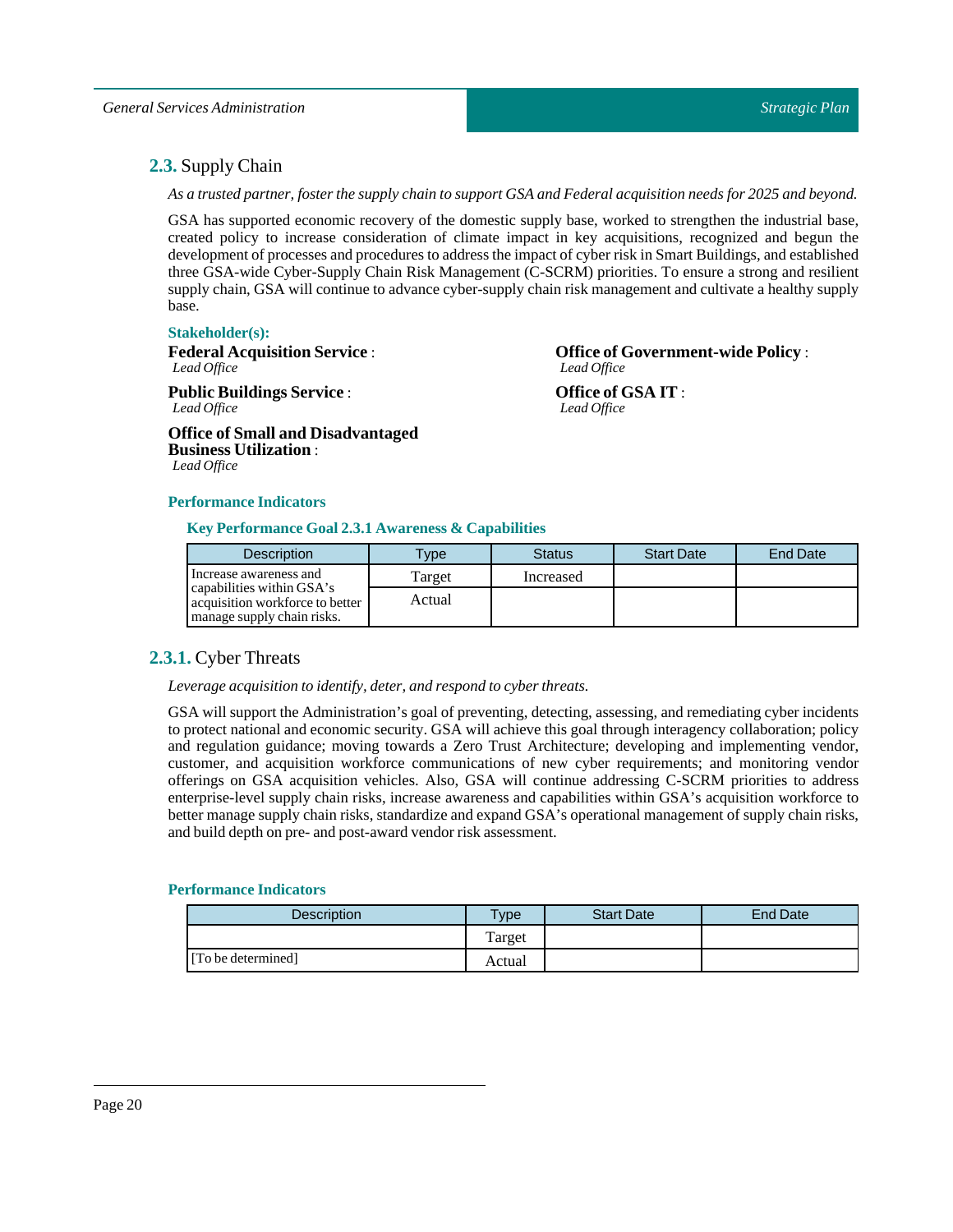### <span id="page-20-0"></span>**2.3.2.** Purchasing

*Support the American economy and businesses with strategic purchasing practices.* 

GSA will support the Administration's goal of maximizing the purchase and use of goods, products, and materials produced in, and services offered in, the United States. GSA will play a crucial role in increasing reporting capabilities and developing reporting protocols of Made in America waivers. GSA will use policy-based approaches to advance this objective, including the Federal Acquisition Regulation rulemaking process and the expanding domestic requirements under the Buy American Act.

#### **Stakeholder(s):**

#### **American Businesses**

#### **Performance Indicators**

| <b>Description</b> | Type   | <b>Start Date</b> | End Date |
|--------------------|--------|-------------------|----------|
|                    | Target |                   |          |
| [To be determined] | Actual |                   |          |

#### <span id="page-20-1"></span>**2.3.3.** Industrial Base

#### *Strengthen the Industrial Base.*

GSA will promote the Administration's priorities to strengthen the acquisition industrial base by fostering a supply chain that can achieve new public policy objectives and meet customer requirements. The Federal Marketplace requires a broad, vibrantindustrial base to meet customer agency mission requirements and fulfill a wide range of policy objectives. GSA will conduct supplier data analysis, conduct vendor outreach, and develop policies and acquisition strategies that aim to strengthen the diversity of the supplier base doing business through the GSA acquisitions program or directly through the award of GSA contracts. One area of focus will be building small business capacity in underrepresented markets, such as facilities maintenance and personal protective equipment, to support key agency objectives while reducing risk of supply shortages.

#### **Stakeholder(s):**

#### **Industrial Base**

#### **Performance Indicators**

| <b>Description</b> | <b>Vpe</b> | <b>Start Date</b> | End Date |
|--------------------|------------|-------------------|----------|
|                    | Target     |                   |          |
| [To be determined] | Actual     |                   |          |

### <span id="page-20-2"></span>**2.3.4.** Acquisition

*Promote sustainable acquisition.*

GSA acquisition is committed to using the power of Federal procurement to support the Administration's sustainability, climate, and environmental justice objectives. GSA will establish internal guidance to incorporate sustainable best practices throughout the acquisition life cycle. This policy will encourage GSA's program managers and contracting officers to consider sustainability early during acquisition planning. In the construction sector, GSA will partner with other agencies to require new construction designs to be, at minimum, net zero energy-ready and to stop using fossil fuel-generated energy in new and modernized buildings. GSA will also explore ways to reduce the embodied carbon of materials used in construction and facilities modernization projects.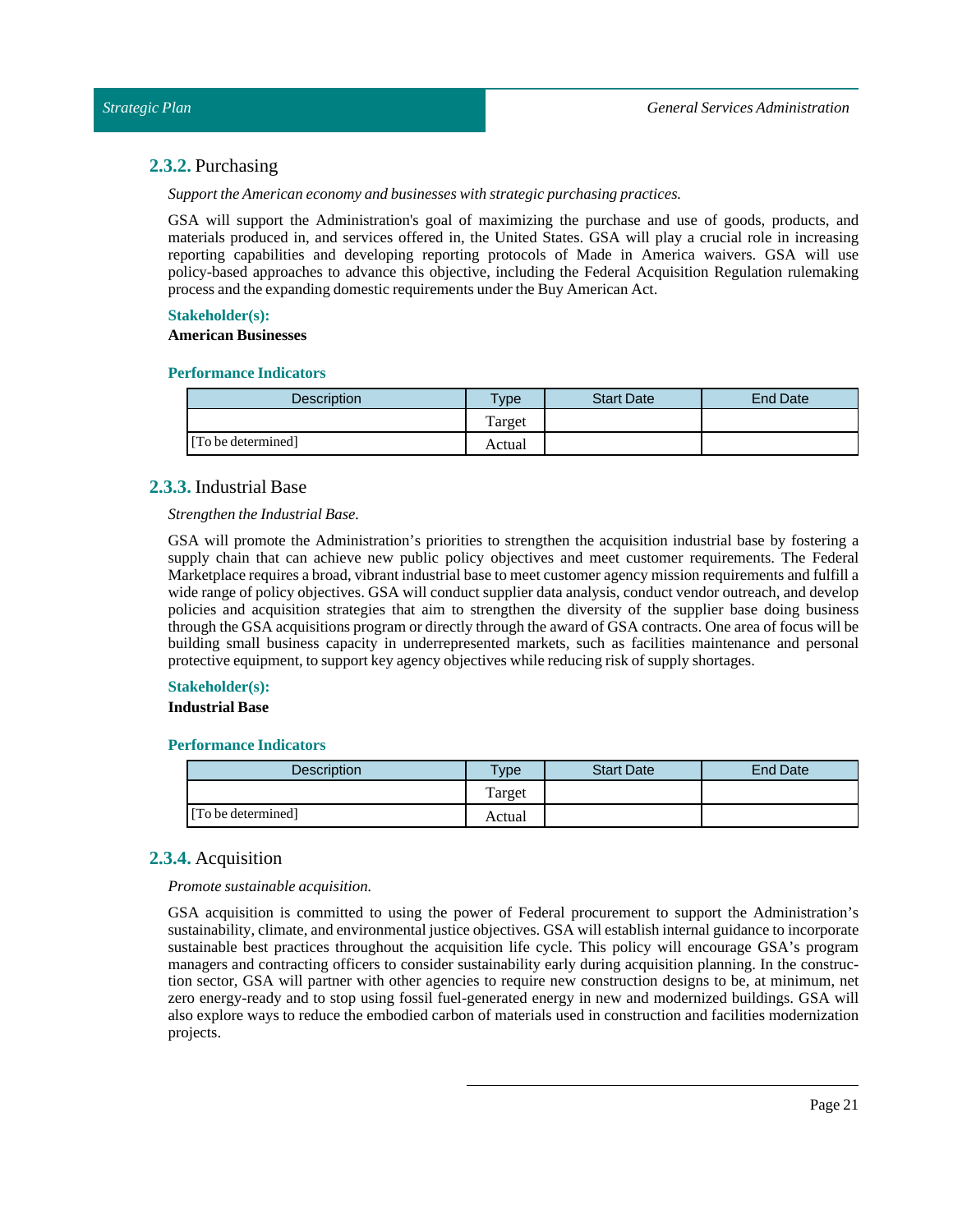#### *General Services Administration*

#### **Performance Indicators**

| Description        | vpe    | <b>Start Date</b> | End Date |
|--------------------|--------|-------------------|----------|
|                    | Target |                   |          |
| [To be determined] | Actual |                   |          |

### <span id="page-21-0"></span>**2.3.5.** Smart Buildings

*Develop and implement GSA Smart Buildings technology.*

GSA will enhance processes in the Supply Chain Risk Management and Smart Building programs to quickly deploy smart devices, such as occupancy sensors, while preparing against cyberattacks. GSA has developed standard processes and procedures to evaluate the IT security of Building Monitoring and Control Systems components. In FY22, GSA issued ADM 7002.1, GSA Smart Buildings, a new Smart Building directive to uphold consistency in applying, evaluating, and implementing Smart Buildings system technology. Moreover, GSA will update the 2011 technology policy, revise the Smart Buildings program guide, and issue a new Smart Building Implementation Guide to serve as a roadmap for Smart Buildings Systems for GSA real estate projects.

#### **Performance Indicators**

| Description        | $T$ <sub>V</sub> $pe$ | <b>Start Date</b> | End Date |
|--------------------|-----------------------|-------------------|----------|
|                    | Target                |                   |          |
| [To be determined] | Actual                |                   |          |

### <span id="page-21-1"></span>**2.4.** Economic Growth

*Aid U.S. economic growth by maximizing opportunities and minimizing barriers for small and/or underserved businesses seeking to do business with GSA.*

GSA will collaborate and build more robust outreach to industry regarding Federal acquisition requirements and best practices promoting opportunities for small, disadvantaged, and socioeconomic entities. GSA will continue to educate the acquisition workforce on the importance of exceeding small business goals, ensuring our offerings promote a vibrant industrial and technological base. These actions will directly support increases in jobs and economic growth.

#### **Stakeholder(s):**

**Federal Acquisition Service** : *Lead Office*

**Public Buildings Service** : *Lead Office*

**Office of Government-wide Policy** : *Lead Office*

**Office of Small and Disadvantaged Business Utilization** : *Lead Office*

**Small Businesses**

**Underserved Businesses**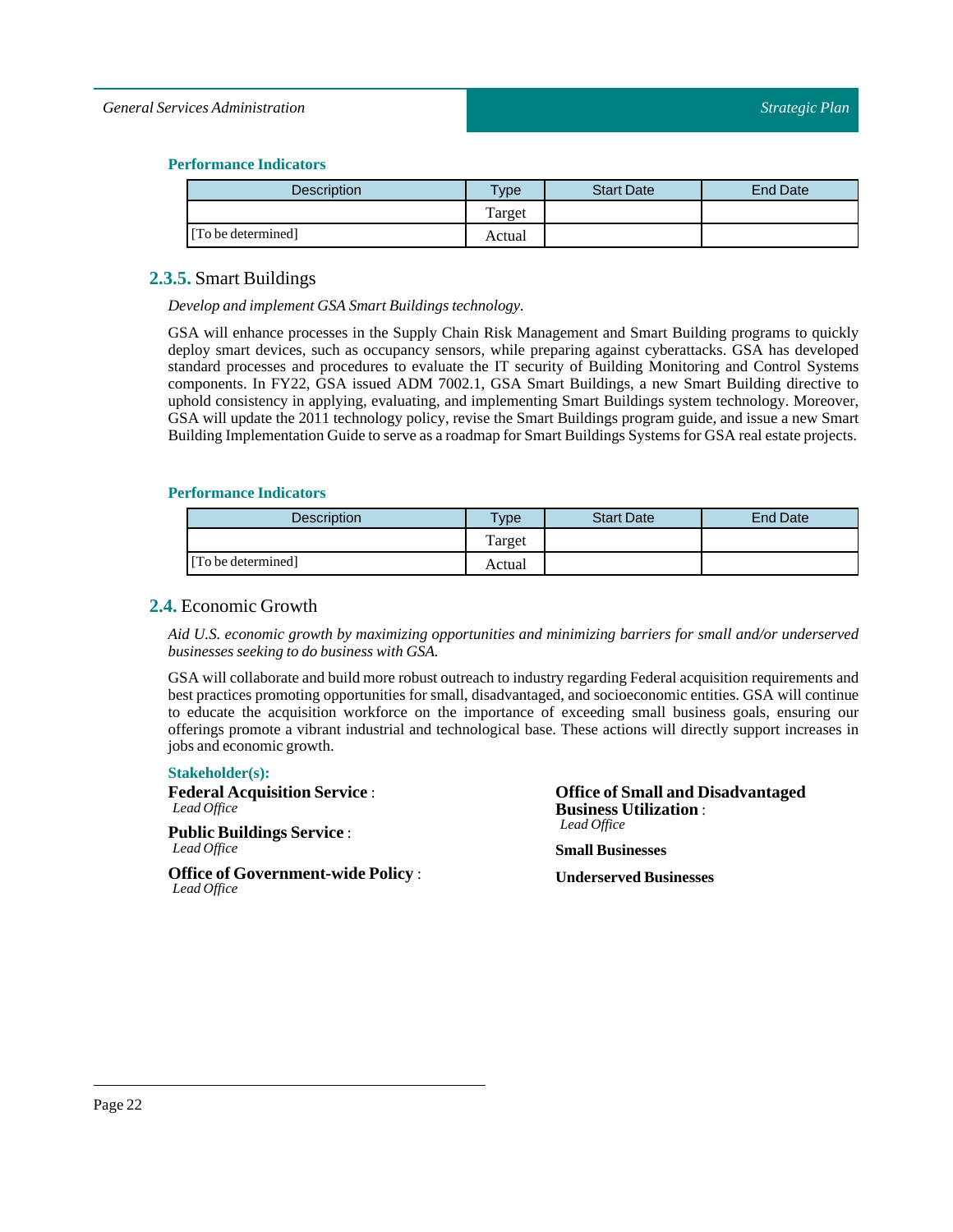#### **Key Performance Goal 2.4.1 Personal Opportunities**

| <b>Description</b>                                    | <b>Type</b> | <b>Status</b> | <b>Start Date</b> | End Date |
|-------------------------------------------------------|-------------|---------------|-------------------|----------|
| Increase opportunities for                            | Target      | Increased     |                   |          |
| persons with disabilities<br>through GSA procurement. | Actual      |               |                   |          |

#### **Key Performance Goal 2.4.2Spending**

| <b>Description</b>                                                              | <b>Type</b> | <b>Status</b> | <b>Start Date</b> | End Date | Percentage |
|---------------------------------------------------------------------------------|-------------|---------------|-------------------|----------|------------|
| Maintain and                                                                    | Target      | Improved      |                   |          |            |
| improve the percent<br>of spend that goes to<br>small business from<br>the MAS. | Actual      |               |                   |          |            |

#### **Key Performance Goal 2.4.3 Business Opportunities**

| <b>Description</b>                      | $T$ vpe | Status    | <b>Start Date</b> | <b>End Date</b> |
|-----------------------------------------|---------|-----------|-------------------|-----------------|
| Create more opportunities for           | Target  | Increased |                   |                 |
| small and socio-economic<br>businesses. | Actual  |           |                   |                 |

#### <span id="page-22-0"></span>**2.4.1.** New Contractors

#### *Design post-award support strategy for new Government-wide contractors.*

GSA believes that the Federal Supply Schedules are the best entry point for new contractors to Federal procurement. As GSA works to streamline onboarding of new contractors — many of which are expected to be in various Small Disadvantaged Business (SDB) categories — it will lead a companion effort to help these new entrants succeed.

#### **Performance Indicators**

| <b>Description</b> | <b>Type</b> | <b>Start Date</b> | <b>End Date</b> |
|--------------------|-------------|-------------------|-----------------|
|                    | Target      |                   |                 |
| [To be determined] | Actual      |                   |                 |

### <span id="page-22-1"></span>**2.4.2.** Industry Partners

*Expand GSA's industry partner base through development of the Polaris Governmentwide Acquisition Contract (GWAC).*

GSA Small Business GWACs provide customer agencies an efficient way to access highly qualified small business IT service providers. With Polaris, GSA is looking to expand the industry partner base, provide greater access to emerging technologies, simplify proposal submission requirements, and improve the overall customer experience.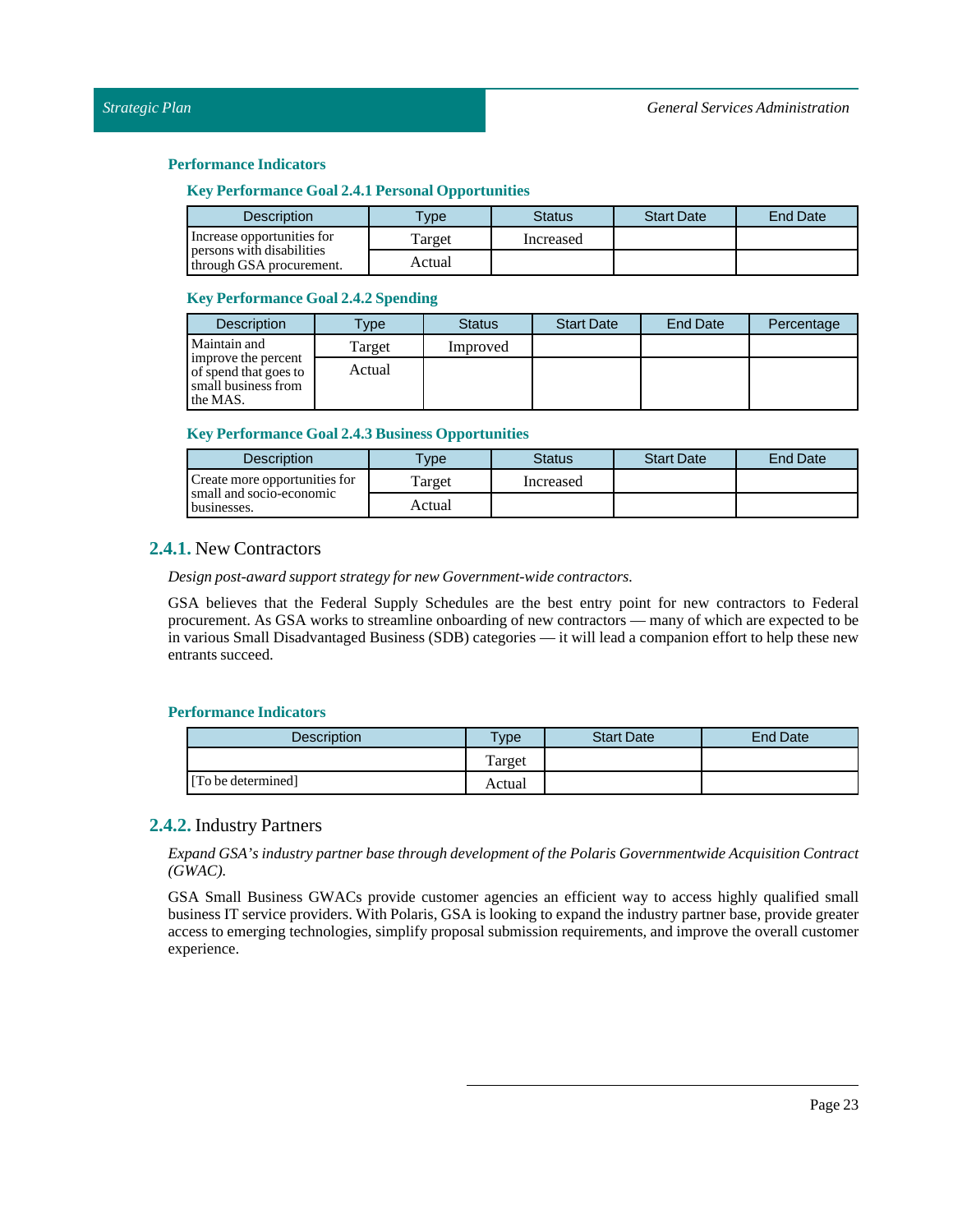#### *General Services Administration*

#### **Performance Indicators**

| <b>Description</b> | <b>Type</b> | <b>Start Date</b> | End Date |
|--------------------|-------------|-------------------|----------|
|                    | Target      |                   |          |
| [To be determined] | Actual      |                   |          |

### <span id="page-23-0"></span>**2.4.3.** Supplier Diversity

*Develop supplier diversity plan.*

As part of GSA's commitment to equity in procurement, it will develop a supplier diversity plan focused on key issues and actions GSA will take to increase opportunity for suppliers in SDB categories. One approach will include plans for regular on-ramping of key acquisition vehicles.

#### **Performance Indicators**

| <b>Description</b> | $T$ vpe | <b>Start Date</b> | End Date |
|--------------------|---------|-------------------|----------|
|                    | Target  |                   |          |
| [To be determined] | Actual  |                   |          |

### <span id="page-23-1"></span>**2.4.4.** AbilityOne

### *Advance AbilityOne program.*

GSA's position as a premier acquisition agency influences the buying patterns of the Federal Government. GSA will work with the AbilityOne Commission and authorized Central Nonprofit Agencies to develop strategies that increase employment opportunities for persons with disabilities.

#### **Stakeholder(s):**

**Persons with Disabilities**

| <b>Description</b> | $T$ <sub>V</sub> $pe$ | <b>Start Date</b> | End Date |
|--------------------|-----------------------|-------------------|----------|
|                    | Target                |                   |          |
| [To be determined] | Actual                |                   |          |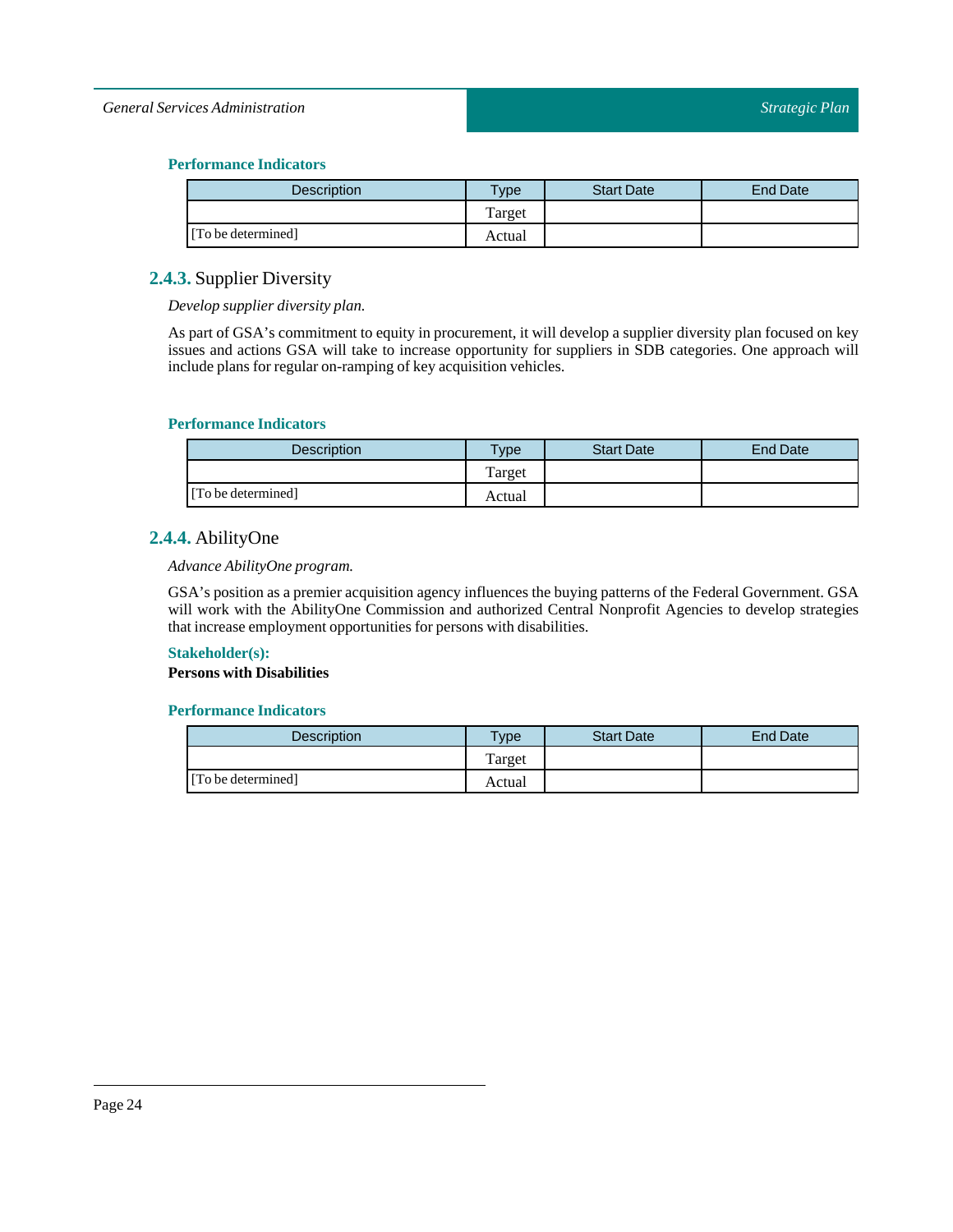### <span id="page-24-0"></span>**3. Digital Government**

*A digital Government that delivers for the public through trusted, accessible, and user-centered technologies.*

GSA is positioned to create transformative change across Government as agencies modernize and secure Federal IT and Federal networks. Driven to make an impact, GSA's technology offices — Technology Transformation Services (TTS) and the Office of Information Technology Category (ITC), supported by the Office of Government-wide Policy — are leading the digital ecosystem in the Federal Government. They are committed to deepening Government-wide capabilities and services to yield a trusted, accessible, and user-centered digital experience. Technology is at the foundation of all of the Administration's priorities: addressing the COVID-19 pandemic; promoting economic recovery; advancing diversity, equity, inclusion, and accessibility; and tackling the climate crisis. More specifically, the pandemic has revealed and underscored the need for improvements in how the Government must use technology to improve service delivery. The nation's response to the pandemic was hindered by legacy systems and compounded by clear digital inequalities. Agencies have an obligation to rebuild public trust and to improve mission delivery through digital services. The pace of change in technology is rapid and affects all aspects of our lives. Transforming how the Government uses technology and developing more effective digital services can improve the lives of the American people. GSA is well positioned to deliver meaningful advancements by supporting agencies in their journeys and prioritizing the development of common digital services and standards, platforms, and products. Programs such as the United States Web Design System, Login.gov and USAGov are examples of GSA's ability to deliver increased efficiency, integration, and improved service delivery for human life experiences – "the moments that matter most in people's lives." By adapting and aligning its work to anticipate change, GSA can support technology development and deployment at other agencies. Finally, GSA can model effective digital Government by improving its own websites, products, and services, showcasing its shared offerings available to partner agencies.

#### <span id="page-24-1"></span>**3.1.** Design Practices

#### *Implement inclusive, accessible, and equitable design practices that improve customer experience with technology and digital platforms.*

To best serve the wide-ranging needs of our Government and the American people, GSA must insist on diversity, equity, inclusion, and accessibility in our teams and in our services. This is particularly critical for developing, implementing, and responsibly scaling adoption of technology that works for everyone. GSA recognizes that the most effective teams are cross-functional and have diverse backgrounds, experiences, and skills — with high levels of cultural competency and inclusivity. By prioritizing an equity-focused, people-centered approach to our design practices, we can proactively reduce negative impacts and improve usability and accessibility of our products and for the American people. There is a significant opportunity to improve how the Federal Government designs and delivers services and experiences for the public. Federal agencies have expressed robust demand for support in this area. With its strong organizational culture, technology, and customer experience (CX) capabilities, GSA can further develop CX and equity-centered design capacity at partner agencies through the Technology Transformation Services. These services support the Federal Government as it works to implement solutions that are simple, effective, equitable, and accessible to the public. For example, GSA will focus on broadening the public's access to voting by improving vote.gov, with an emphasis on providing Federal voting requirements and documents in many needed languages and media formats. GSA will explore opportunities to provide similar information about State and local voting. For our partners and customers, GSA's solutions must represent the public it serves. Recognizing that equitable approaches lead to better outcomes for everyone, GSA must deliver with equity at the forefront of its services and solutions. This includes advising and leading inclusive design strategy; providing training, support, and best practices to delivery teams; and ensuring GSA's workforce has the skills to design, develop, and deliver equitable projects and products. In implementation, GSA will: ● Advocate for an inclusive design mindset with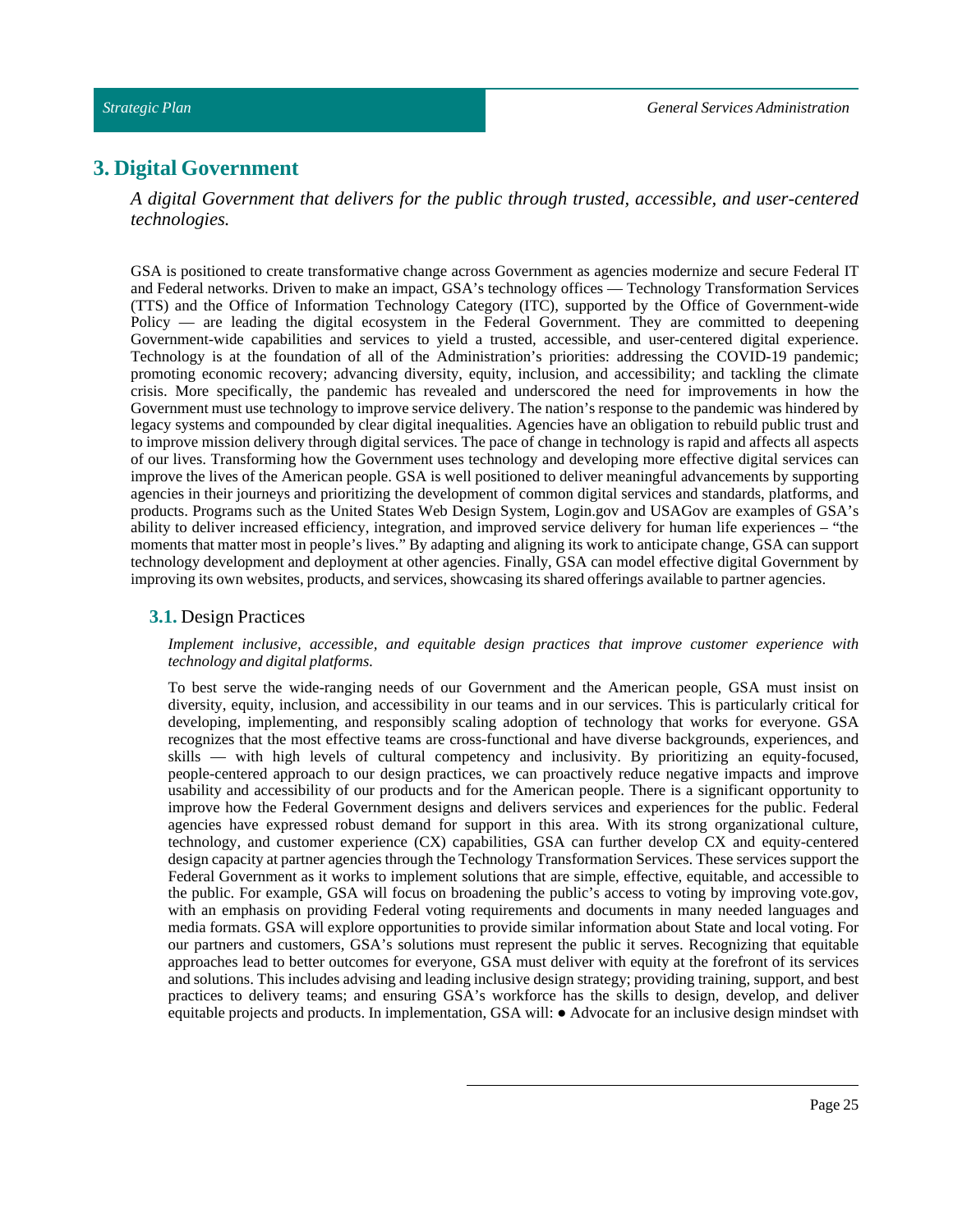GSA supervisors and leaders to strengthen team and portfolio capabilities through ongoing training, toolkit development, and research. ● Prioritize, identify, measure, and support improved usability and accessibility for historically and socially marginalized communities, applying best practices during the design process to reduce negative impacts to these communities. ● Ensure inclusive representation of the public in user research practices, such as ongoing co-creation and participatory design. ● Define and drive equity and accessibility best practices and requirements across GSA

#### **Stakeholder(s):**

**Technology Transformation Services** : *Lead Office*

**Office of Customer Experience** : *Lead Office*

### **Office of Government-wide Policy** : *Lead Office*

**Office of GSA IT** : *Lead Office*

#### **Performance Indicators**

#### **Key Performance Goal 3.1.1 Technology & Websites**

| <b>Description</b>                                                                                          | Type   | <b>Status</b>                                 | <b>Start Date</b> | End Date |
|-------------------------------------------------------------------------------------------------------------|--------|-----------------------------------------------|-------------------|----------|
| Evaluate, rationalize, and<br>modernize GSA technology<br>and solutions to advance<br>standardization among | Target | Rationalized,<br>Modernized &<br>Standardized |                   |          |
| websites across Government.                                                                                 | Actual |                                               |                   |          |

#### **Key Performance Goal 3.1.2 Resource Access**

| <b>Description</b>                                                                                                   | <b>Type</b> | <b>Status</b> | <b>Start Date</b> | <b>End Date</b> |
|----------------------------------------------------------------------------------------------------------------------|-------------|---------------|-------------------|-----------------|
| Improve the public's ability to                                                                                      | Target      | Improved      |                   |                 |
| access resources by increasing<br>usability, utility, and data<br>integrity of public-facing<br>Government websites. | Actual      |               |                   |                 |

### <span id="page-25-0"></span>**3.1.1.** Websites & Digital Products

*Increase user satisfaction with GSA websites and digital products, as well as agency partner websites, by focusing on accessibility, navigation, data integrity, and standardization.*

The Government must effectively design and deliver websites and digital services to the public that promote accessibility, optimal experience, trust, and security. GSA will act to increase the adoption of GSA digital products and services that promote the 21st Century Integrated Digital Experience Act (IDEA) principles by increasing standardization among Government websites. GSA will champion efforts that focus on customer experience while requesting amendments to the Federal Citizen Services Fund (FCSF) appropriation language. These requests include reimbursable services and raising the spending cap to provide more services to Government partners so that GSA can serve the public and deliver high-impact projects. Additionally, GSA will reimagine the USAGov program to increase Government information sharing and accessibility to the public. This will include incorporating multiple language translation services and modern call center technology. The first step will be to develop a roadmap for the redesigned USA.gov website that will improve customers' ability to navigate to all Government benefits, services, and programs. The website will feature streamlined content, processes, and technologies that use human-centered design to meet customer needs, including consolidating content currently appearing on Benefits.gov, Grants.gov, and other appropriate websites. Within GSA, the Office of Customer Experience and internal Digital Executive Board will enhance the digital literacy of GSA website managers. "Digital literacy" refers to the managers' and their associated teams' abilities to navigate both the business and technical requirements of website management, collaborating across those specialty areas to accomplish strategic tasks to serve GSA's customers and achieve and maintain compliance with 21st Century IDEA.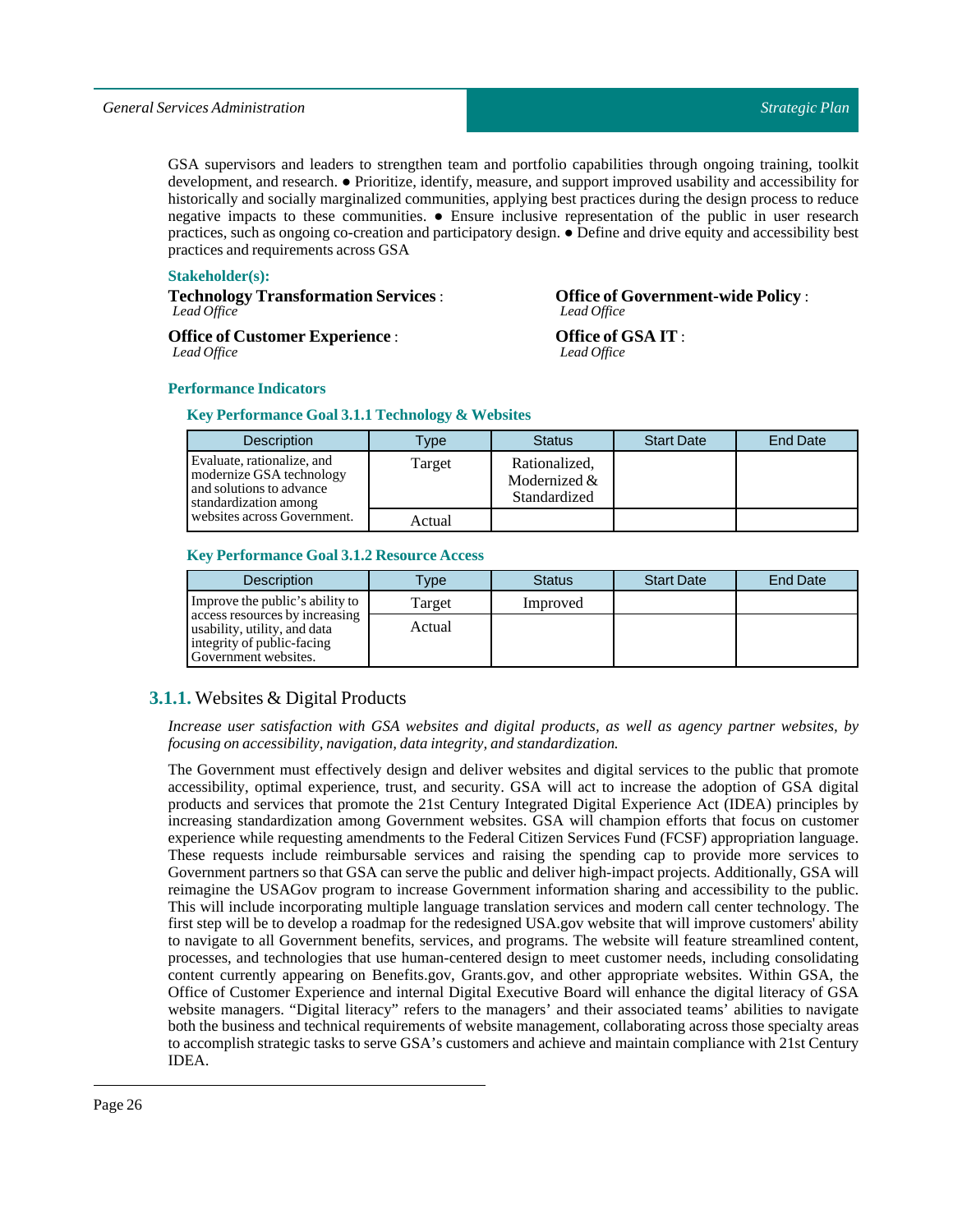| <b>Description</b> | <b>Vpe</b> | <b>Start Date</b> | <b>End Date</b> |
|--------------------|------------|-------------------|-----------------|
|                    | Target     |                   |                 |
| [To be determined] | Actual     |                   |                 |

### <span id="page-26-0"></span>**3.1.2.** Digital Analytics

*Expand data visibility and insight through increased outreach and resources for the Digital Analytics Program (DAP).*

Across the Federal Government, latent data is underutilized. This data could provide more insight to agencies as they deliver on their missions. Government websites and services are the primary means by which the public interacts with and receives information from the Government. As a data analytics solution that reveals the American public's usage patterns on Government websites, the DAP provides a clear picture of the information the public is seeking on a daily basis. With upgraded technologies and tools, DAP can expand on its capabilities for helping agencies understand how people find, access, and use Government services online.

#### **Stakeholder(s):**

### **Digital Analytics Program (DAP)**

#### **Performance Indicators**

| <b>Description</b> | $T$ ype | <b>Start Date</b> | End Date |
|--------------------|---------|-------------------|----------|
|                    | Target  |                   |          |
| [To be determined] | Actual  |                   |          |

### <span id="page-26-1"></span>**3.2.** Shared Solutions

*Lead Government-wide adoption of shared technology solutions that improve digital governance, sharing, security, and interoperability.*

GSA is committed to providing technology support that builds digital capacity within Government agencies and ultimately makes it easier for the public to access the resources they need in the moments they most need them. GSA offers a diverse portfolio of shared technology solutions that helps agencies improve system security, interoperability, and digital delivery of information and services to the public. GSA is focused on implementing a market development and partnerships capability, featuring a market-sensing initiative, that will ensure GSA is ready to deliver technology solutions to Government's most pressing challenges. In doing so, GSA will continue to leverage its biggest strength — the ability to work with stakeholders to identify problems, develop solutions, and execute on those solutions.

#### **Stakeholder(s):**

#### **Technology Transformation Services** : *Lead Office*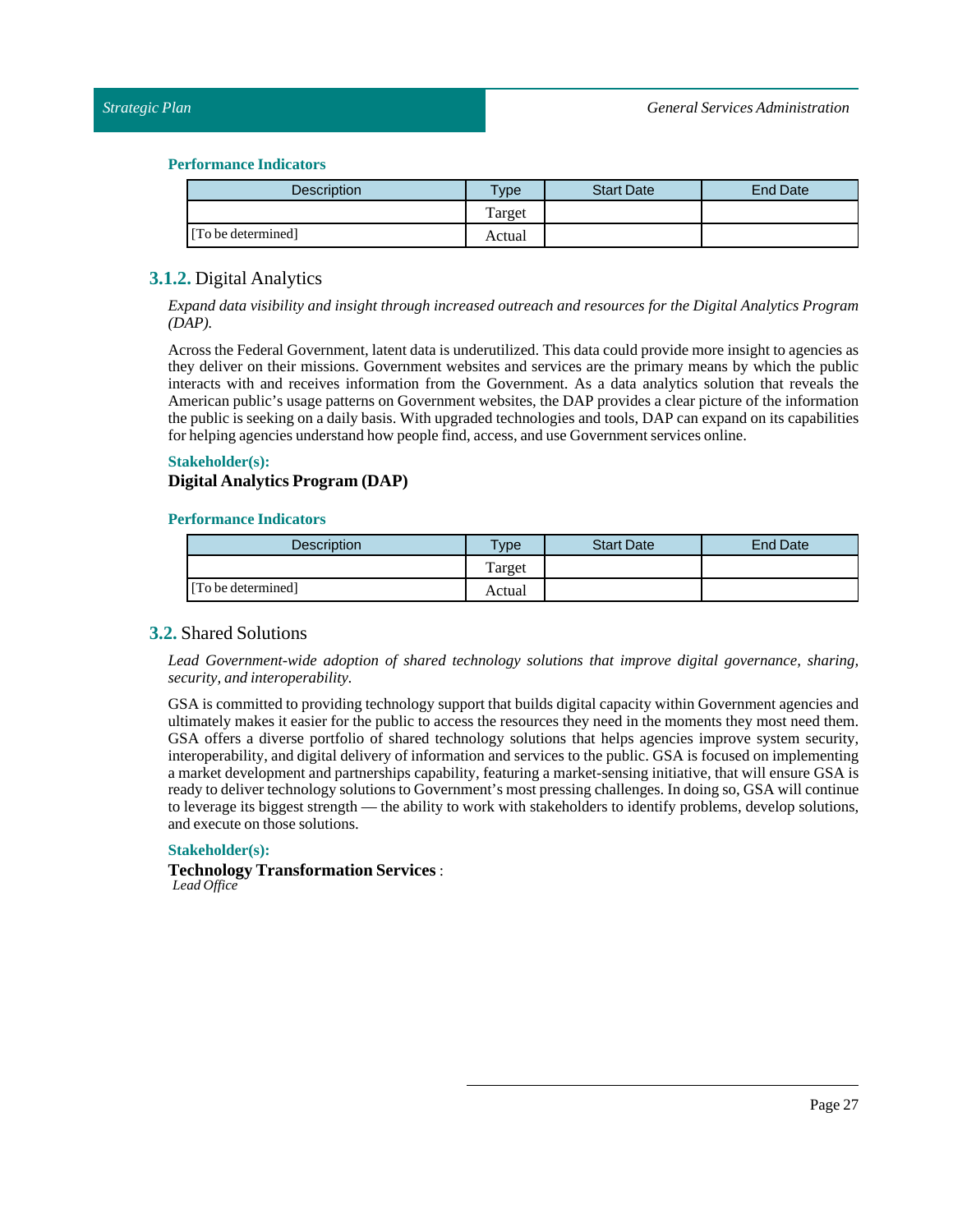#### **Key Performance Goal 3.2.1 Digital Threats**

| <b>Description</b>                              | $T$ vpe | Status  | <b>Start Date</b> | End Date |
|-------------------------------------------------|---------|---------|-------------------|----------|
| Target the growth of shared                     | Target  | Reduced |                   |          |
| security products to reduce<br>digital threats. | Actual  |         |                   |          |

#### **Key Performance Goal 3.2.2 ID Solution Adoption**

| <b>Description</b>                          | <b>VDe</b> | <b>Status</b> | <b>Start Date</b> | <b>End Date</b> |
|---------------------------------------------|------------|---------------|-------------------|-----------------|
| Increase adoption of                        | Target     | Increased     |                   |                 |
| <b>GSA-sponsored identity</b><br>solutions. | Actual     |               |                   |                 |

### <span id="page-27-0"></span>**3.2.1.** Shared Services

Continue to grow and streamline targeted shared services that enable the public to easily and safely engage with *Government.*

The public expects seamless and secure tools and information to effectively interact with Government agencies. GSA is leading by developing a robust set of shared services to improve the way that people access and share information with the Government. GSA will focus on two shared services in particular:

#### **Performance Indicators**

| <b>Description</b> | <b>Type</b> | <b>Start Date</b> | End Date |
|--------------------|-------------|-------------------|----------|
|                    | Target      |                   |          |
| [To be determined] | Actual      |                   |          |

### <span id="page-27-1"></span>**3.2.1.1.** Identity Verification

*Improve the equity and security ofidentity verification for users of Government websites.*

GSA will expand the Login.gov platform, enhancing Login.gov's current operational environment to further scale across Government and increase equitable access to websites and digital services.

#### **Stakeholder(s):**

#### **Government Website Users Login.gov**

| <b>Description</b> | <b>Type</b> | <b>Start Date</b> | End Date |
|--------------------|-------------|-------------------|----------|
|                    | Target      |                   |          |
| [To be determined] | Actual      |                   |          |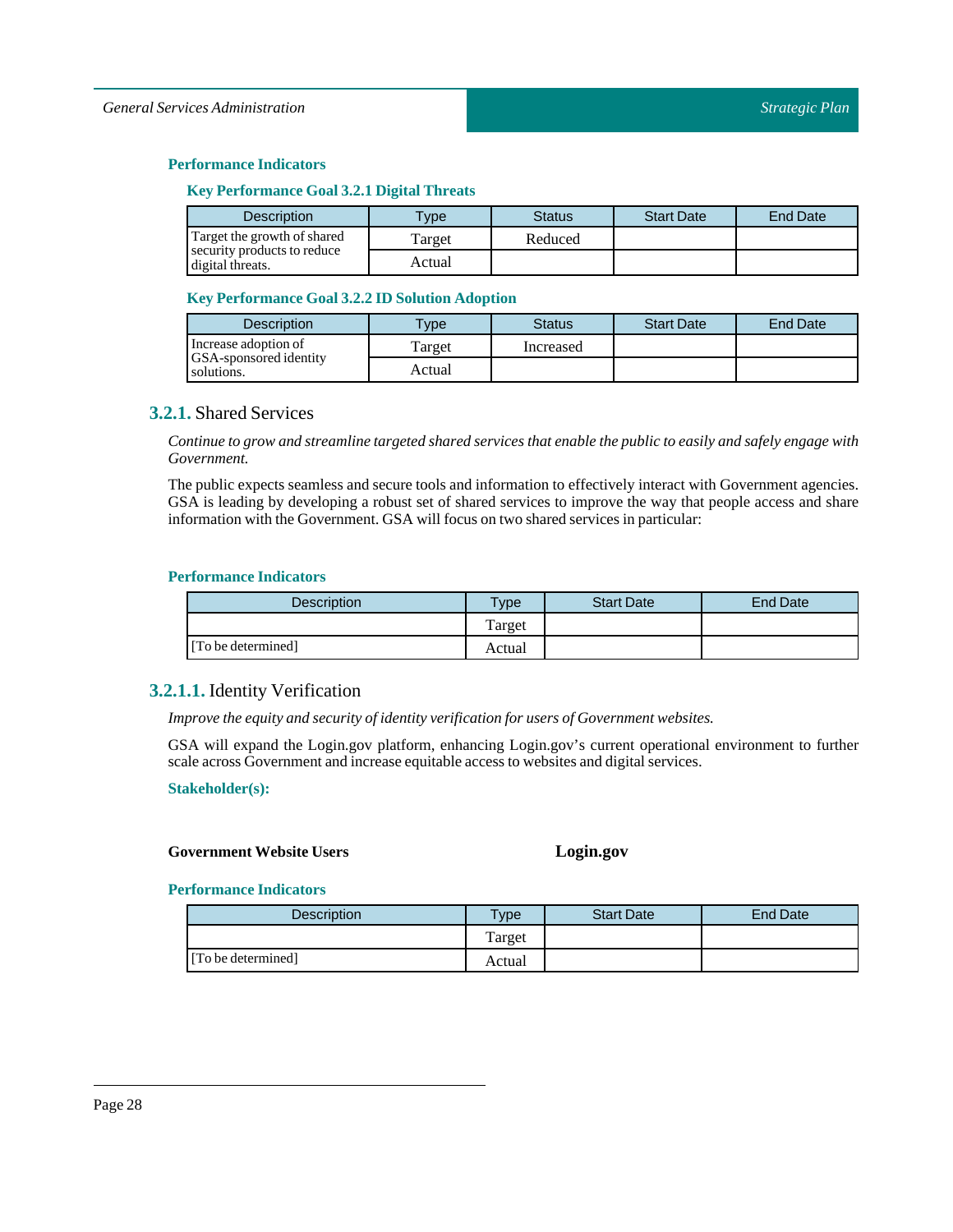### <span id="page-28-0"></span>**3.2.1.2.** Rulemaking

*Modernize Federal rulemaking management systems to encourage constructive public engagement while reducing operating costs.*

GSA will more effectively facilitate public access to Federal rulemaking and guidance information, streamline workflows for Federal rulemakers, and support data tools to improve analysis of rulemaking data by Government and the public.

#### **Stakeholder(s):**

### **Federal Rulemakers The Public**

#### **Performance Indicators**

| Description        | $T$ <sub>ype</sub> | <b>Start Date</b> | <b>End Date</b> |
|--------------------|--------------------|-------------------|-----------------|
|                    | Target             |                   |                 |
| [To be determined] | Actual             |                   |                 |

### <span id="page-28-1"></span>**3.2.2.** FedRAMP

*Reduce public sector digital threats by expanding the Federal Risk and Authorization Management Program (FedRAMP).*

FedRAMP empowers agencies to use modern cloud technologies, with an emphasis on securing and protecting Federal information. The Government uses FedRAMP-authorized cloud systems to provide Government services and information to the public. FedRAMP will continue to expand, focusing on increasing reuse of authorized cloud products. This reuse will lead to economies of scale, Government-wide standardization, faster delivery time, and increased security.

#### **Stakeholder(s):**

#### **Federal Risk and Authorization Management Program (FedRAMP)**

#### **Performance Indicators**

| Description        | $T$ vpe | <b>Start Date</b> | <b>End Date</b> |
|--------------------|---------|-------------------|-----------------|
|                    | Target  |                   |                 |
| [To be determined] | Actual  |                   |                 |

### <span id="page-28-2"></span>**3.2.3.** Intergovernmental Procurement

Be a partner and leader in facilitating the procurement of and access to services and products to State, local, *territorial, andTribal governments.*

Many of the Federal Government's digital challenges and strategic goals are similar to those of State, local, territorial, and Tribal governments, and many of these challenges could be addressed by better coordination and greater economies of scale at the State and local level. This is currently accomplished by leveraging authorities such as the Intergovernmental Cooperation Act and GSA's Cooperative Purchasing program. By exploring ways to scale GSA's technology programs, products, and expertise to non-Federal governments, many of these challenges could be addressed to provide better public experiences and greater economies of scale at the State and local level. In addition, GSA has extensive knowledge around improving digital services that could help State and local governments reduce duplication of services and more efficiently allocate IT funds from the Federal Government.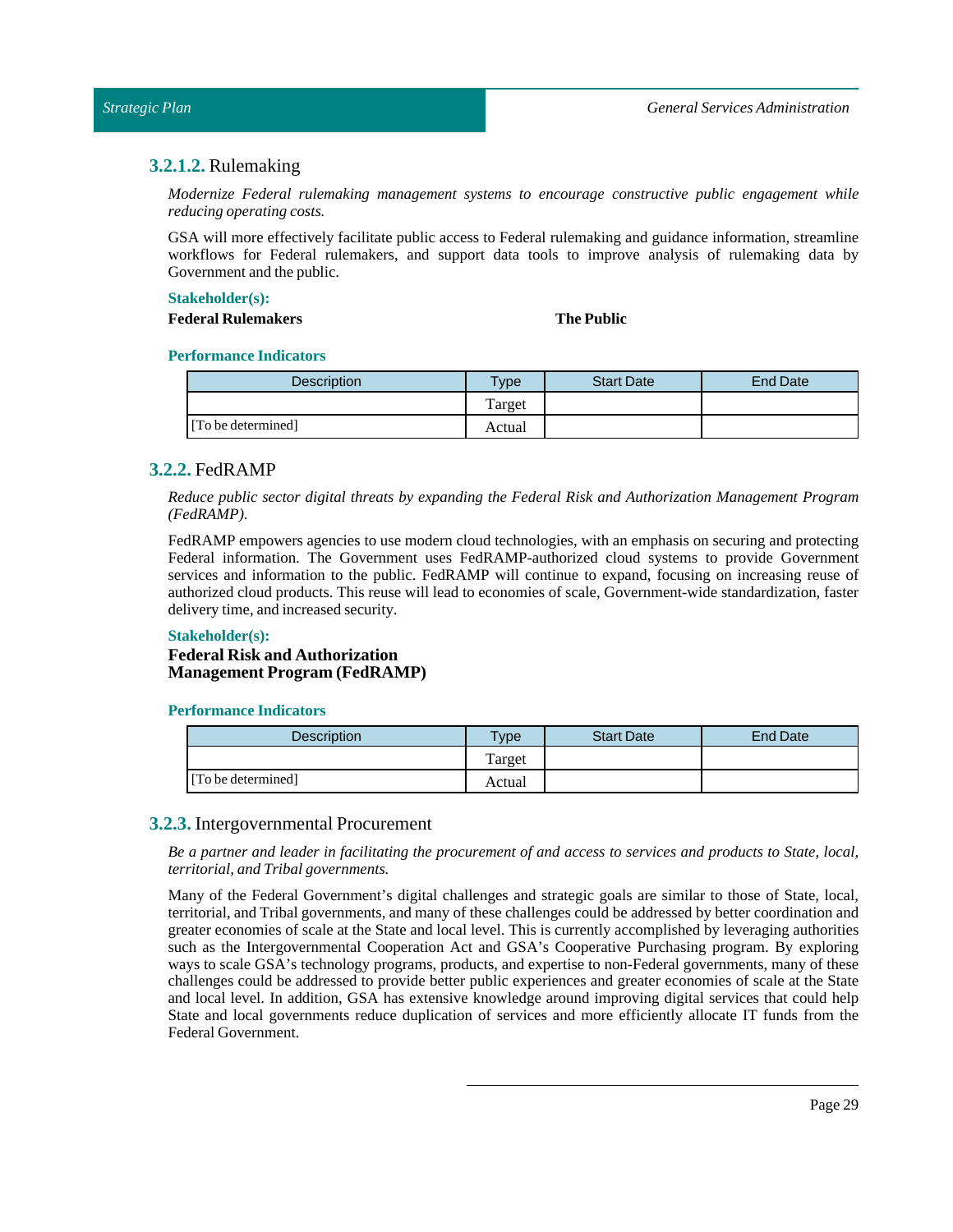#### *General Services Administration*

#### **Performance Indicators**

| <b>Description</b> | <b>Type</b> | <b>Start Date</b> | <b>End Date</b> |
|--------------------|-------------|-------------------|-----------------|
|                    | Target      |                   |                 |
| [To be determined] | Actual      |                   |                 |

### <span id="page-29-0"></span>**3.3.** Knowledge & Tools

*Equip agencies with the knowledge and tools to strategically procure and deploy technology products and services.*

GSA provides technical services and an array of digital products and programs that are available on a Government-wide scale. The current Administration has invested significantly in technology and positioned GSA as the "tip of the spear" to expand technology modernization and digital transformation across the Federal Government. This is an opportune moment to be ambitious and aggressive in driving transformational change on behalf of the American people. Yet few Federal agencies are adequately positioned to invest in technology solutions to address cross-agency or broad public challenges. New technology offerings in the Government tend to struggle to consistently scale and become sustainable. However, GSA has a track record of seeding new products and capabilities for the Government. GSA is well positioned to provide modern products and services and enable capabilities on a cross-agency basis. GSA is exploring the opportunity to utilize a venture studio-like model within TTS to scale reimagined Government-wide products, services, and capabilities. This approach would help to launch innovative offerings and sustain them by providing resources and creating a clear, repeatable model for growing new ventures. It would focus on high-impact digital transformation projects spanning multiple agencies and/or the public.

#### **Stakeholder(s):**

**Technology Transformation Services** : *Lead Office*

**Office of Government-wide Policy** : *Lead Office*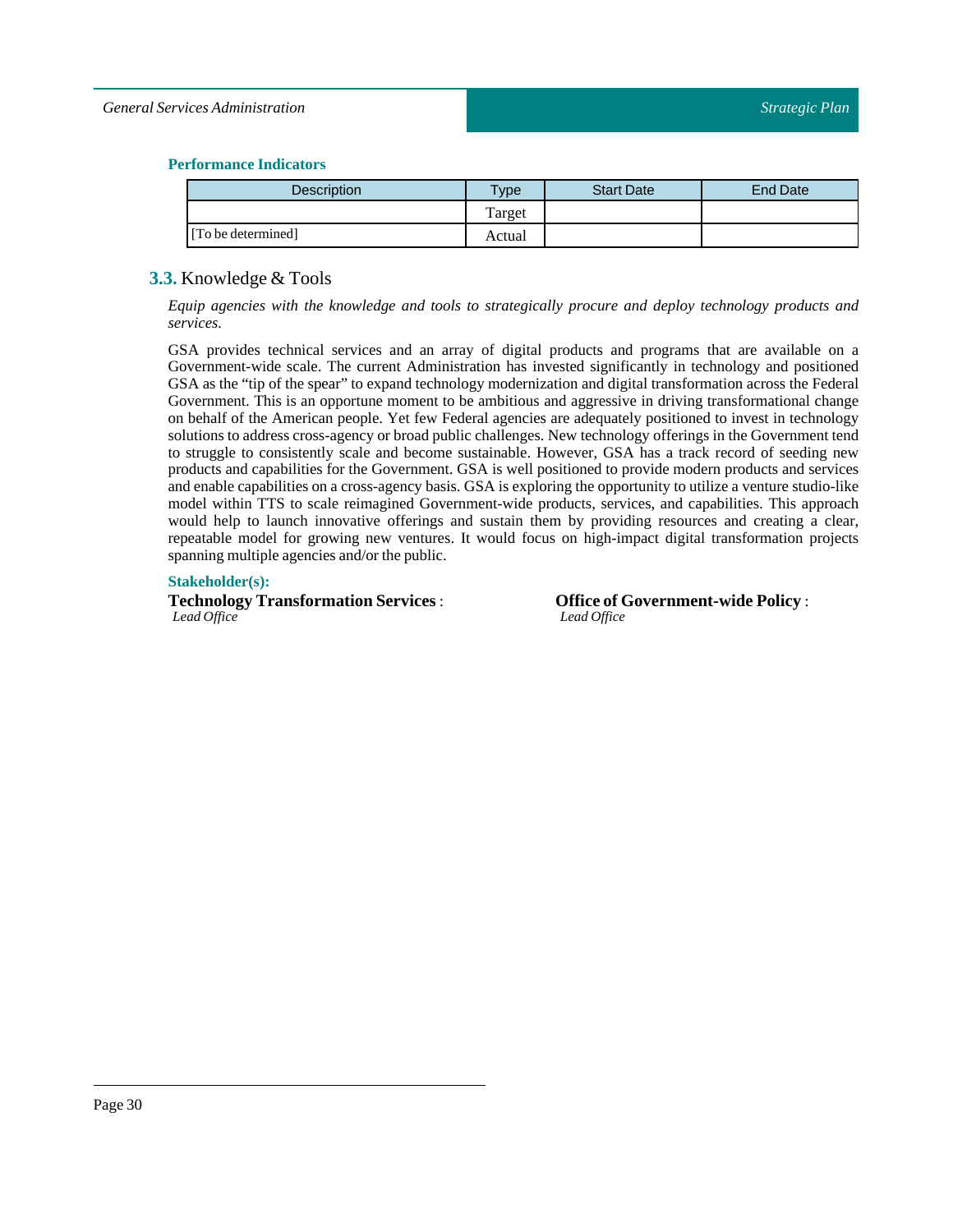#### **Key Performance Goal 3.3.1 Technology Acumen & Adoption**

| <b>Description</b>                 | <b>VDe</b> | Status    | <b>Start Date</b> | End Date |
|------------------------------------|------------|-----------|-------------------|----------|
| <b>Increase Government</b>         | Target     | Increased |                   |          |
| technology acumen and<br>adoption. | Actual     |           |                   |          |

#### **Key Performance Goal 3.3.2 Usage & Satisfaction**

| <b>Description</b>                                   | $T$ vpe | Status    | <b>Start Date</b> | <b>End Date</b> |
|------------------------------------------------------|---------|-----------|-------------------|-----------------|
| Increase usage and satisfaction                      | Target  | Increased |                   |                 |
| with GSA's shared digital<br>services and solutions. | Actual  |           |                   |                 |

#### **Key Performance Goal 3.3.3 IT Modernization**

| <b>Description</b>  | $T$ vpe | <b>Status</b> | <b>Start Date</b> | <b>End Date</b> |
|---------------------|---------|---------------|-------------------|-----------------|
| Increase Federal IT | Target  | Increased     |                   |                 |
| modernization.      | Actual  |               |                   |                 |

### **Key Performance Goal 3.3.4 Digital Workforce Diversity**

| <b>Description</b>          | <b>Vpe</b> | <b>Status</b> | <b>Start Date</b> | <b>End Date</b> |
|-----------------------------|------------|---------------|-------------------|-----------------|
| Expand the diversity of the | l'arget    | Expanded      |                   |                 |
| digital workforce.          | Actual     |               |                   |                 |

### <span id="page-30-0"></span>**3.3.1.** Shared Services

*Be the premier provider of shared digital services and solutions for Government.*

To transform the methods used by Government agencies to build, buy, and share technology, GSA will position TTS more prominently in theFederal market. Prioritizing shared digital services that provide a better experience for the public, the TTS brand will emphasize innovative technology expertise in people, services, and solutions to accelerate IT modernization in Government. Additionally, GSA will continue to seek more flexible Federal Citizen Services Fund (FCSF) authorities to better serve the public and accomplish more impactful projects. These actions will enable GSA to continue to scale TTS programs, products, and technical acumen across Government.

#### **Performance Indicators**

| <b>Description</b> | Type   | <b>Start Date</b> | <b>End Date</b> |
|--------------------|--------|-------------------|-----------------|
|                    | Target |                   |                 |
| [To be determined] | Actual |                   |                 |

### <span id="page-30-1"></span>**3.3.2.** Innovative Accelerators

*Drive technology modernization and increase technology acumen across Government by expanding innovative accelerators.*

Innovative accelerators within GSA are changing the way digital services are developed and delivered. By using accelerators such as 18F, Centers of Excellence, Presidential Innovation Fellows, and 10X, agency partners are reinventing processes, approaches, and platforms, while actively learning from one another. This environment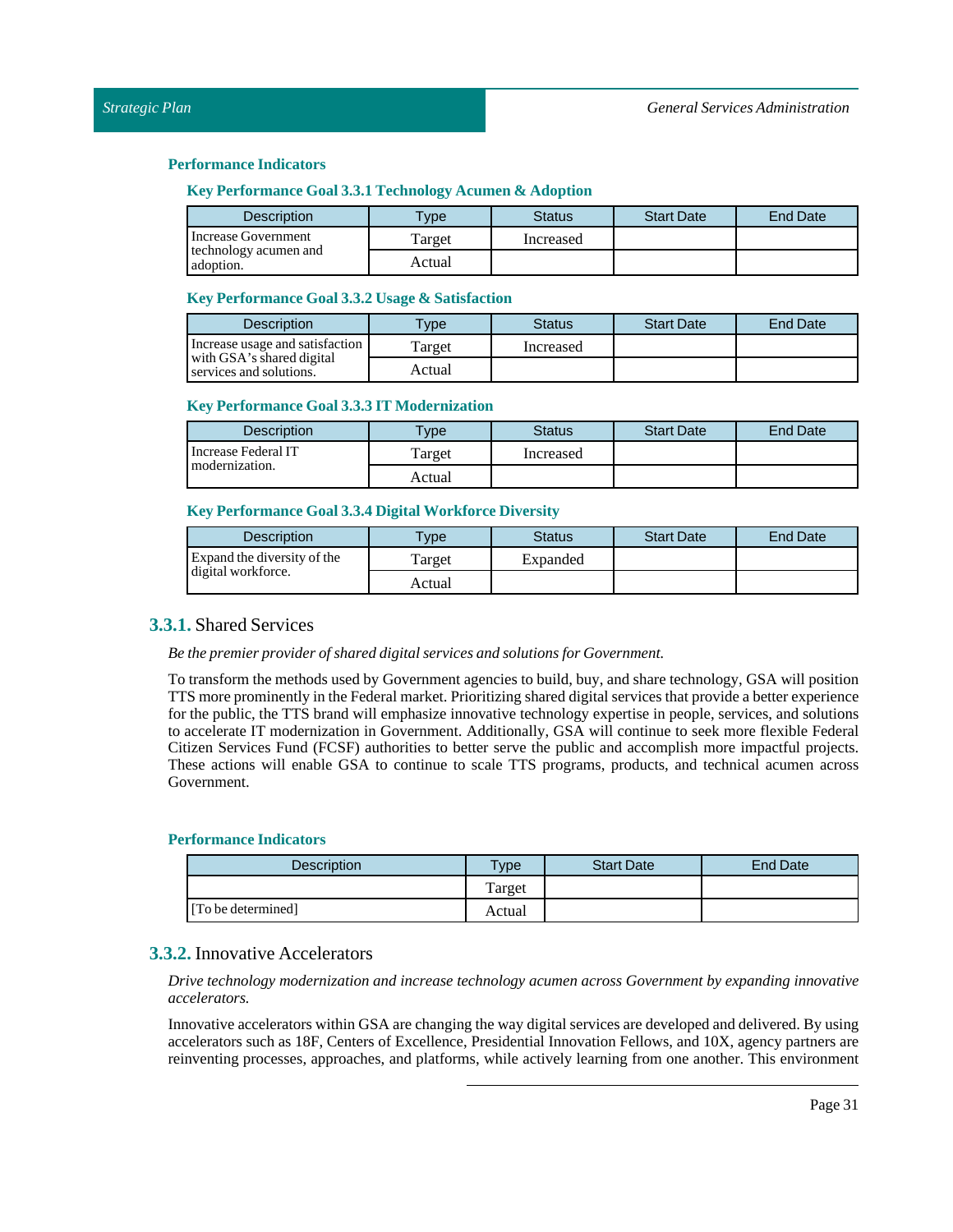of growth, development, and mentorship allows people to share learnings, best practices, and open-source software. GSA will expand the use of innovative accelerators and communities of practice to drive technology modernization with our agency partners and deepen the pool of technology acumen across Government.

#### **Performance Indicators**

| Description        | <b>Type</b> | <b>Start Date</b> | <b>End Date</b> |
|--------------------|-------------|-------------------|-----------------|
|                    | Target      |                   |                 |
| [To be determined] | Actual      |                   |                 |

### <span id="page-31-0"></span>**3.3.3.** Digital Products & Services

*Leverage the American Rescue Plan (ARP) funds and GSA expertise to support agencies recovering, rebuilding,* and reimagining the delivery of digital products and services to meet the needs of the public and other *stakeholders.*

GSA will actively support the American Rescue Plan (ARP) in providing Government-wide public-facing services to help recover from the COVID-19 pandemic and rebuild for more secure and effective public digital experiences. GSA will also reimagine the delivery of digital services to improve transparency, interoperability, security, and efficiency to bolster public confidence in Government. GSA will allocate ARP funding to digital projects and initiatives aligned with these guiding objectives. In addition, GSA will collaborate with the Federal community on ARP-related initiatives to develop a consistent, repeatable, and equitable process for evaluating and monitoring funded projects.

| <b>Description</b> | $T$ <sub>V</sub> $pe$ | <b>Start Date</b> | <b>End Date</b> |
|--------------------|-----------------------|-------------------|-----------------|
|                    | Target                |                   |                 |
| [To be determined] | Actual                |                   |                 |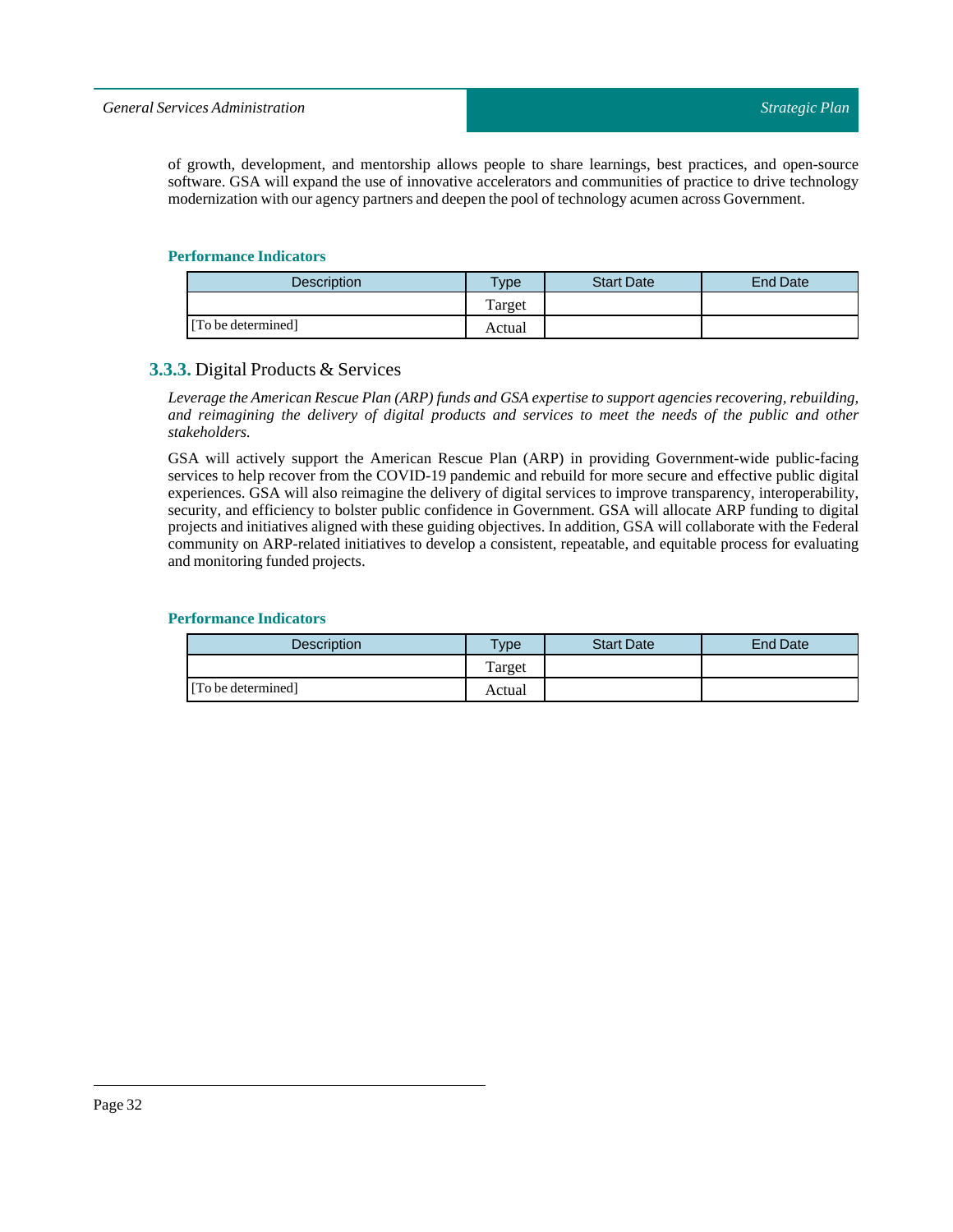### <span id="page-32-0"></span>**3.3.4.** Technology Modernization

*Leverage theTechnology Modernization Fund to drive high-impact, urgent IT modernization, providing funding thatis aligned with the needs of Federal agencies and the fast pace of changing technology.*

The ARP provided \$1 billion to the Technology Modernization Fund (TMF) to focus on the most urgent modernization and cybersecurity projects. The TMF enables agencies to reimagine and transform the way they use technology to deliver their services to the American public. The TMF's innovative financing model means that many IT modernization projects are funded and sustained that otherwise would not have gotten off the ground. The incremental funding, tied to delivery of milestones, allows for more agile and dynamic project implementation while promoting efficient, effective use of taxpayer dollars. GSA is working with agencies preand post-award to ensure that projects are well-designed and set up for success. In general, TMF-financed projects support modernization of cybersecurity, public-facing digital services, high-value assets, and Government-wide collaboration and shared services. Additionally, GSA has been working to overhaul and upgrade the Federal IT Dashboard to support greater transparency into IT investments and better inform funding allocation decisions.

#### **Stakeholder(s):**

#### **Technology Modernization Fund (TMF)**

#### **Performance Indicators**

| <b>Description</b> | vpe    | <b>Start Date</b> | <b>End Date</b> |
|--------------------|--------|-------------------|-----------------|
|                    | Target |                   |                 |
| [To be determined] | Actual |                   |                 |

### <span id="page-32-1"></span>**3.3.5.** Technology & Workforce

*Increase the technological capabilities of the Federal Government and support GSA's diversity, equity, inclusion, and accessibility priorities by expanding the digital workforce and combating current disparities within the Federal IT workforce.*

New talent and best practices are key to increasing the technological capabilities of the Federal Government. GSA will attract talent by creating new pathways for early career and diverse technologists to enter Government through programs such as the U.S. Digital Corps. This will allow recruitment and hiring of more early career technologists from underrepresented groups and non-traditional pathways, diversifying the Federal IT workforce. GSA will be using skillsbased assessments and subject matter experts in the hiring process. This approach can minimize reliance on purely credential-based approaches (education, experience) and give technologists from non-traditional backgrounds a clearer pathway into Government. GSA will continue to champion diversity, equity, inclusion, and accessibility best practices within GSA and will share learnings across Government. Overall, GSA will actively hire diverse technology talent and create a culture for diverse talent to thrive.

| <b>Description</b> | vpe    | <b>Start Date</b> | End Date |
|--------------------|--------|-------------------|----------|
|                    | Target |                   |          |
| [To be determined] | Actual |                   |          |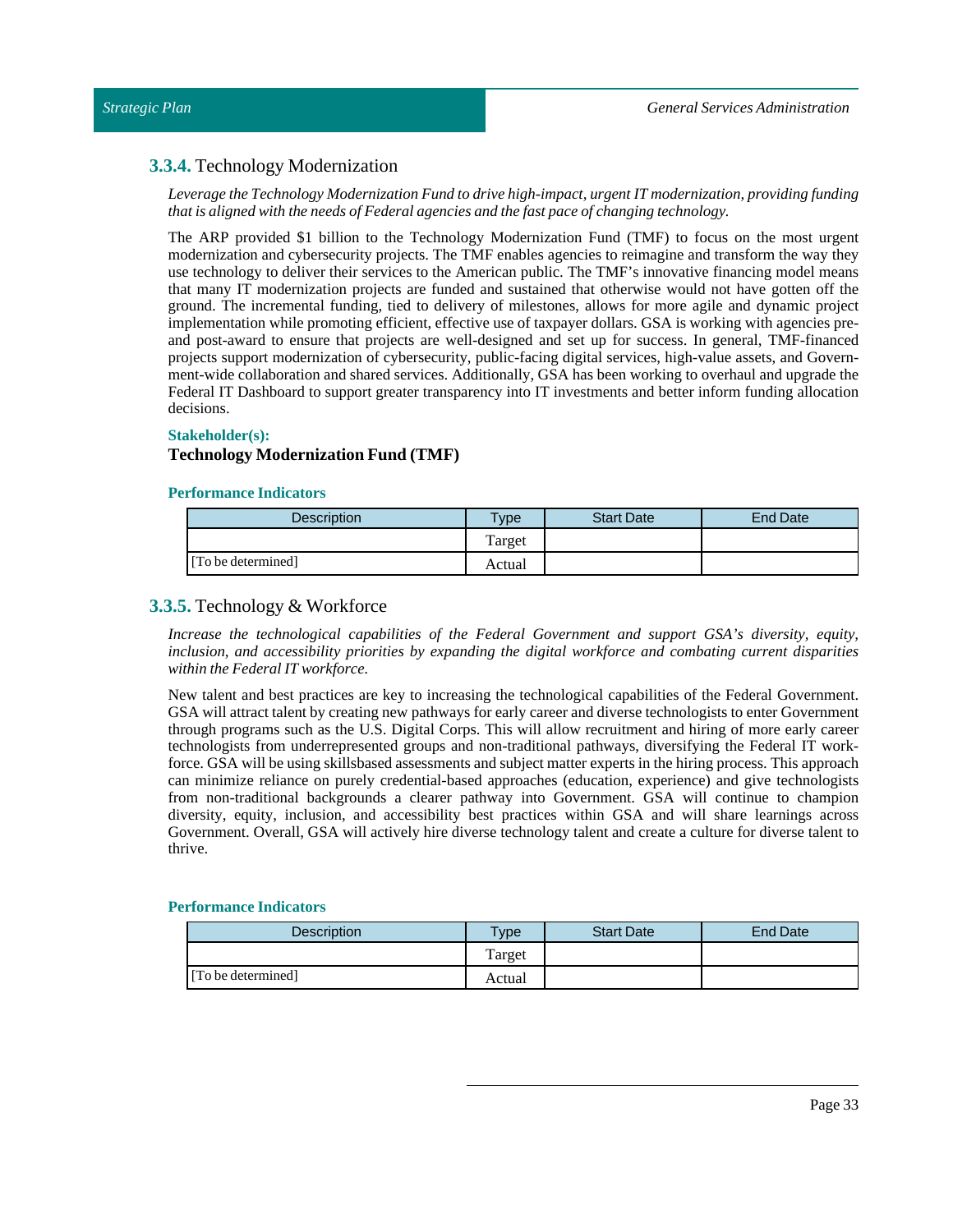### <span id="page-33-0"></span>**4. Government Operations**

*A Government that capitalizes on interagency collaboration and shared services to make informed management decisions and improve operations, delivering value for the American people.*

Government agencies are best able to execute their mission when they have well-informed decision-making capabilities, affordable and readily accessible solutions to operate key functions, and strong policy development and implementation practices. Yet agencies face a daunting task to develop and periodically upgrade these "building blocks'' on their own. Common sense dictates that agencies benefit when they are able to use the practices, processes, and expertise of other agencies and the broader ecosystem of stakeholders that work with the Government. GSA plays a unique role in bringing together Federal agencies, industry, academia, and subject matter experts to make Government more effective, efficient, and responsive to the American people. The "Government Operations" Strategic Goal emphasizes the communication channels, processes, tools, and services that collectively serve as an accelerator for sharing and applying knowledge across the Executive branch enterprise.

#### <span id="page-33-1"></span>**4.1.** Evidence & Collaboration

*Build evidence-based capacity and foster interagency collaboration to strengthen operational effectiveness at GSA and across Government.*

Analysis and evaluation are critical to assess operational effectiveness and inform decision making for Government agencies. However, many agencies lack adequate mechanisms for rigorous evaluations. GSA is leading Government-wide efforts to develop evidence-building and evaluation to enhance strategic analysis and build organizational capacity. GSA can use its experience in growing these capabilities internally to assist other agencies with their efforts to establish robust evidence and evaluation activities. Government agencies also face common management challenges that can lead to inefficiencies and drain resources. Agencies benefit from interagency collaboration to effectively and holistically address these challenges. GSA convenes interagency forums to tackle significant issues to benefit the whole of Government. Among these, the Federal Executive Councils and communities of practice bring together a wide variety of capabilities and expertise to address common challenges and create effective policy across Government.

#### **Stakeholder(s):**

**Office of Government-wide Policy** : *Lead Office*

#### **Performance Indicators**

**Key Performance Goal 4.1.1 Evaluation Designs & Methods**

| <b>Description</b>                                                           | Type   | <b>Status</b>                | <b>Start Date</b> | End Date |
|------------------------------------------------------------------------------|--------|------------------------------|-------------------|----------|
| Develop and implement<br>evaluation designs and<br>methods on high-priority, | Target | Developed $&$<br>Implemented |                   |          |
| high-impact Government-wide<br>programs                                      | Actual |                              |                   |          |

### <span id="page-33-2"></span>**4.1.1.** Evidence & Evaluation

*Expand Government-wide evidence and evaluation capacity.*

GSA will conduct robust evaluations to examine and improve program effectiveness to support agencies' priorities and to build Government-wide knowledge. Building evidence on key Government-wide priority topics will help to drive, inform, and improve decision making in priority areas such as the President's Management Agenda, Administration priorities, agency priorities, and other cross-cutting challenges. GSA will build portfolios of evidence, tackling priority topics with multiple agencies to accumulate a robust body of evidence.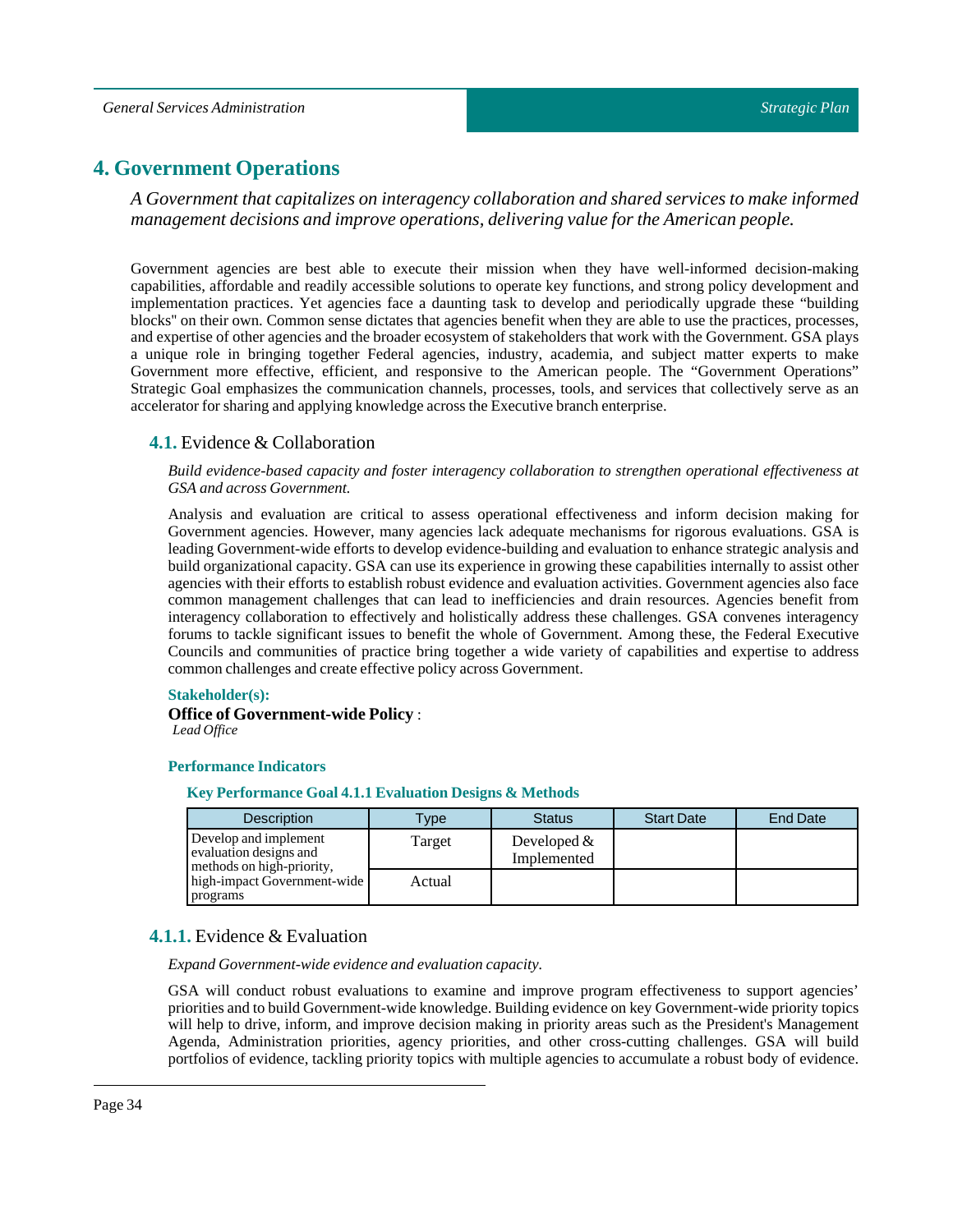To do so, GSA will expand capacity-building efforts through the established Evaluation Fellowship program, pairing external academic talent with pressing agency challenges. Through this work, GSA will also support agencies using existing administrative data to drive, inform, and improve decision making in priority areas.

#### **Performance Indicators**

| <b>Description</b> | $T$ <sub>V</sub> pe | <b>Start Date</b> | <b>End Date</b> |
|--------------------|---------------------|-------------------|-----------------|
|                    | Target              |                   |                 |
| [To be determined] | Actual              |                   |                 |

### <span id="page-34-0"></span>**4.1.2.** CoPs

*Foster and manage Government-wide communities of practices to enable innovation.*

GSA will build on the progress of the active and robust communities of practice (CoPs) it administers to strengthen the Federal workforce, spur innovation, enable adoption of emerging technologies, and create opportunities to improve the effectiveness and efficiency of Government. GSA currently manages over 30 CoPs that have unique goals and objectives tailored to the needs of the community members they serve. For FY 2022, GSA has identified six CoPs to achieve key milestones or quantitative performance outcomes.

#### **Performance Indicators**

| <b>Description</b> | <b>Vpe</b> | <b>Start Date</b> | End Date |
|--------------------|------------|-------------------|----------|
|                    | l'arget    |                   |          |
| [To be determined] | Actual     |                   |          |

### <span id="page-34-1"></span>**4.1.3.** Interagency Forums

*Leverage interagency forums to tackle key management challenges.*

GSA will provide support to drive collaboration among the Federal Executive Councils (Councils). The Councils coordinate engagement and policy development across the Federal Government's CXO ecosystem to identify shared challenges, foster innovation, and spread best practices. GSA is moving beyond its traditional support activities by working to convene cross-Council events to improve collaboration among the Councils on key policy and management challenges. This focus supports a cross-functional approach and increases the diversity of perspectives, helping to more holistically address long-term or emerging challenges.

#### **Performance Indicators**

| <b>Description</b> | <b>Type</b> | <b>Start Date</b> | End Date |
|--------------------|-------------|-------------------|----------|
|                    | Target      |                   |          |
| [To be determined] | Actual      |                   |          |

### <span id="page-34-2"></span>**4.2.** Services & Solutions

*Provide centralized services and shared solutions that promote cost savings and environmental sustainability, enabling agencies to focus on mission delivery.*

Despite annual Federal spending of roughly \$25 billion on mission-support services, 38% of agency leaders still report low satisfaction with services such as hiring, financial management, grants management, procurement,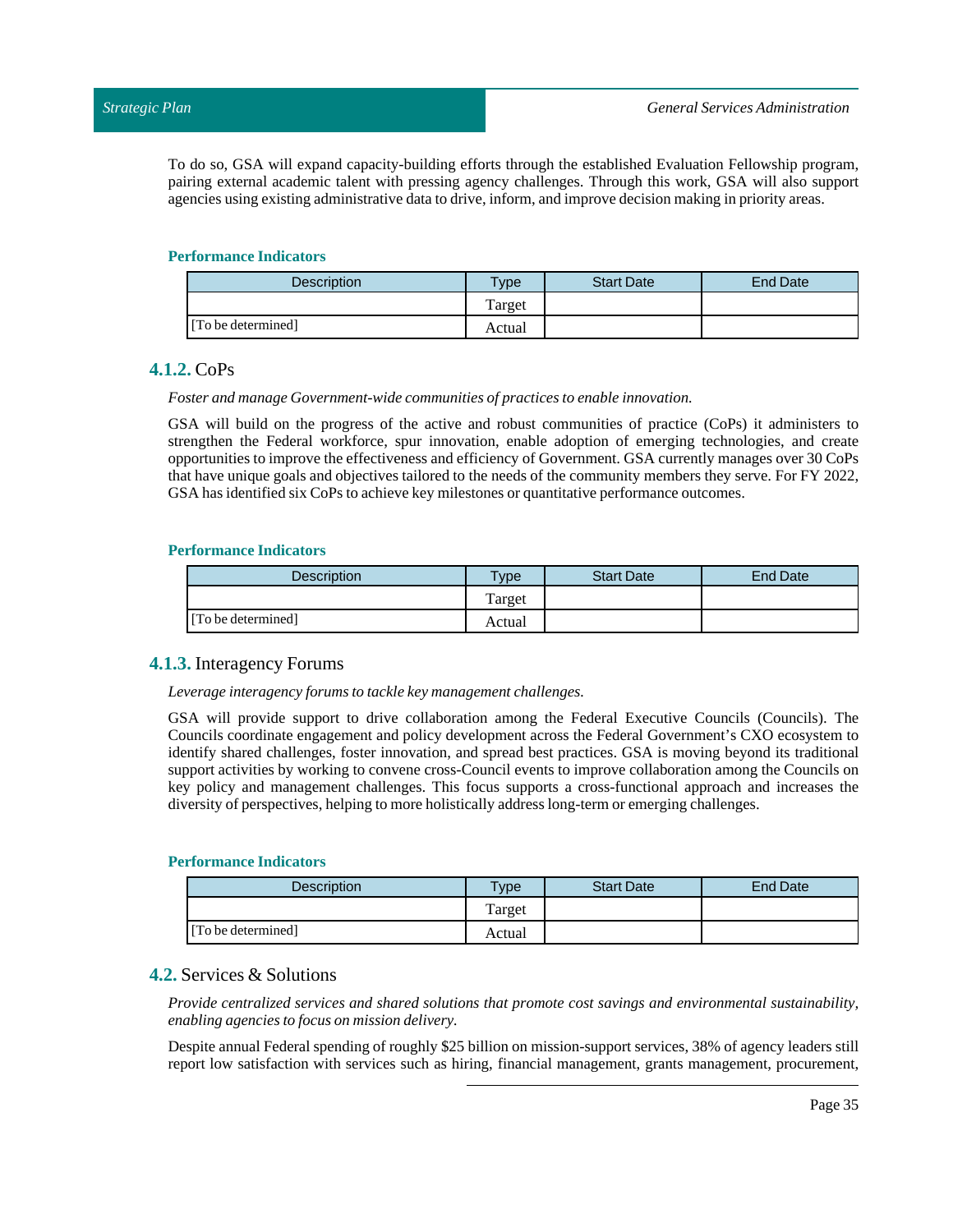and travel. With many agencies managing these services in-house, the Federal Government has missed opportunities to leverage economies of scale and expertise. In addition, redundant IT solutions across agencies are costly and difficult to secure against cybersecurity threats. Shared Services is an industry best practice to improve the quality and performance of missionsupport services in a manner that enables agencies to focus on their missions and better serve the American public. GSA plays a central role in developing policy, best practices, and strategic planning for mission-support shared services across Government. GSA has led in educating and helping Government agencies understand the cost and operational benefits of shared solutions and centralized services. GSA regularly assesses agency progress at standardizing and consolidating work processes. That, in turn, facilitates opportunities to consolidate specific services and drive increased adoption across the Federal enterprise. GSA's Fleet services is an excellent example of a centralized service provided for the benefit of all agencies. The Fleet program works to efficiently acquire and deploy vehicles in support of agency missions, increasingly through the procurement of zero-emission vehicles (ZEVs) and electric charging infrastructure. These efforts promote adoption of ZEVs across Government. This will reduce greenhouse gas emissions and lower the cost of operating motor vehicle fleets in the future. Using this best-in-class shared services model, agencies can focus on their core mission delivery while decreasing fleet emissions. Through the increased adoption of high-performing centralized services and shared solutions, the focus of the Government's workforce, technology, and funding resources will be better aligned to delivering on mission to the American people.

#### **Stakeholder(s):**

**Office of Government-wide Policy** : *Lead Office*

**Federal Acquisition Service** : *Lead Office*

#### **Performance Indicators**

#### **Key Performance Goal 4.2.1 Adoption & Optimization**

| Description                   | <b>Type</b> | Status   | <b>Start Date</b> | <b>End Date</b> |
|-------------------------------|-------------|----------|-------------------|-----------------|
| Improve agency adoption and   | Target      | Improved |                   |                 |
| optimization of GSA services. | Actual      |          |                   |                 |

#### **Key Performance Goal 4.2.2 FunctionalStandardization**

| <b>Description</b>                                                   | <b>Vpe</b> | <b>Status</b> | <b>Start Date</b> | End Date |
|----------------------------------------------------------------------|------------|---------------|-------------------|----------|
| Advance Government-wide                                              | Target     | Advanced      |                   |          |
| agreement on the<br>standardization of<br>mission-support functions. | Actual     |               |                   |          |

#### **Key Performance Goal 4.2.3 Zero-Emission Vehicles**

| <b>Description</b>                                 | <b>Type</b> | <b>Status</b> | <b>Start Date</b> | End Date | <b>Number</b> |
|----------------------------------------------------|-------------|---------------|-------------------|----------|---------------|
| Address the climate                                | Target      |               |                   |          |               |
| crisis through<br>zero-emission fleet<br>vehicles. | Actual      |               |                   |          |               |

### <span id="page-35-0"></span>**4.2.1.** Shared Services

*Increase adoption of GSA's existing shared services by other agencies.*

GSA willincrease the use of its existing portfolio of solutions and services by large and small agencies as well as Presidential and Congressional commissions and boards. The shared services encompass GSA's technology modernization offerings, acquisition services, management of real property and other assets, and various other administrative and operational services. Improved use of these services will accelerate the Government's overall progress in leveraging economies of scale in buying and implementing commonly used products and services.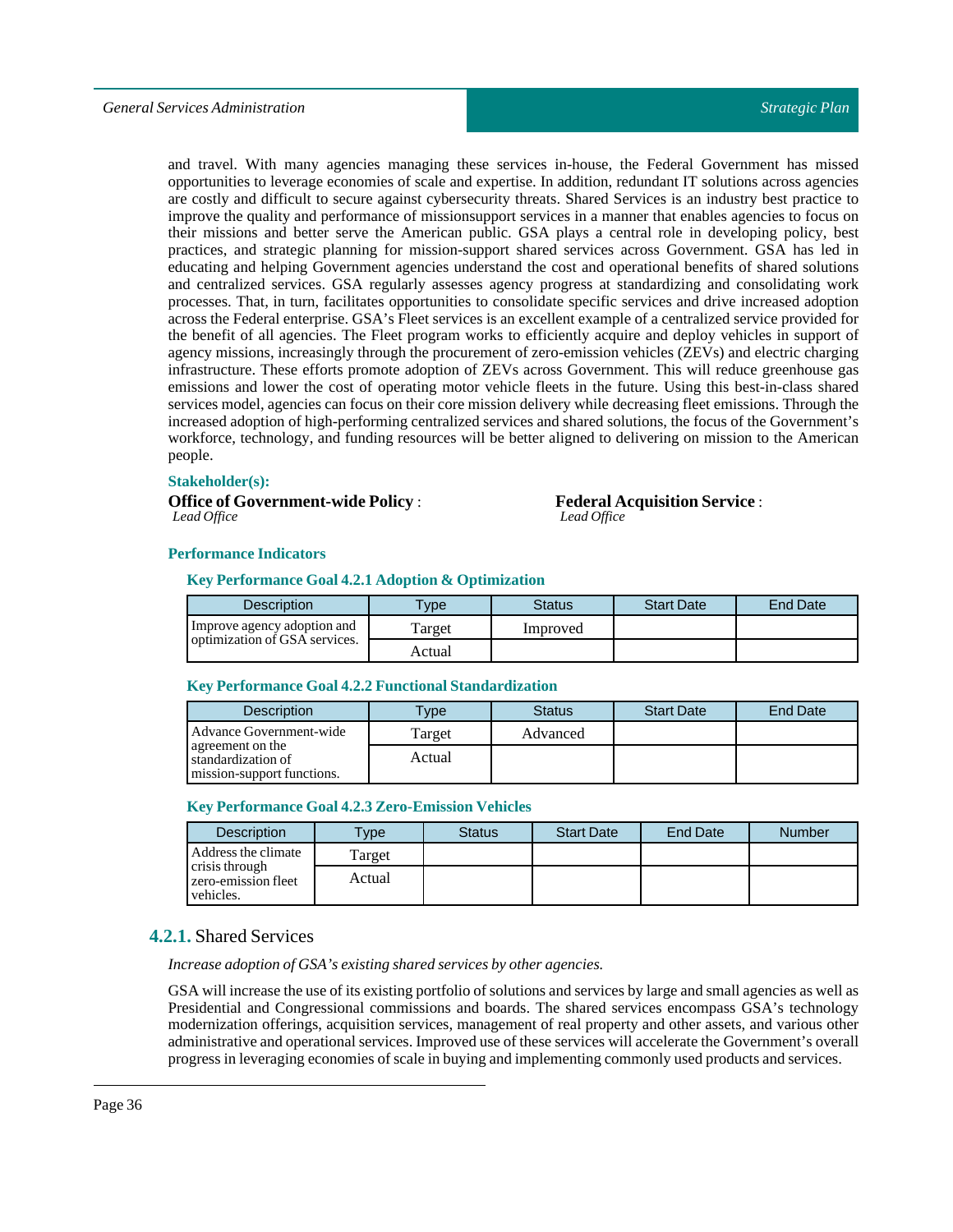| Description        | vpe    | <b>Start Date</b> | <b>End Date</b> |
|--------------------|--------|-------------------|-----------------|
|                    | Target |                   |                 |
| [To be determined] | Actual |                   |                 |

#### <span id="page-36-0"></span>**4.2.2.** Business Requirements

*Increase standardization of business requirements to inform and facilitate agency decisions on shared services adoption.*

Business standards, established and agreed to by agencies using the Federal Integrated Business Framework (FIBF), enable the Government to better coordinate on the decision making needed to determine what can be adopted and commonly shared. Standards are an essential first step toward agreement on outcomes, data, and cross-functional end-to-end processes that will drive economies of scale and leverage the Government's buying power. GSA will continue to convene the interagency Business Standards Council (BSC), coordinating agreement among the BSC, relevant Executive Councils, and OMB on advancing common mission-support business standards. GSA will enroll new mission-support functions into the business standards community and provide the tools necessary to complete standards. GSA will promote using the business standards in readiness assessments, performance management frameworks, procurements, and investment planning.

#### **Performance Indicators**

| <b>Description</b> | <b>Vpe</b> | <b>Start Date</b> | End Date |
|--------------------|------------|-------------------|----------|
|                    | Target     |                   |          |
| [To be determined] | Actual     |                   |          |

### <span id="page-36-1"></span>**4.2.3.** Agency-Owned Vehicles

Facilitate the movement of agency-owned vehicles into the GSA leased fleet to reduce cost and improve service *for Federal agencies.*

GSA will continue to work with customers to consolidate their agency-owned vehicles into the GSA Leased Fleet, to save approximately \$0.10 per mile with GSA's services.

#### **Performance Indicators**

| <b>Description</b> | <b>Vpe</b> | <b>Start Date</b> | End Date |
|--------------------|------------|-------------------|----------|
|                    | Target     |                   |          |
| [To be determined] | Actual     |                   |          |

### <span id="page-36-2"></span>**4.2.4.** ZEVs

*Reduce the carbon emissions of the Federal fleet by increasing offerings and acquisition of zero-emission vehicles (ZEVs).*

GSA's fleet prioritizes having modern, safe, efficient, and cost-effective vehicles. These principles drive our strategy of acquiring zero-emission, low-GHG-emitting, hybrid, and other alternative fuel vehicles mirroring what the commercial market offers. GSA will continue to purchase cleaner vehicles to meet customer mission needs within the GSA Fleet. It will thus increase the efficiency of vehicles operated and ultimately reduce carbon emissions. To accomplish this, GSA will: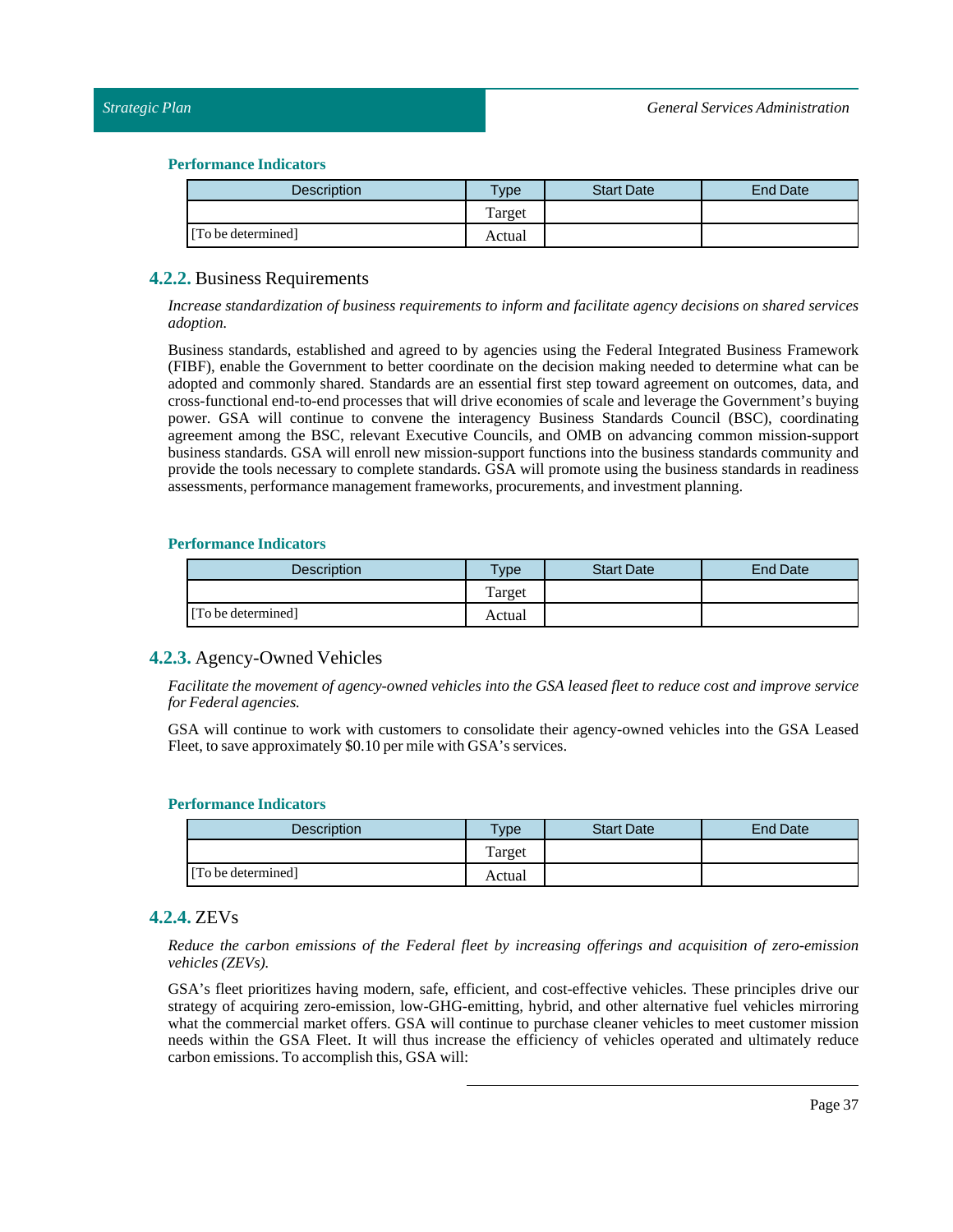#### *General Services Administration*

#### **Performance Indicators**

| <b>Description</b> | Type <sub>o</sub> | <b>Start Date</b> | End Date |
|--------------------|-------------------|-------------------|----------|
|                    | Target            |                   |          |
| [To be determined] | Actual            |                   |          |

### <span id="page-37-0"></span>**4.2.4.1.** Deployment

*Deploy ZEVs within the GSA-leased and agency-owned fleets as they become available in the market and can meet customer mission requirements.*

#### **Performance Indicators**

| <b>Description</b> | Type   | <b>Start Date</b> | End Date |
|--------------------|--------|-------------------|----------|
|                    | Target |                   |          |
| [To be determined] | Actual |                   |          |

### <span id="page-37-1"></span>**4.2.4.2.** Education

*Continue to educate customers on available ZEVs that can replace fossil-fueled vehicles and reduce carbon emissions, expandingZEV deployment efforts Government-wide.*

Contingent upon the appropriation of additional funds to GSA for the electrification of the Federal fleet, GSA will help to defray the higher cost for ZEVs relative to the cost of equivalent fossil-fueled vehicles.

#### **Performance Indicators**

| Description        | $T$ <sub>V</sub> pe | <b>Start Date</b> | End Date |
|--------------------|---------------------|-------------------|----------|
|                    | Target              |                   |          |
| [To be determined] | Actual              |                   |          |

### <span id="page-37-2"></span>**4.2.5.** EVSE

#### *Enable Federal agencies to acquire Electric Vehicle Supply Equipment (EVSE).*

GSA will partner with agencies to deploy and install EVSE at Federal facilities to accommodate an expected increase in ZEVs within the Federal fleet. GSA currently provides access to EVSE through a blanket purchase agreement (BPA) allowing customers to purchase charging stations from vendors. GSA will expand its contract offerings and customer tools to provide a wide variety of EVSE hardware, software, and options Government-wide. This will make it easier for GSA and tenant agencies to install charging stations and related equipment. GSA is also establishing construction contracts to allow for installation of charging stations in Federal facilities when new construction or repair and alteration work is being done.

| Description        | $T$ <sub>V</sub> pe | <b>Start Date</b> | End Date |
|--------------------|---------------------|-------------------|----------|
|                    | Target              |                   |          |
| [To be determined] | Actual              |                   |          |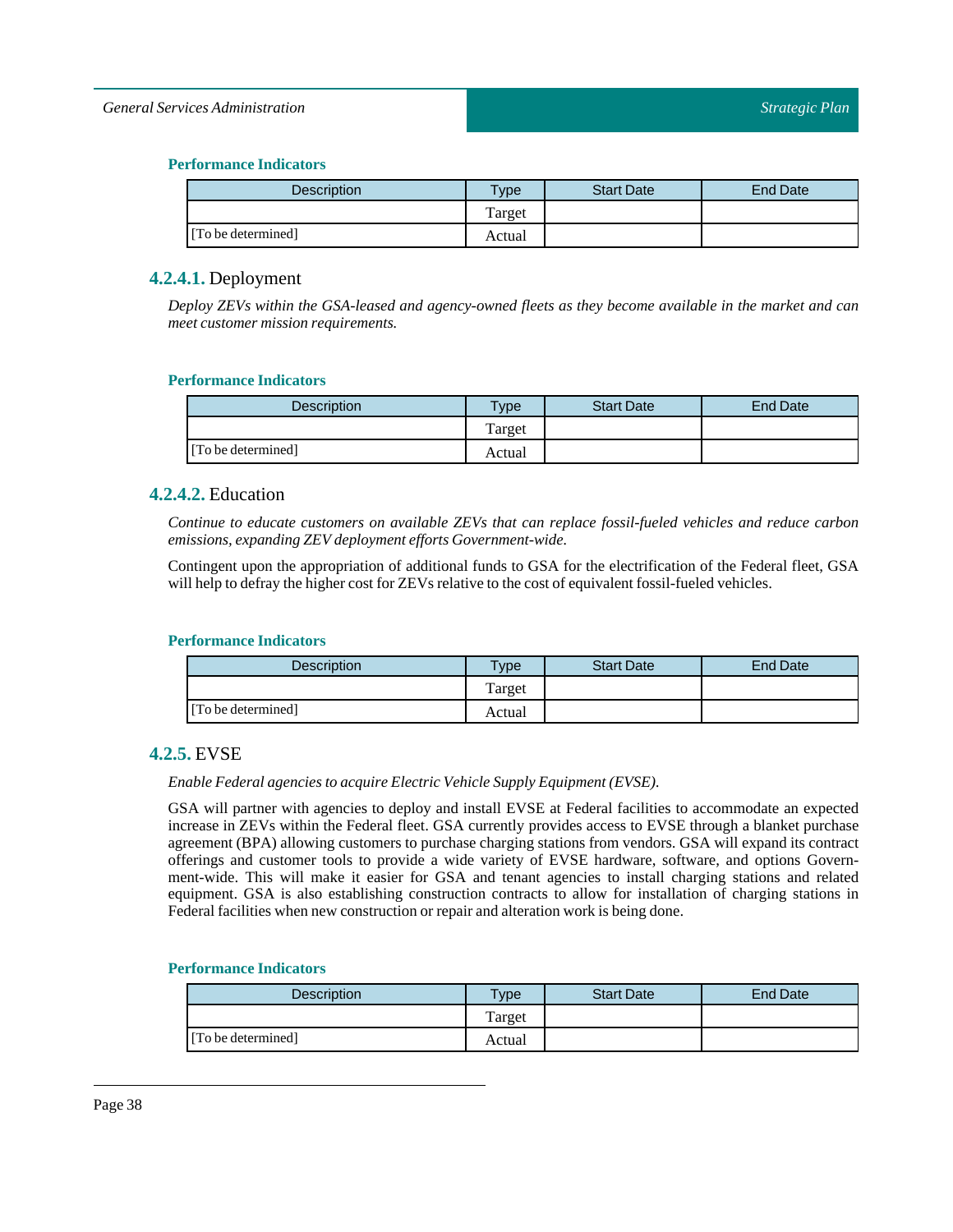### <span id="page-38-0"></span>**4.2.6.** Carbon Emissions

*Leverage the installation oftelematics to measure and drive the reduction of carbon emissions.*

GSA will continue to install telematics on all appropriate new vehicle acquisitions as well as support customer agencies requesting to retrofit their existing fleet with telematics. This long-term effort allows agencies to use data as a strategic asset to address climate change by accurately measuring their fleet's carbon emissions and tracking reductions over time.

#### **Performance Indicators**

| <b>Description</b> | Type   | <b>Start Date</b> | End Date |
|--------------------|--------|-------------------|----------|
|                    | Target |                   |          |
| [To be determined] | Actual |                   |          |

### <span id="page-38-1"></span>**4.2.7.** Travel Services

*Acquire and deliver a travel services shared solution to all civilian agencies.*

GSA will deliver an end-to-end travel and expense service — E-Gov Travel Service Next — that results in a more efficient Government-wide travel and expense marketplace. The service will have a user-centric design that integrates all travel products for an improved customer experience. The solution will be centrally acquired and delivered as a shared service, allowing GSA to focus on prioritizing customer needs, cost efficiencies, and environmental benefits.

#### **Stakeholder(s):**

**Civilian Agencies**

#### **Performance Indicators**

| <b>Description</b> | $v_{\rm p}$ | <b>Start Date</b> | <b>End Date</b> |
|--------------------|-------------|-------------------|-----------------|
|                    | Target      |                   |                 |
| [To be determined] | Actual      |                   |                 |

### <span id="page-38-2"></span>**4.3.** Policies, Regulations & Training

*Deliver smart policies, regulations, and workforce training that inform management decisions and help agencies streamline operations.*

A streamlined Government enables mission success, improves citizen experience, and promotes savings. Key to improving Government operations is having accurate and reliable data that helps decision makers manage assets effectively, develop balanced operating policies and procedures, and provide the right skills-based training to the Federal workforce. This strategic objective focuses on three specific areas where improving data quality and access can have a meaningful impact on Government operations: asset management, policy formulation, and workforce skills.

#### **Stakeholder(s):**

**Office of Government-wide Policy** :

*Lead Office*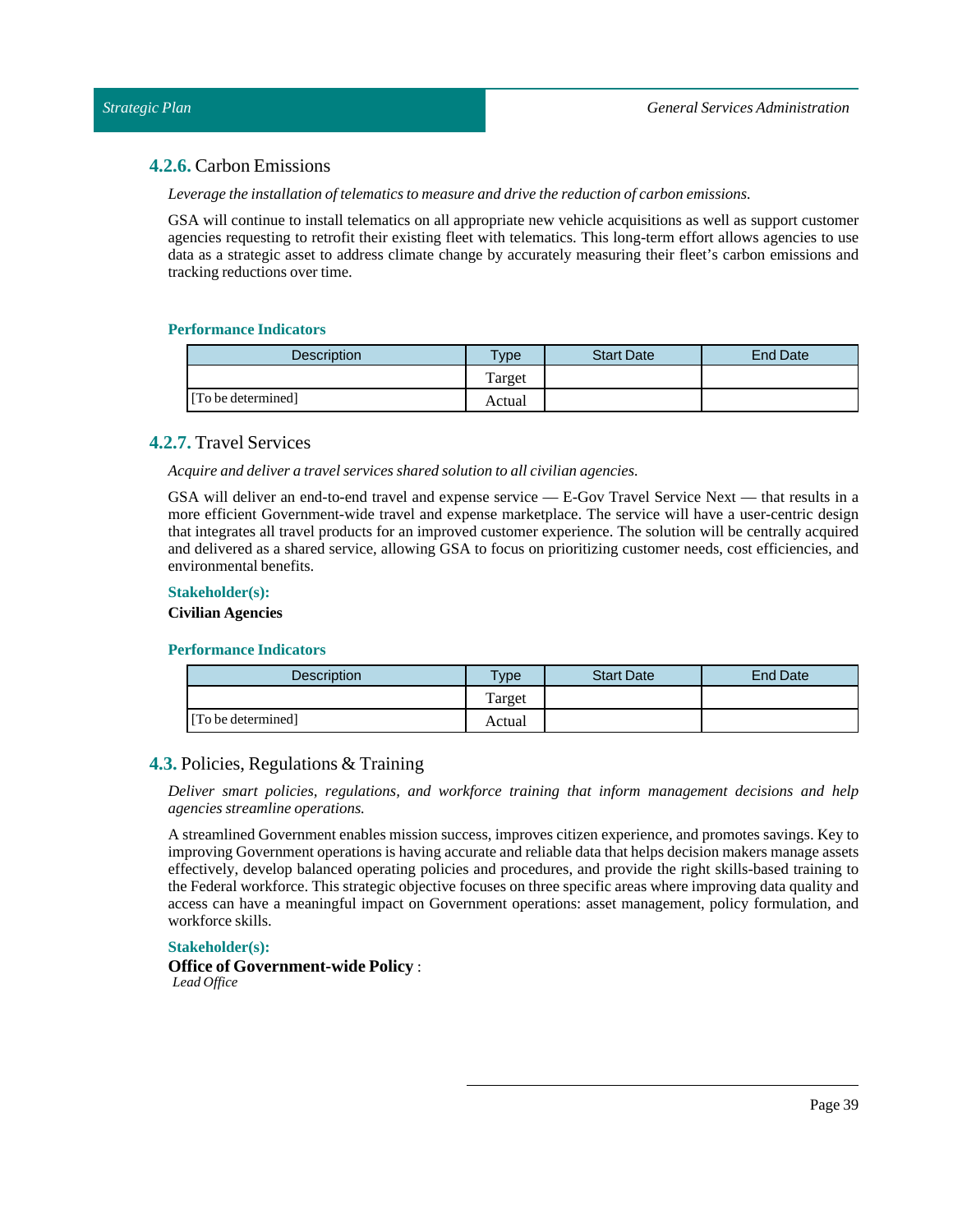#### **Key Performance Goal 4.3.1 Real Property Data**

| Description             | $T$ vpe | Status   | <b>Start Date</b> | <b>End Date</b> |
|-------------------------|---------|----------|-------------------|-----------------|
| Improve Government-wide | Target  | Improved |                   |                 |
| real property data.     | Actual  |          |                   |                 |

#### **Key Performance Goal 4.3.2 Policy Initiatives**

| <b>Description</b>         | $T$ vpe | <b>Status</b> | <b>Start Date</b> | <b>End Date</b> |
|----------------------------|---------|---------------|-------------------|-----------------|
| Implement effective policy | l'arget | Implemented   |                   |                 |
| initiatives.               | Actual  |               |                   |                 |

#### **Key Performance Goal 4.3.3 Training**

| <b>Description</b>                                                                         | <b>Type</b> | <b>Status</b> | <b>Start Date</b> | <b>End Date</b> |
|--------------------------------------------------------------------------------------------|-------------|---------------|-------------------|-----------------|
| Deliver quality policy                                                                     | Target      | Delivered     |                   |                 |
| compliance training to<br>agencies regarding policies,<br>regulations, and best practices. | Actual      |               |                   |                 |

### <span id="page-39-0"></span>**4.3.1.** Real Property Data

*Improve the accuracy of Government-wide real property data through consistent data standards and management.*

GSA plans to use mission-support business standards and automated tools to improve the consistency and accuracy of Government-wide real property data. For the past 20 years, the U.S. Government Accountability Office has cited problems with real property data as a reason that Federal real property management is on the high-risk list of Federal programs. GSA will use business rules developed for the FIBF to establish real property data standards that should improve data consistency. GSA has developed a set of automated tools to identify potential errors in data that landholding agencies submit to the Federal Real Property Profile database. GSA will also leverage geospatial data tools to assist agencies validate and verify data to improve data accuracy and completeness.

#### **Performance Indicators**

| Description        | Type   | <b>Start Date</b> | End Date |
|--------------------|--------|-------------------|----------|
|                    | Target |                   |          |
| [To be determined] | Actual |                   |          |

### <span id="page-39-1"></span>**4.3.2.** Policy Initiatives

*Assess Government-wide effectiveness of GSA's policy initiatives.*

GSA will establish a method to regularly gather feedback on their policy initiatives from key policy stakeholders and agency users across Government. GSA's goal will be to implement policy initiatives that result in 75 percent of respondents rating those initiatives as effective. GSA will analyze survey responses to identify areas for improvementin creating, communicating, and implementing policy initiatives.